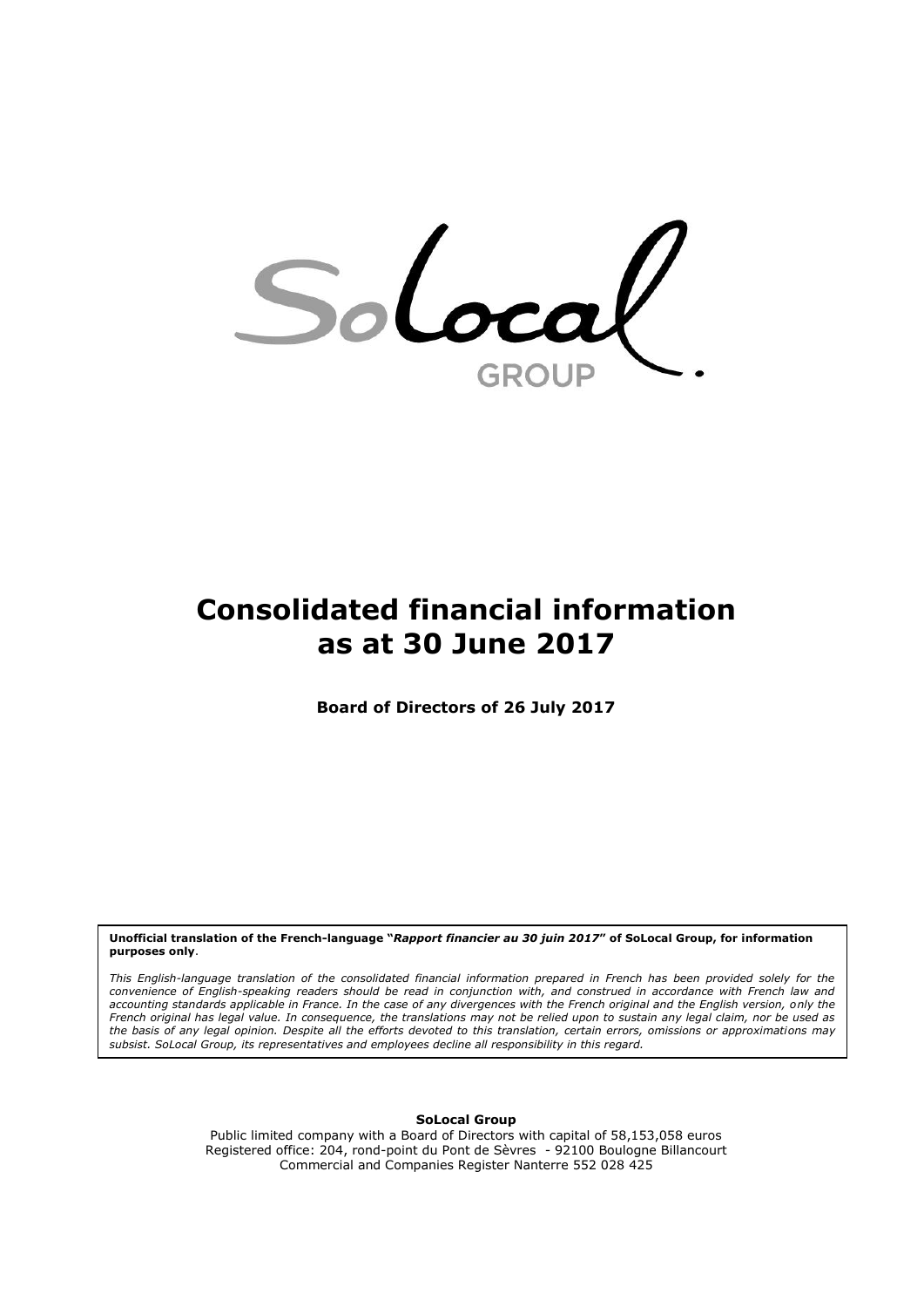#### **CONTENTS**

| 1 <sup>1</sup>                                                                   |  |
|----------------------------------------------------------------------------------|--|
|                                                                                  |  |
|                                                                                  |  |
|                                                                                  |  |
|                                                                                  |  |
|                                                                                  |  |
|                                                                                  |  |
|                                                                                  |  |
|                                                                                  |  |
|                                                                                  |  |
|                                                                                  |  |
|                                                                                  |  |
|                                                                                  |  |
| 2 <sub>1</sub>                                                                   |  |
|                                                                                  |  |
|                                                                                  |  |
|                                                                                  |  |
|                                                                                  |  |
|                                                                                  |  |
|                                                                                  |  |
|                                                                                  |  |
|                                                                                  |  |
|                                                                                  |  |
|                                                                                  |  |
|                                                                                  |  |
|                                                                                  |  |
|                                                                                  |  |
|                                                                                  |  |
|                                                                                  |  |
|                                                                                  |  |
| 3.                                                                               |  |
| Statutory Auditors' Report on the half-year financial information 2017  38<br>4. |  |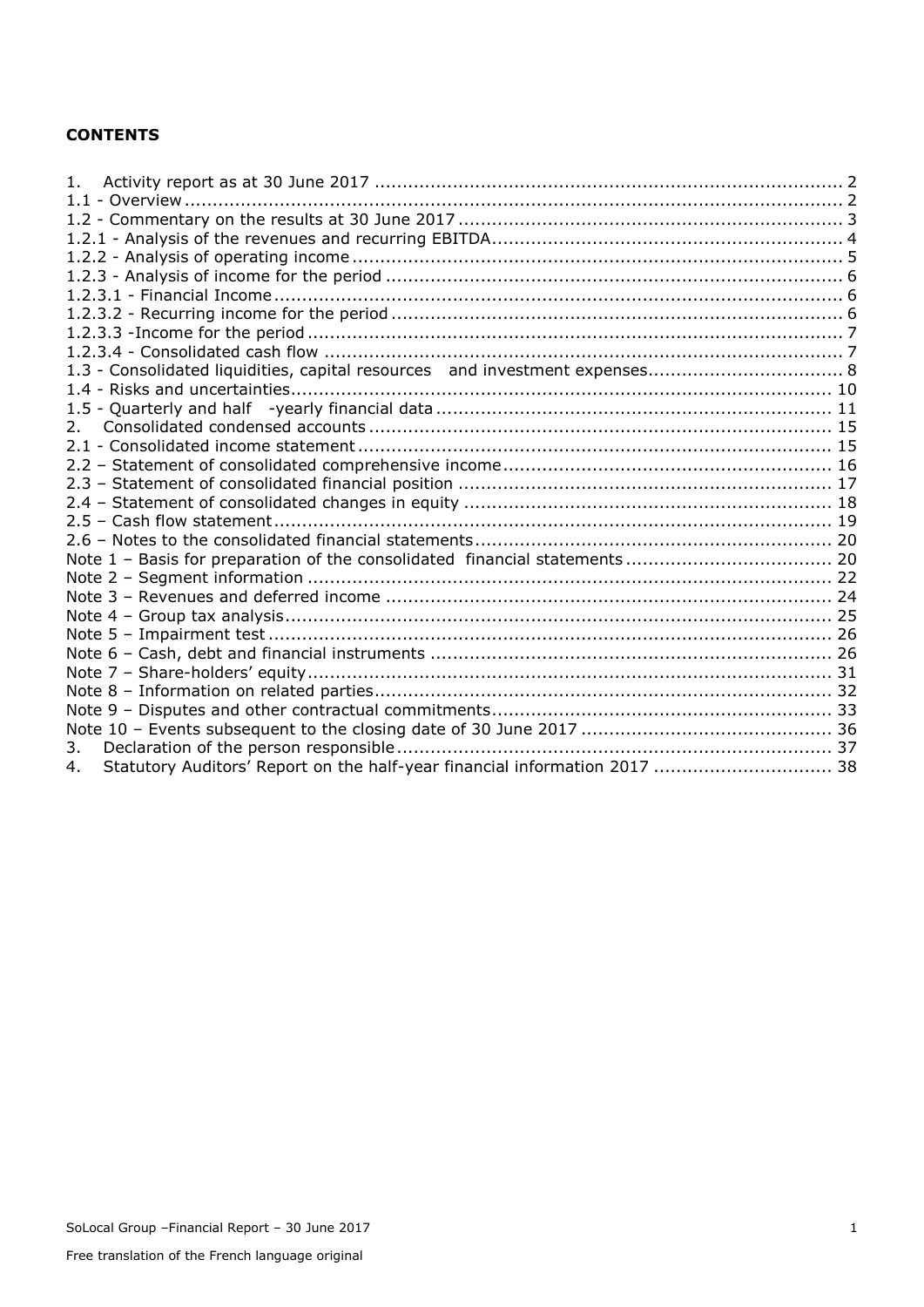# <span id="page-2-0"></span>**1. Activity report as at 30 June 2017**

### <span id="page-2-1"></span>1.1 - Overview

As Europe's top local digital communication provider, SoLocal Group fulfils a general-interest mission with strong potential which consists in "revealing local know-how, everywhere and stimulating the local activity of companies".

SoLocal Group generated revenue of 385.8 million euros in the first half of 2017, its Internet and Print & Voice activities represent 84% and 16%. The Internet activity is driven by the two main digital activities, which are Search Local and Digital Marketing.

#### **Internet**

During the first half of 2017, SoLocal Group recorded Internet revenue of 323.4 million euros, representing 84% of the Group's revenue, up 0.5% compared to the first half of 2016.

SoLocal Group's Internet activities now revolve around two product lines:

o Firstly, we offer digital services and solutions to companies to increase their visibility and expand their contacts at the local level: this Search Local activity recorded revenue of 234.9 million euros in the first half of 2017 thanks to a sustainable and very qualitative audience generated through our own brands (PagesJaunes, Mappy, Ooreka) and our special partnerships (Google, Bing (Microsoft), Yahoo!, Apple and Facebook).

o Secondly, we create and make available to internet users the best local and personalised content on professionals: the Digital Marketing activity in the first half of 2017 represents revenue of 88.5 million euros. These technologies, highly differentiated, were created over the last five years and have enjoyed rapid growth (+12.9 % in the first half 2017 compared to the first half of 2016). They include the sites & content, local programmatic and transactional services. We have innovated substantially in these product ranges with an increase in the range of our offering on Internet sites and product & store locator, the successful launching of the ADhesive targeting service offer, leveraging local purchasing intentions data of web users, the launching of the Booster Contact offer (keyword campaigns) and more recently the launching of the Tract Digital offer, in partnership with Facebook. Furthermore, our transactional services were renamed PagesJaunes Resto et PagesJaunes Doc, taking advantage of and reinforcing the power of the traffic generated on PagesJaunes.

#### **Print & Voice**

The Print & Voice activities generated 62.4 million euros, down -24.8% in the first quarter 2017 compared to the first quarter of 2016. This segment includes the Group's activities pertaining to the publishing, distribution and sales of advertising space in the PagesJaunes and PagesBlanches print directories (PagesJaunes, PagesBlanches), as well as other activities of the Group called "Voice", including telephone directory and reverse directory services.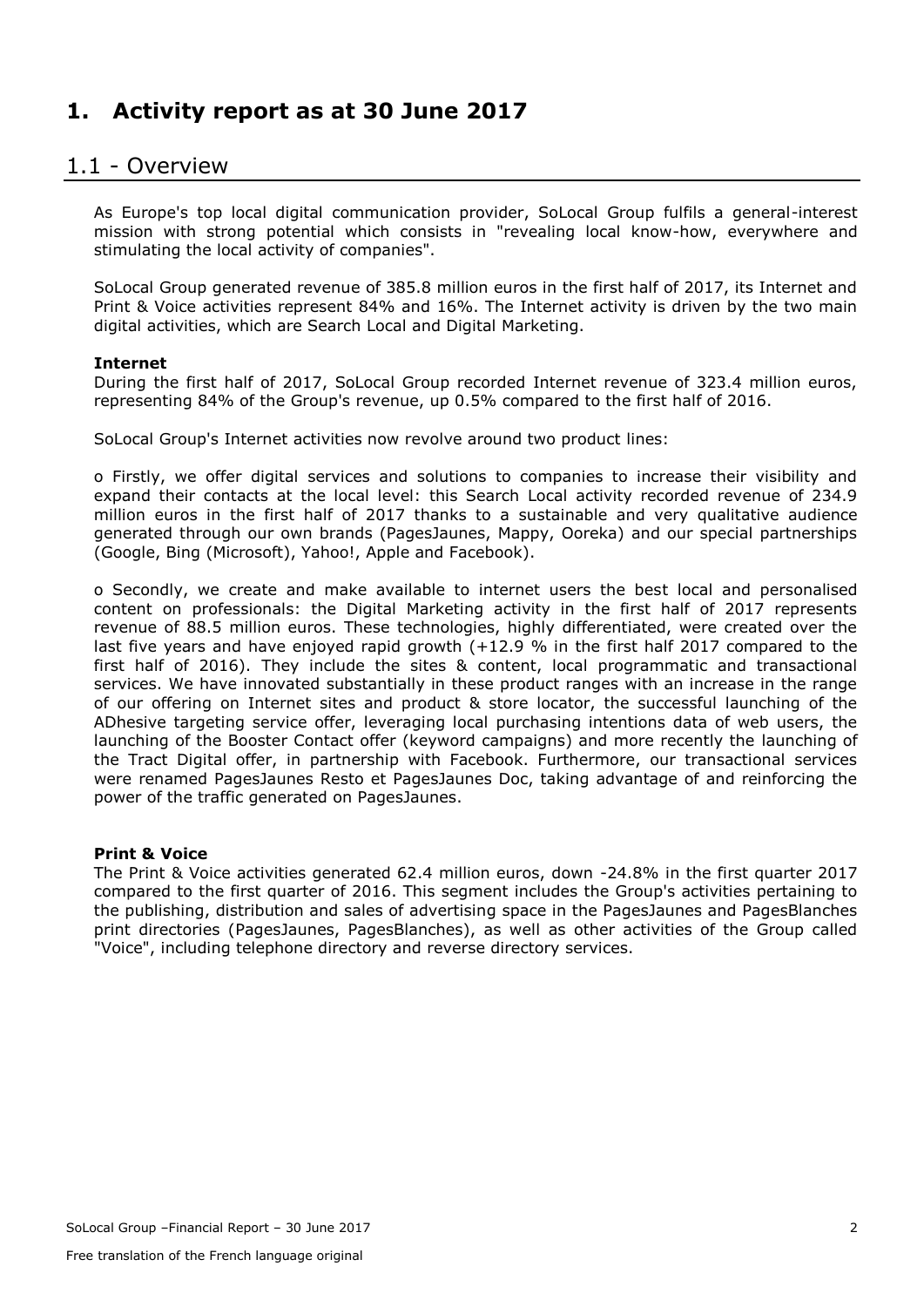#### **Details on the revenues as at 30 June 2017 and as at 30 June 2016**

| in million euros                         | As at 30 June As at 30 June<br>2017 | 2016  | Change<br>2017/2016 |
|------------------------------------------|-------------------------------------|-------|---------------------|
| Internet                                 | 323.4                               | 321.7 | 0.5%                |
| Print & Voice                            | 62.4                                | 83.0  | $-24.8%$            |
| <b>Revenues</b>                          | 385.8                               | 404.7 | $-4.7%$             |
| Internet revenues as % of total revenues | 83.8%                               | 79.5% |                     |

# <span id="page-3-0"></span>1.2 - Commentary on the results at 30 June 2017

#### **Summary of the Group's results as at 30 June 2017 and as at 30 June 2016**

|                                 |                     | As at 30 June 2017 |                         | As at 30 June 2016 (*) |                  |                         |
|---------------------------------|---------------------|--------------------|-------------------------|------------------------|------------------|-------------------------|
| (Amounts in thousands of euros) | <b>Consolidated</b> | Recurring          | <b>Non</b><br>recurring | <b>Consolidated</b>    | <b>Recurring</b> | <b>Non</b><br>recurring |
| <b>Revenues</b>                 | 385.8               | 385.8              |                         | 404.7                  | 404.7            |                         |
| <b>EBITDA</b>                   | 88.2                | 91.1               | (2.8)                   | 109.5                  | 111.6            | (2.0)                   |
| <b>Operating income</b>         | 58.4                | 61.2               | (2.8)                   | 82.7                   | 84.7             | (2.0)                   |
| Income before tax               | 313.4               | 50.4               | 263.0                   | 45.8                   | 47.9             | (2.0)                   |
| Income for the period           | 305.8               | 29.5               | 276.3                   | 25.2                   | 26.5             | (1.3)                   |

 $(*)$  restated for the retrospective application of IAS 20 concerning the CIR (cf. note 1.1)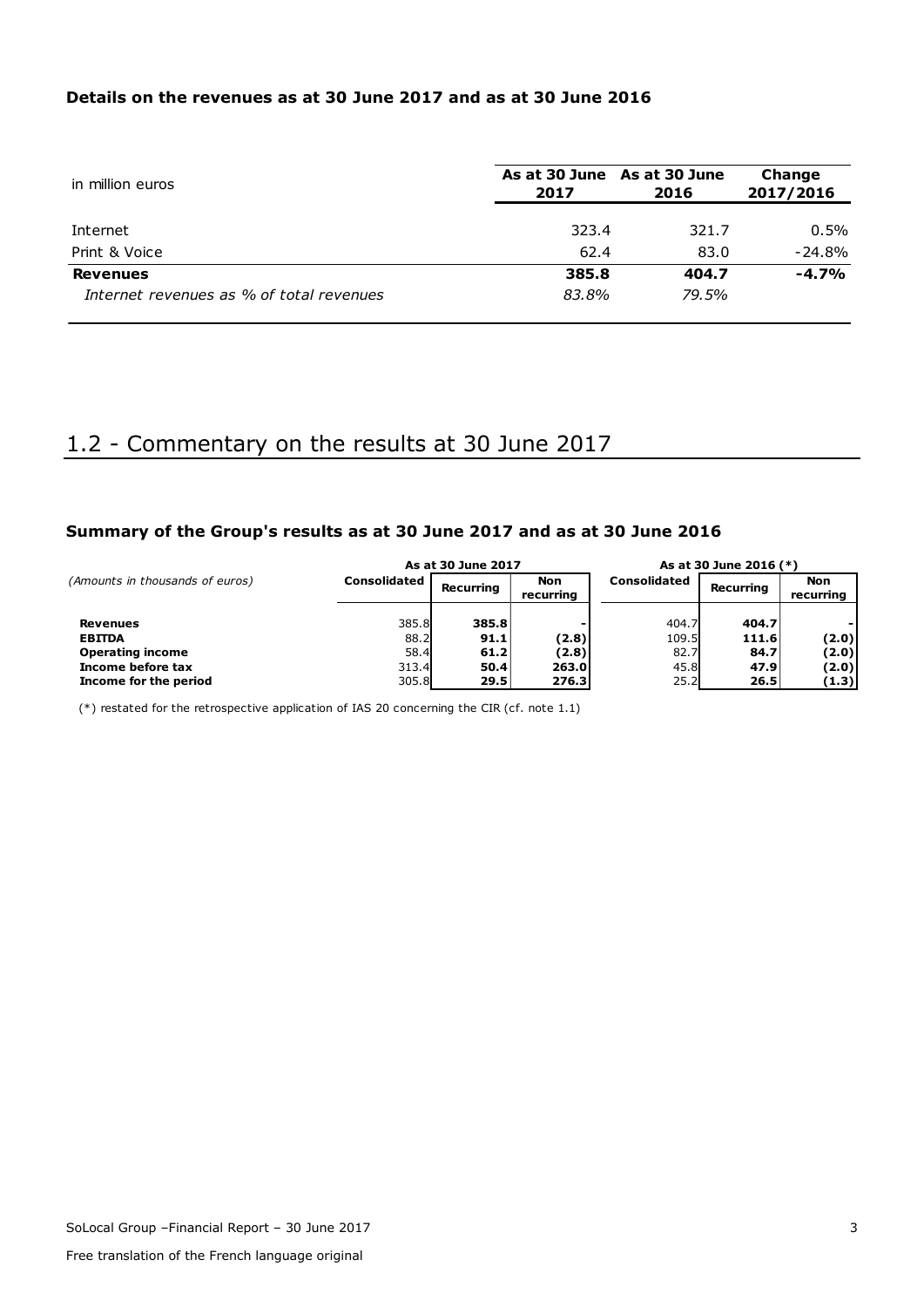#### **Detailed consolidated income statement as at 30 June 2017 and as at 30 June 2016**

| in million euros                                  | As at 30 June 2017 | As at 30 June 2016 (*) | Change<br>recurring<br>2017/2016 |              |           |                         |            |
|---------------------------------------------------|--------------------|------------------------|----------------------------------|--------------|-----------|-------------------------|------------|
|                                                   | <b>Total</b>       | Recurring              | Non<br>recurring                 | <b>Total</b> | Recurring | <b>Non</b><br>recurring |            |
| <b>Revenues</b>                                   | 385.8              | 385.8                  | $\blacksquare$                   | 404.7        | 404.7     | ۰.                      | -4.7%      |
| Net external expenses                             | (101.4)            | (101.4)                | ۰                                | (105.5)      | (105.5)   |                         | $-3.9%$    |
| Staff expenses                                    | (193.4)            | (193.4)                | ٠                                | (187.6)      | (187.6)   |                         | 3.1%       |
| Other loss and profits                            | (2.8)              |                        | (2.8)                            | (2.0)        |           | (2.0)                   |            |
| <b>EBITDA</b>                                     | 88.2               | 91.1                   | (2.8)                            | 109.5        | 111.6     | (2.0)                   | $-18.4%$   |
| As % of revenues                                  | 22.9%              | 23.6%                  |                                  | 27.1%        | 27.6%     |                         |            |
| Depreciation and amortization                     | (29.9)             | (29.9)                 |                                  | (26.9)       | (26.9)    |                         | 11.2%      |
| <b>Operating income</b>                           | 58.4               | 61.2                   | (2.8)                            | 82.7         | 84.7      | (2.0)                   | $-27.7%$   |
| As % of revenues                                  | 15.1%              | 15.9%                  |                                  | 20.4%        | 20.9%     |                         |            |
| Net gain from debt restructuring at 13 March 2017 | 265.8              | ٠                      | 265.8                            |              |           |                         |            |
| Other financial income                            |                    |                        | ٠                                | 0.7          | 0.7       |                         | $-100.0\%$ |
| Financial expenses                                | (10.8)             | (10.8)                 | $\overline{\phantom{a}}$         | (37.6)       | (37.6)    | ٠                       | $-71.3%$   |
| <b>Financial income</b>                           | 255.0              | (10.8)                 | 265.8                            | (36.9)       | (36.9)    | ٠.                      | $-70.7%$   |
| Income before tax                                 | 313.4              | 50.4                   | 263.0                            | 45.8         | 47.9      | (2.0)                   | 5.2%       |
| Corporate income tax                              | (7.5)              | (20.9)                 | 13.4                             | (20.6)       | (21.3)    | 0.7                     | $-1.9%$    |
| Income for the period                             | 305.8              | 29.5                   | 276.3                            | 25.2         | 26.5      | (1.3)                   | 11.3%      |

(\*) restated for the retrospective application of IAS 20 concerning the CIR (cf. note 1.1)

# <span id="page-4-0"></span>1.2.1 - Analysis of the revenues and recurring EBITDA

Revenue amounts to 385.8 million euros in the first half of 2017, down -4.7% compared to the first half of 2016.

Internet revenue amounts to 323.4 million euros in the first half of 2017, up +0.5% compared to the first half of 2016, with the sustained growth in Online Marketing partly offset by the temporary drop in Search Local.

o Growth in the audience: Internet visits recorded a growth of +4.1% in the first half of 2017 compared to the first half of 2016 including growth of  $+17.3\%$  pour the mobile audience.

o Revenue for Search Local : -3.5% in the first half of 2017 compared to the first half of 2016:

 $\Box$  ARPA Search Local: +1,4% in the first half of 2017 compared to the first half of 2016, in relation with the end of the effect of the new pricing of the offer and with the impact of the financial restructuring on commercial activity during last quarter of 2016.

 $\Box$  Customers: -4.9%, a slight improvement reflecting the first effects of the retention.

o Digital Marketing revenue: revenue is up +13.0% in the first half 2017 compared to the first half of 2016 thanks to commercial success on Booster contact and Site privilege offers. Digital Marketing revenues represent 27.4% of the total revenue this semester.

Print & Voice revenue amounts to 62.4 million euros in the first half of 2017 and is down -24.8% compared to the first half of 2016. The activity represents 16.2% of the Group's total revenues this semester.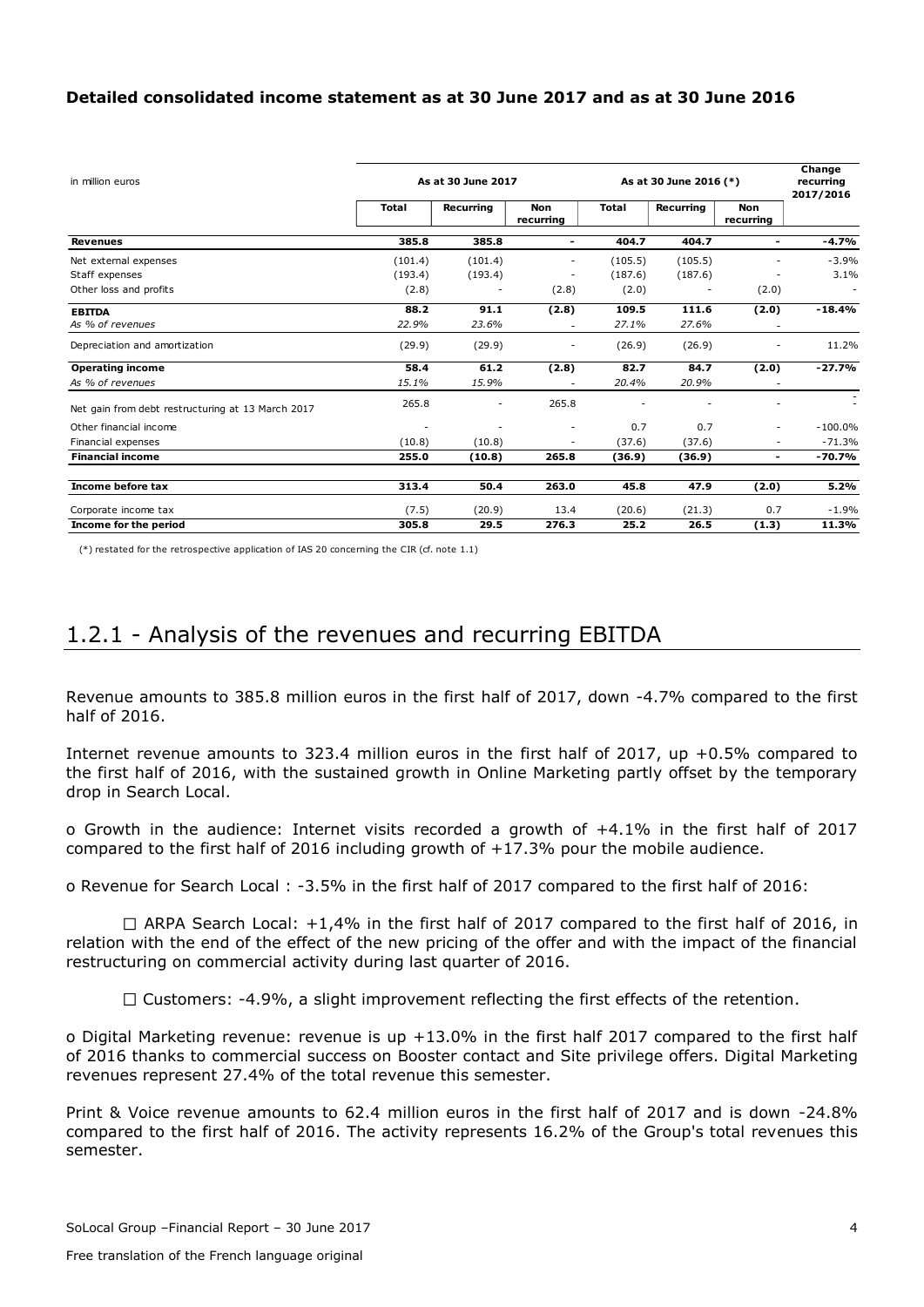Recurring EBITDA was 91.1 million in the first half of 2017 and is down -18.4% compared to the first half of 2016 due to the decreasing margin of the Print & Voice activity.

## <span id="page-5-0"></span>1.2.2 - Analysis of operating income

The table below shows the Group's consolidated operating income as at 30 June 2017 and as at 30 June 2016:

| in million euros                            |               | As at 30 June 2017 |                   |                |                | As at 30 June 2016 (*)  |                    |  |  |
|---------------------------------------------|---------------|--------------------|-------------------|----------------|----------------|-------------------------|--------------------|--|--|
|                                             | <b>Total</b>  | Recurring          | Non<br>recurring  | Total          | Recurring      | <b>Non</b><br>recurring | 2017/2016<br>$(*)$ |  |  |
| <b>EBITDA</b><br>As % of revenues           | 88.2<br>22.9% | 91.1<br>23.6%      | (2.8)<br>-        | 109.5<br>27.1% | 111.6<br>27.6% | (2.0)                   | $-18.4%$           |  |  |
| Depreciation and amortization               | (29.9)        | (29.9)             | ٠                 | (26.9)         | (26.9)         |                         | 11.2%              |  |  |
| <b>Operating income</b><br>As % of revenues | 58.4<br>15.1% | 61.2<br>15.9%      | (2.8)<br>$-0.7\%$ | 82.7<br>20.4%  | 84.7<br>20.9%  | (2.0)<br>$-0.5%$        | $-27.7%$           |  |  |

(\*) restated for the retrospective application of IAS 20 concerning the CIR (cf. note 1.1)

Depreciation and amortization for the Group net of research tax credit (CIR, Crédit Impôt Recherche) stands at -29.9 million euros as at 30 June 2017 compared to -26.9 million euros as at 30 June 2016, which is an increase of +3 million euros (+11.2%), primarily related to the launch of the new smart search engine.

The Group's recurring operating income decreased by -27.7% compared to 61.2 million euros as at 30 June 2016. This decrease of -23.5 million euros stems from the 20.5 million euros drop in recurring EBITDA and from the increase in depreciation and amortization of 3 million euros.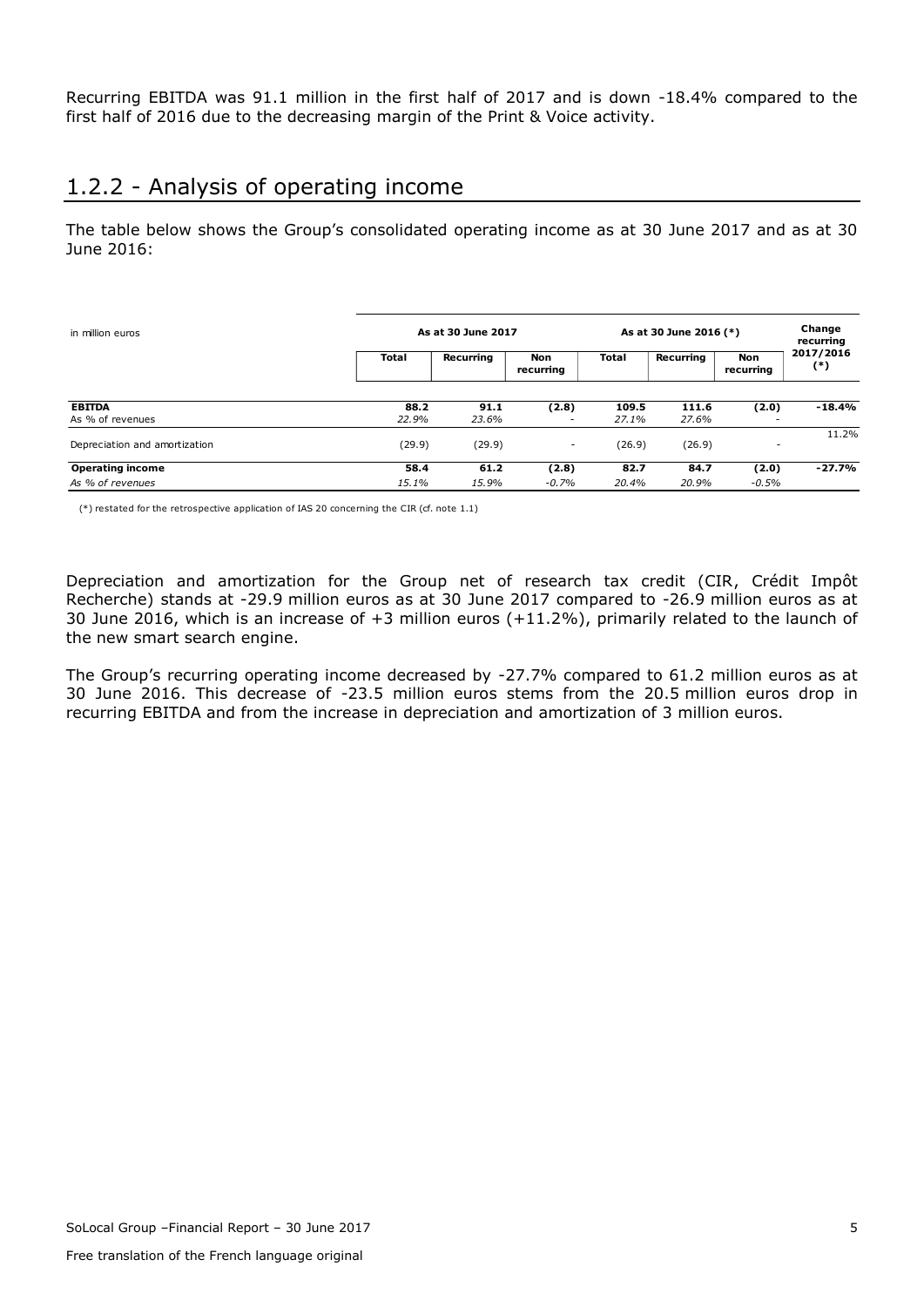<span id="page-6-0"></span>The table below shows the Group's results for the period as at 30 June 2017 and as at 30 June 2016:

| in million euros                                  | As at 30 June 2017 |                          |                          |                          | As at 30 June 2016 (*) |                         |                    |
|---------------------------------------------------|--------------------|--------------------------|--------------------------|--------------------------|------------------------|-------------------------|--------------------|
|                                                   | Total              | Recurring                | Non<br>recurring         | Total                    | Recurring              | <b>Non</b><br>recurring | 2017/2016<br>$(*)$ |
| <b>Operating income</b>                           | 58.4               | 61.2                     | (2.8)                    | 82.7                     | 84.7                   | (2.0)                   | $-27.7%$           |
| Net gain from debt restructuring at 13 March 2017 | 265.8              | $\overline{\phantom{a}}$ | 265.8                    | $\overline{\phantom{a}}$ |                        |                         |                    |
| Other financial income                            |                    | $\overline{\phantom{a}}$ | $\overline{\phantom{a}}$ | 0.7                      | 0.7                    | $\sim$                  | $-100.0\%$         |
| Financial expenses                                | (10.8)             | (10.8)                   |                          | (37.6)                   | (37.6)                 |                         | $-71.3%$           |
| <b>Financial income</b>                           | 255.0              | (10.8)                   | 265.8                    | (36.9)                   | (36.9)                 | -                       | $-70.7%$           |
| Income before tax                                 | 313.4              | 50.4                     | 263.0                    | 45.8                     | 47.9                   | (2.0)                   | 5.2%               |
| Corporate income tax                              | (7.5)              | (20.9)                   | 13.4                     | (20.6)                   | (21.3)                 | 0.7                     | $-1.9%$            |
| Income for the period                             | 305.8              | 29.5                     | 276.3                    | 25.2                     | 26.5                   | (1.3)                   | 11.3%              |

(\*) restated for the retrospective application of IAS 20 concerning the CIR (cf. note 1.1)

# <span id="page-6-1"></span>1.2.3.1 - Financial Income

The Group's net financial income represents income of 255.0 million euros as at 30 June 2017 including 265.8 million euros of non-recurring items, compared to an expense of -36.9 million euros as at 30 June 2016, which consists mainly of the following:

- non-monetary financial income of 298 million euros resulting from the difference between the book value of the debt converted into equity instruments and the fair value amount of these same instruments in application of IFRIC 19 (cf. note 6),
- accelerated amortization of the expenses associated with the issue of previous financing for an amount of 10.6 million euros linked to the restructuring of the debt in March 2017 which resulted in the extinguishment of the previous debt, compared to 3.8 million euros as at 30 June 2016,
- expenses linked to the financial restructuring that was fully recognised in the income statement for an amount of 23.9 million euros,
- income of 2.2 million euros on the partial repurchase of the bond loan.
- The new debt has interest starting on 14 March 2017 for 8.1 million euros. Interest expense stands at 10.8 million euros in the first half of 2017.

# <span id="page-6-2"></span>1.2.3.2 - Recurring income for the period

Recurring income stands at +29.5 million euros as at 30 June 2017 compared to 26.5 million euros as at 30 June 2016, which is an increase of 3.0 million euros.

As at 30 June 2017, tax on recurring income represents an expense of 20.9 million euros, compared to an expense of 21.3 million euros as at 30 June 2016 (-2.1%).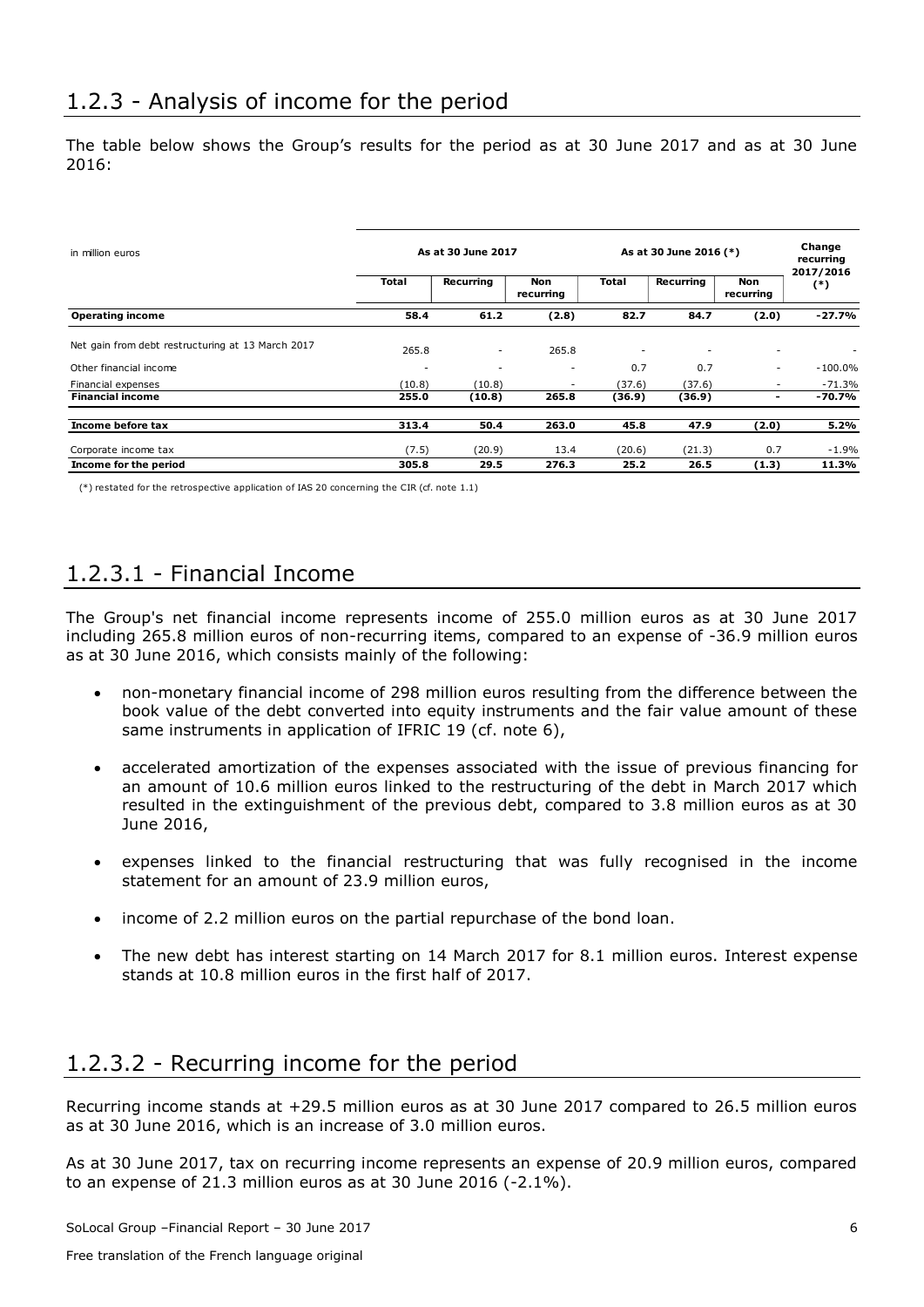# <span id="page-7-0"></span>1.2.3.3 -Income for the period

The Group's net income stands at +305.8 million euros in the first half of 2017, compared to 25.2 million euros as at 30 June 2016, which is an increase of 280.7 million euros mainly due to the recognition of 298.0 million euros (with no effect on taxes) income of SoLocal Group, corresponding to the difference between the carrying amount of debt converted into equity instruments and the fair value of these instruments in accordance with the application of IFRIC 19 (Cf. note 6).

# <span id="page-7-1"></span>1.2.3.4 - Consolidated cash flow

| In million of euros                                   | <b>As at 30</b><br><b>June 2017</b> | <b>As at 30</b><br><b>June 2016</b> | <b>Change</b> |
|-------------------------------------------------------|-------------------------------------|-------------------------------------|---------------|
| <b>Recurring EBITDA</b>                               | 91.1                                | 111.6                               | $-18.4%$      |
| Non monetary items included in EBITDA and other       | (0.7)                               | 0.5                                 |               |
| Net change in working capital                         | (30.5)                              | (18.6)                              | $-64.0%$      |
| Acquisition of tangible and intangible fixed assets   | (26.0)                              | (35.6)                              | 27.0%         |
| Cash financial income                                 | (41.1)                              | (18.5)                              | -122.2%       |
| Non recurring items                                   | (11.4)                              | (15.1)                              | 24.5%         |
| Corporate income tax paid                             | (27.0)                              | 10.5                                |               |
| Net cash flow                                         | (45.6)                              | 34.8                                |               |
| Increase (decrease) in borrowings and bank overdrafts | (270.2)                             | 15.0                                |               |
| Capital increase                                      | 272.7                               |                                     |               |
| Other                                                 | 0.6                                 | 4.6                                 | $-87.0\%$     |
| <b>Net cash variation</b>                             | (42.6)                              | 54.3                                |               |
| Net cash and cash equivalents at beginning of period  | 91.0                                | 53.3                                | 70.7%         |
| Net cash and cash equivalents at end of period        | 48.4                                | 107.7                               | $-55.1%$      |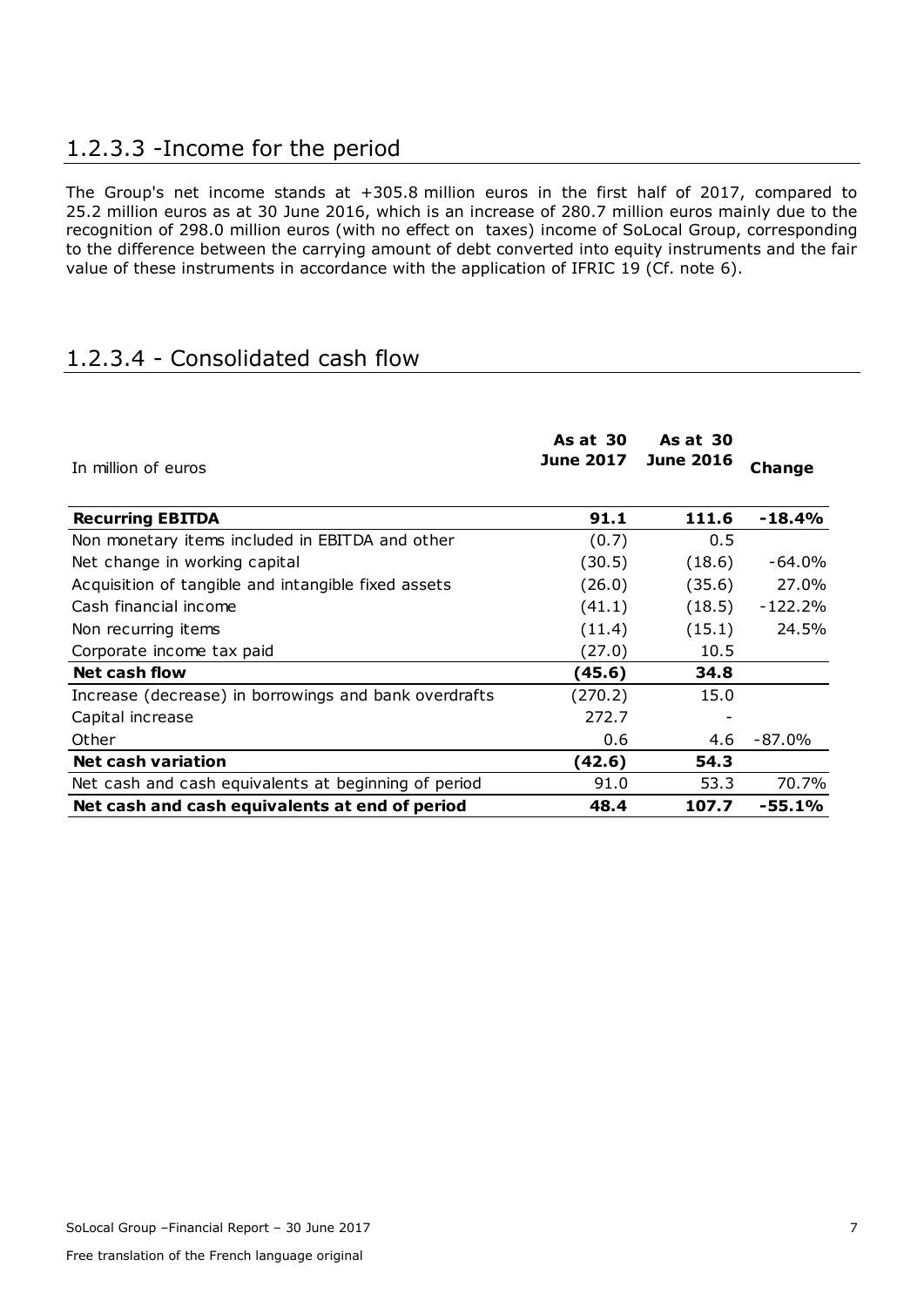<span id="page-8-0"></span>The table below shows the cash flows of the Group as at 30 June 2017 and as at 30 june 2016:

| in million euros                                    | As at 30 June As at 30 June<br>2017 | 2016   | Change<br>2017/2016 |
|-----------------------------------------------------|-------------------------------------|--------|---------------------|
| Net cash from operations                            | (19.7)                              | 70.4   | (90.1)              |
| Net cash used in investing activities               | (25.1)                              | (30.9) | 5.7                 |
| Net cash provided by (used in) financing activities | 2.3                                 | 14.9   | (12.6)              |
| Impact of changes in exchange rates on cash         | (0.0)                               | (0.1)  | 0.0                 |
| Net increase (decrease) in cash position            | (42.6)                              | 54.3   | (96.9)              |
|                                                     |                                     |        |                     |
| Net cash and cash equivalents at end of period      | 48.4                                | 107.7  | (59.2)              |

The net cash from operations amounted to -19.7 million euros as at 30 June 2017 compared to 70.4 million euros as at 30 June 2016, representing a decrease of 90.1 million euros due mainly to:

- recurring EBITDA of 91.1 million euros as at 30 June 2017, down 20.5 million euros compared to 30 June 2016,
- a disbursement of 11.4 million euros of non-recurring items compared to 15.1 million euros as at 30 June 2016,
- an increase in the working capital requirement of 30.5 million euros as at 30 June 2017 compared to an increase of 18.6 million euros as at 30 June 2016, representing an favourable change of 11.9 million euros between the two periods,
- a net disbursement of 41.1 million euros in respect of financial interest as at 30 June 2017 compared to 18.5 million euros as at 30 June 2016, which is an unfavourable change of 22.6 million euros between the two periods linked primarily to a shift in the payment of interests in the fourth quarter of 2016 to the first quarter of 2017, in the framework of debt renegotiation,
- a net disbursement of 27.0 million euros of which 6.4 million euros concerning a tax reassessment on prior years linked to the research tax credit, i.e. an unfavourable change of 37.5 million euros, with the situation as at 30 June 2016 benefiting in particular from the reimbursement of the tax receivable recorded as at 31 December 2015.

The net cash used in investing activities represents a disbursement of 25.1 million euros as at 30 June 2017, down compared to a disbursement of 30.9 million euros recorded as at 30 June 2016, mainly comprising:

26.0 million euros in respect of acquisitions of tangible and intangible fixed assets as at 30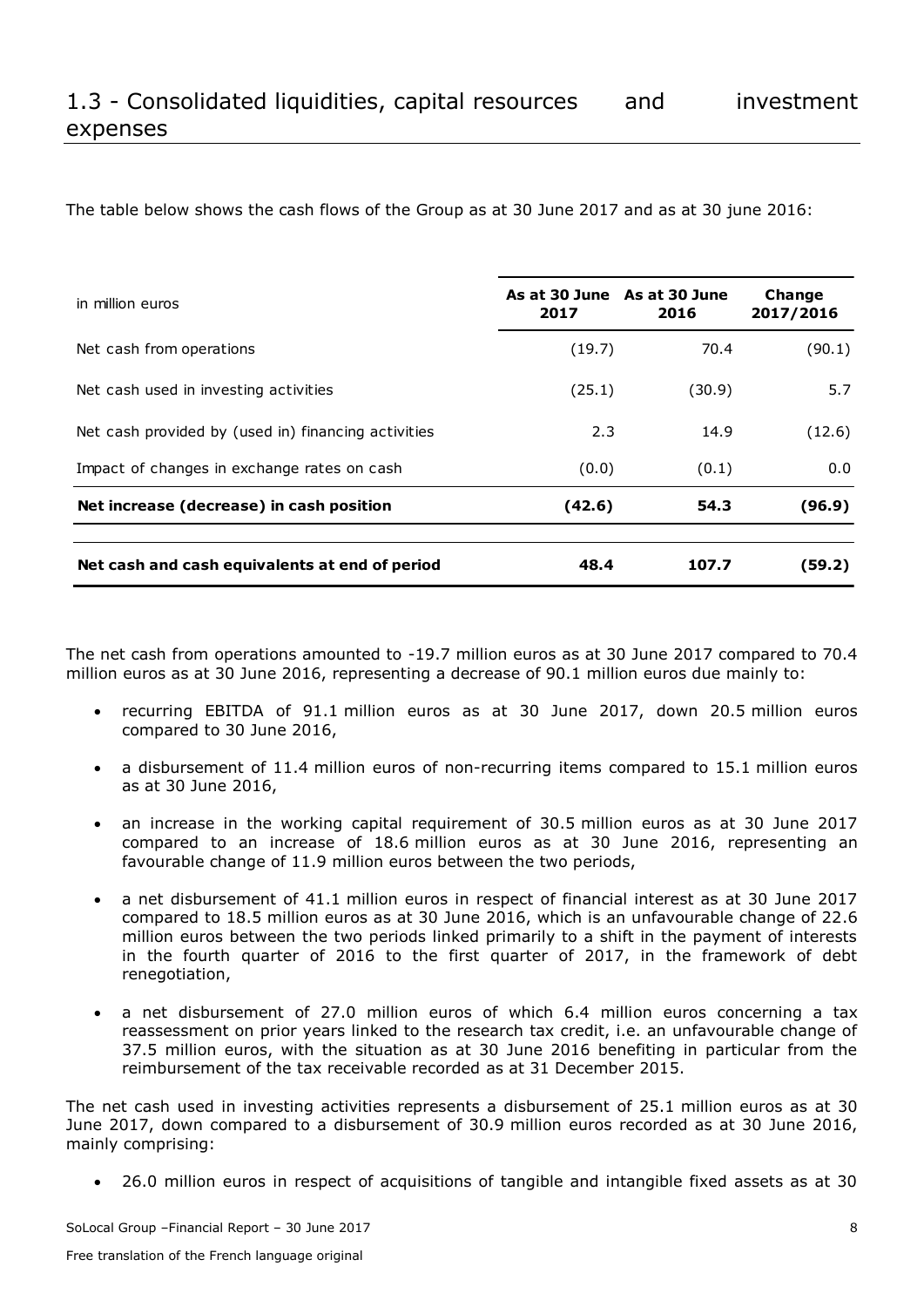June 2017 compared to 35.6 million euros as at 30 June 2016,

The net cash used in financing activities represents a collection of 2.3 million euros as at 30 June 2017 compared to a collection of 14.9 million euros as at 30 June 2016 representing a change of - 12.6 million euros due mainly to debt renegotiation:

- the reimbursement of the revolving credit line for 38.4 million euros as at 30 June 2017 compared to a a drawing on this same line for 30.0 million euros as at 30 June 2016,
- the repayment of the bank loan A7 for 783.6 million euros, against the contractual repayment of the excess cash flow of tranche A7 of the bank loan for an amount of 15.2 million euros as at 30 June 2016,
- the issue of bonds for an amount of 397.8 million euros,
- the capital increase for an amount of 272.7 million euros.

The table below shows the changes in the **Group's consolidated cash position** as at 30 June 2017, as at 31 December 2016, and as at 30 June 2016:

| <b>SoLocal Group</b>                                                                                                                                                                                                                                                                                                                                                                                                                                                                                                                            | As at 30 June | <b>As at 31</b><br>december | As at 30 June |
|-------------------------------------------------------------------------------------------------------------------------------------------------------------------------------------------------------------------------------------------------------------------------------------------------------------------------------------------------------------------------------------------------------------------------------------------------------------------------------------------------------------------------------------------------|---------------|-----------------------------|---------------|
| in million euros                                                                                                                                                                                                                                                                                                                                                                                                                                                                                                                                | 2017          | 2016                        | 2016          |
| Cash and cash equivalents                                                                                                                                                                                                                                                                                                                                                                                                                                                                                                                       | 48.5          | 91.0                        | 111.5         |
| Cash                                                                                                                                                                                                                                                                                                                                                                                                                                                                                                                                            | 48.5          | 91.1                        | 111.5         |
| Bank overdrafts                                                                                                                                                                                                                                                                                                                                                                                                                                                                                                                                 | (0.1)         | (0.1)                       | (3.8)         |
| <b>Net cash</b>                                                                                                                                                                                                                                                                                                                                                                                                                                                                                                                                 | 48.4          | 91.0                        | 107.7         |
| Bank borrowing                                                                                                                                                                                                                                                                                                                                                                                                                                                                                                                                  |               | 783.6                       | 783.6         |
| Bond loan                                                                                                                                                                                                                                                                                                                                                                                                                                                                                                                                       | 397.8         | 337.8                       | 337.8         |
| Revolving credit facility                                                                                                                                                                                                                                                                                                                                                                                                                                                                                                                       |               | 38.4                        | 43.8          |
| Loan issue expenses                                                                                                                                                                                                                                                                                                                                                                                                                                                                                                                             |               | (10.5)                      | (14.5)        |
| Capital leases                                                                                                                                                                                                                                                                                                                                                                                                                                                                                                                                  | 0.1           | 0.3                         | 0.7           |
| Earn-outs                                                                                                                                                                                                                                                                                                                                                                                                                                                                                                                                       | 1.4           | 2.0                         | 1.9           |
| Accrued interest not yet due                                                                                                                                                                                                                                                                                                                                                                                                                                                                                                                    | 1.2           | 32.1                        | 17.6          |
| Other financial liabilities                                                                                                                                                                                                                                                                                                                                                                                                                                                                                                                     | 5.3           | 4.0                         | 5.0           |
| <b>Gross financial debt</b>                                                                                                                                                                                                                                                                                                                                                                                                                                                                                                                     | 405.8         | 1,187.8                     | 1,176.0       |
| of which current                                                                                                                                                                                                                                                                                                                                                                                                                                                                                                                                | 7.3           | 1,186.4                     | 1,173.4       |
| of wich non current                                                                                                                                                                                                                                                                                                                                                                                                                                                                                                                             | 398.5         | 1.3                         | 2.6           |
| <b>Net debt</b>                                                                                                                                                                                                                                                                                                                                                                                                                                                                                                                                 | 357.4         | 1,096.8                     | 1,068.4       |
| Net debt of consolidated group excluded loan issue                                                                                                                                                                                                                                                                                                                                                                                                                                                                                              |               |                             |               |
| expenses                                                                                                                                                                                                                                                                                                                                                                                                                                                                                                                                        | 357.4         | 1,107.3                     | 1,082.9       |
| Following the restructuring if the Group's debt on 14 March 2017, the latter is down 711.0 million<br>euros compared to 30 June 2016 and down 739.4 million euros compared to 31 December 2016. It<br>stood at 357.4 million euros at 30 June 2017 compared to 1,096.8 million euros at 31 December<br>2016 and 1,068.4 million euros at 30 June 2016.<br>As at 30 June 2017, it is mainly comprised:<br>of bonds issued for an amount of 397.8 million euros, repayable in March 2022,<br>$\bullet$<br>of net cash flow of 48.4 million euros. |               |                             |               |

- of bonds issued for an amount of 397.8 million euros, repayable in March 2022,
-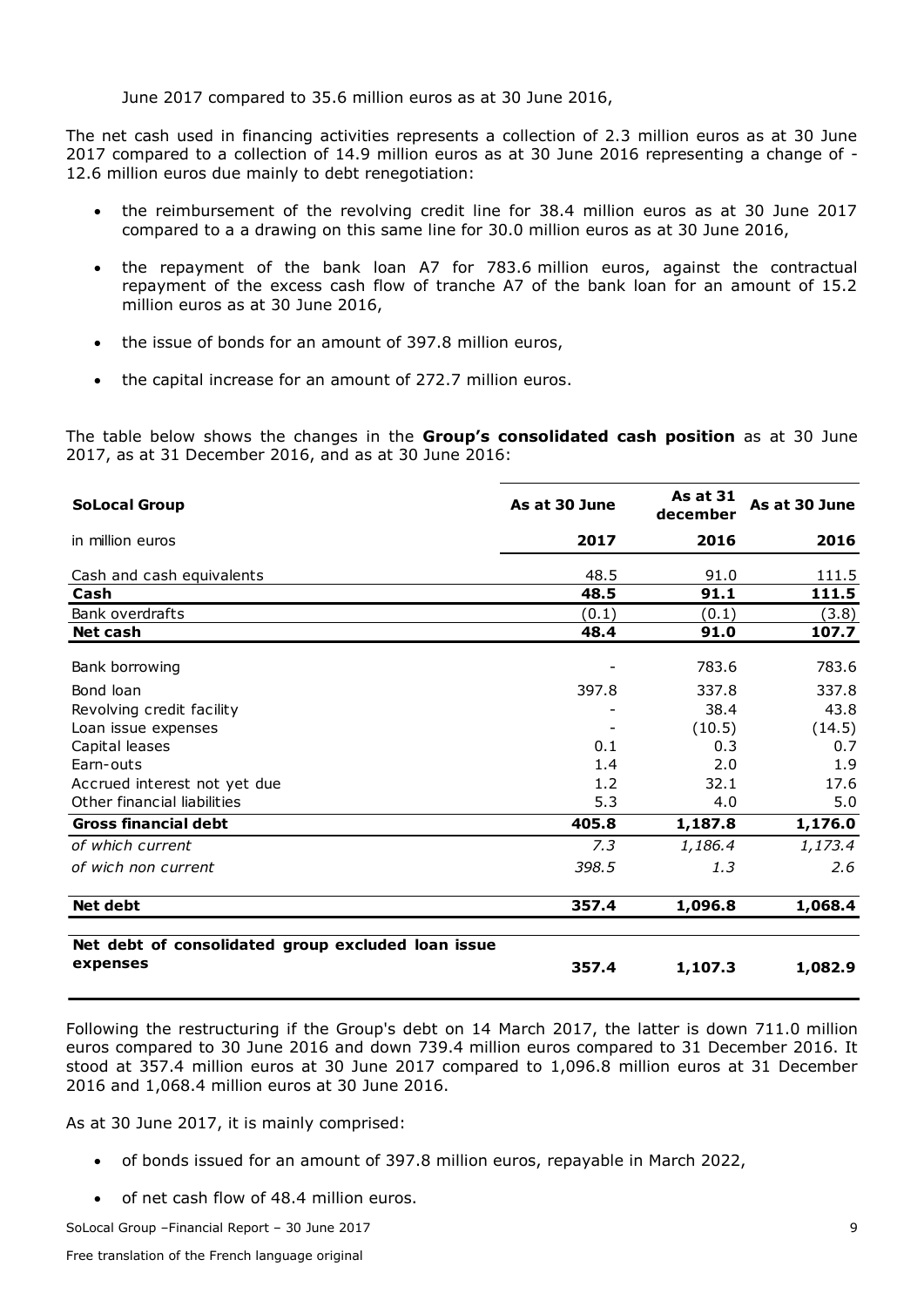## <span id="page-10-0"></span>1.4 - Risks and uncertainties

The Group has carried out a review of the risks that could have a significant unfavourable effect on its activity, financial situation or results (or on its ability to achieve its goals):

#### **The operational activities and the strategy of the Group**:

the adapting of the Group to digital technologies and to the changes in the market, the difficulty in coping with the competition, the sensitivity to the economic climate, the increase in the price of paper or the cost of other production factors, the risk of a reduction in the content, the damage to information systems, the fluctuation in the Group's quarterly results, the effect of investments or divestments, could have a significant negative impact on the Group's business, financial position or results.

#### **The legal aspects:**

the occurrence of arbitration procedures or major lawsuits, uncertainty or stiffening of applicable regulations, especially the application of restrictions to the Group's right to collect personal data, could have a significant unfavourable effect on the Group's business, results, financial position or its ability to achieve its goals.

#### **Aspects linked to the bonds issued**

**Note on going concern** : please refer to going concern note 1 of consolidated financial statements which is updated with the latest developments on financial restructuring.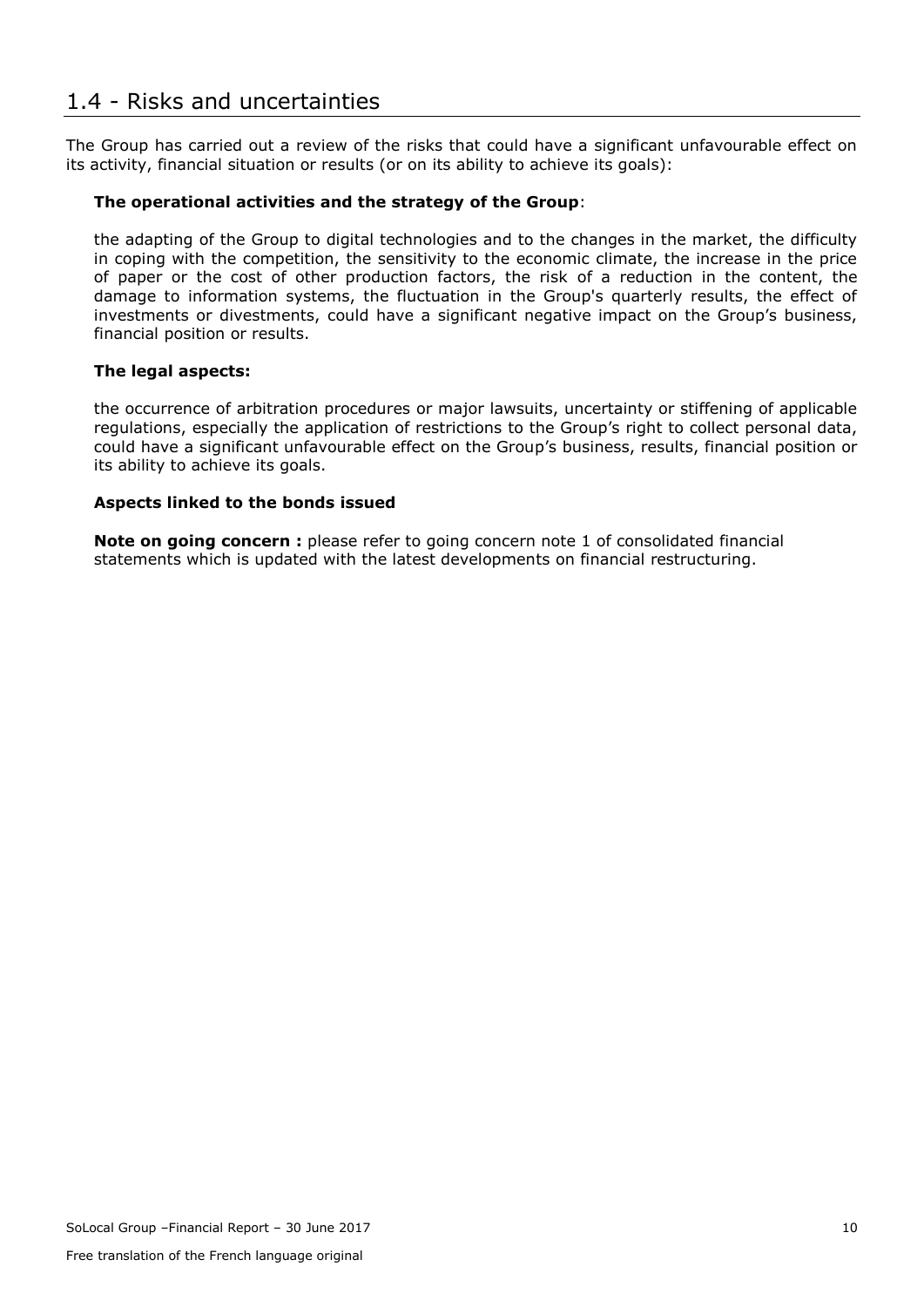# <span id="page-11-0"></span>1.5 - Quarterly and half -yearly financial data

#### **Revenues by Quarter**

| In million of euros                                  | H <sub>1</sub> 2017 | Q2 2017 | Q1 2017 | 12M 2016 | Q4 2016 | Q3 2016 | H1 2016 | Q2 2016 | Q1 2016 |
|------------------------------------------------------|---------------------|---------|---------|----------|---------|---------|---------|---------|---------|
| Internet revenues                                    | 323.4               | 160.7   | 162.8   | 648.7    | 171.0   | 156.1   | 321.7   | 164.6   | 157.1   |
| Local search                                         | 234.9               | 115.6   | 119.3   | 490.6    | 127.4   | 119.8   | 243.4   | 125.8   | 117.6   |
| Number of visits (in million)                        | 1256                | 622     | 634     | 2432     | 610     | 616     | 1206    | 611     | 595     |
| ARPA <sup>1</sup> (in $\epsilon$ )                   | 492                 | 243     | 250     | 992      | 265     | 245     | 485     | 253     | 232     |
| Number of clients (in thousand)                      | 477                 | 476     | 477     | 494      | 481     | 490     | 501     | 496     | 506     |
| Digital marketing                                    | 88.5                | 45.1    | 43.4    | 158.1    | 43.6    | 36.3    | 78.3    | 38.7    | 39.6    |
| Penetration rate (in number of clients) <sup>2</sup> | 24%                 | 24%     | 24%     | 24%      | 24%     | 23%     | 23%     | 23%     | 23%     |
| <b>Print &amp; Voice revenues</b>                    | 62.4                | 36.4    | 26.0    | 163.6    | 39.4    | 41.1    | 83.0    | 50.2    | 32.8    |
| <b>Consolidated revenues</b>                         | 385.8               | 197.0   | 188.8   | 812.3    | 210.4   | 197.2   | 404.7   | 214.8   | 190.0   |

<sup>1</sup> Average Revenue Per Advertiser<br><sup>2</sup> % of Internet clients benefiting from a Digital marketing product

### **Recurring EBITDA by Semester**

| In million of euros                  | H1 2017 | 12M 2016 | H1 2016 |
|--------------------------------------|---------|----------|---------|
| Internet recurring EBITDA            | 81.4    | 185.6    | 89.5    |
| EBITDA / revenue margin              | 25%     | 29%      | 28%     |
| Print & Voice recurring EBITDA       | 9.6     | 43.4     | 22.1    |
| EBITDA / revenue margin              | 15%     | 27%      | 27%     |
| <b>Consolidated recurring EBITDA</b> | 91.1    | 229.0    | 111.6   |
| EBITDA / revenue margin              | 24%     | 28%      | 28%     |

#### **Income Statement by Semester**

| In million of euros           |         | H1 2017 12M 2016 (*) |         |  |
|-------------------------------|---------|----------------------|---------|--|
| <b>Group revenues</b>         | 385.8   | 812.3                | 404.7   |  |
| Net external expenses         | (101.4) | (214.8)              | (105.5) |  |
| Personnel expenses            | (193.4) | (368.5)              | (187.6) |  |
| <b>Recurring EBITDA</b>       | 91.1    | 229.0                | 111.6   |  |
| Non recurring items           | (2.8)   | (5.1)                | (2.0)   |  |
| <b>EBITDA</b>                 | 88.2    | 223.9                | 109.5   |  |
| Depreciation and amortisation | (29.9)  | (56.3)               | (26.9)  |  |
| <b>Operating income</b>       | 58.4    | 167.8                | 82.7    |  |
| Financial income              | 255.0   | (73.8)               | (36.9)  |  |
| Income before tax             | 313.4   | 94.0                 | 45.8    |  |
| Corporate income tax          | (7.5)   | (44.8)               | (20.6)  |  |
| Corporate income tax rate     | 2.4%    | 47.7%                | 45.0%   |  |
| Net income                    | 305.8   | 49.0                 | 25.2    |  |

(\*) restated for the retrospective application of IAS 20 concerning the CIR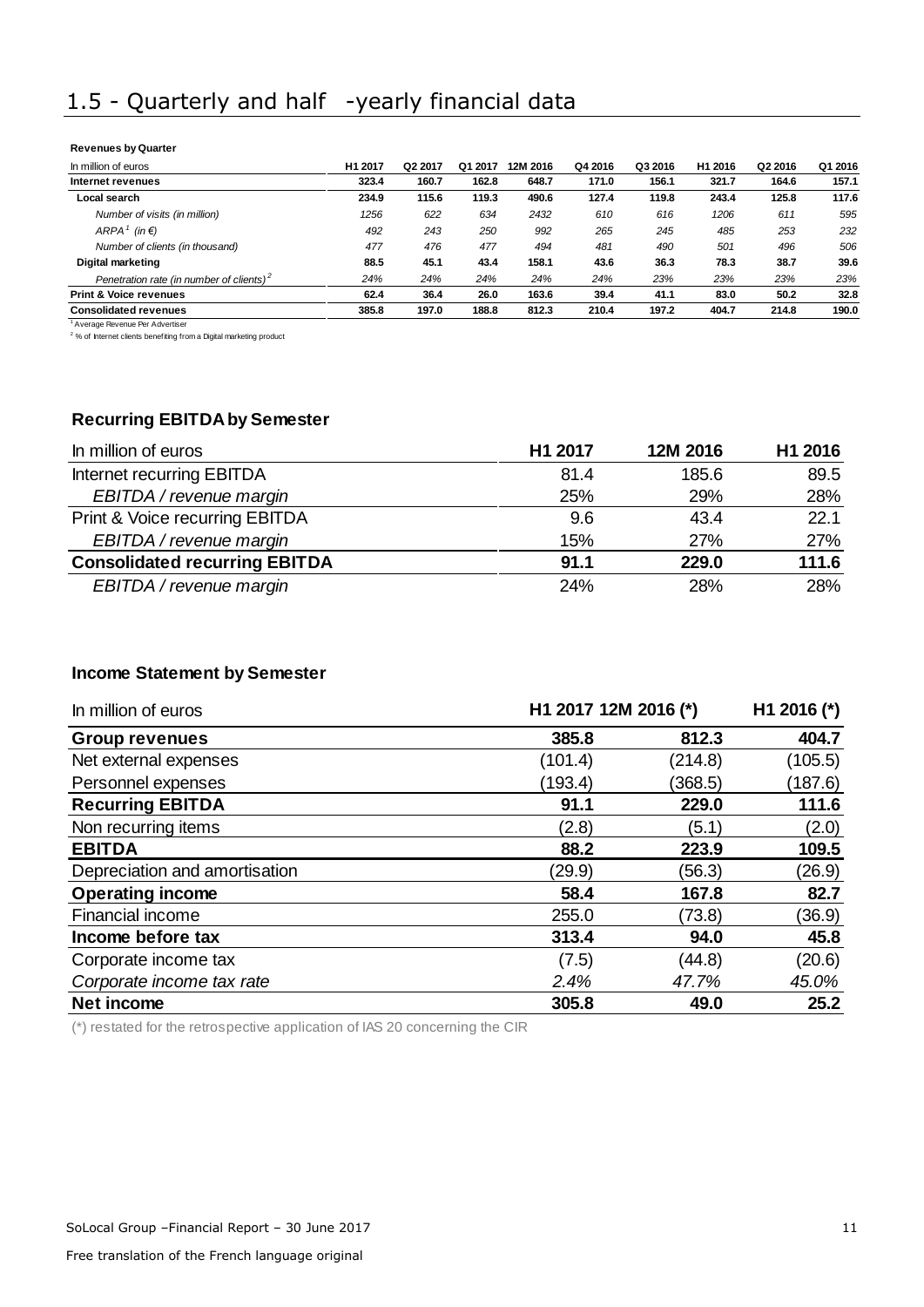## **Cash flow Statement by Semester**

| In million of euros                                   | H1 2017 | 12M 2016 | H1 2016 |
|-------------------------------------------------------|---------|----------|---------|
| <b>Recurring EBITDA</b>                               | 91.1    | 229.0    | 111.6   |
| Non monetary items included in EBITDA and other       | (0.7)   | 8.2      | 0.5     |
| Net change in working capital                         | (30.5)  | (56.3)   | (18.6)  |
| Acquisition of tangible and intangible fixed assets   | (26.0)  | (69.1)   | (35.6)  |
| Cash financial income                                 | (41.1)  | (36.0)   | (18.5)  |
| Non recurring items                                   | (11.4)  | (32.6)   | (15.1)  |
| Corporate income tax paid                             | (27.0)  | (12.6)   | 10.5    |
| Net cash flow                                         | (45.6)  | 30.7     | 34.8    |
| Increase (decrease) in borrowings and bank overdrafts | (270.2) | 1.7      | 15.0    |
| Capital increase                                      | 272.7   | 0.0      |         |
| Other                                                 | 0.6     | 5.3      | 4.6     |
| <b>Net cash variation</b>                             | (42.6)  | 37.7     | 54.3    |
| Net cash and cash equivalents at beginning of period  | 91.0    | 53.3     | 53.3    |
| Net cash and cash equivalents at end of period        | 48.4    | 91.0     | 107.7   |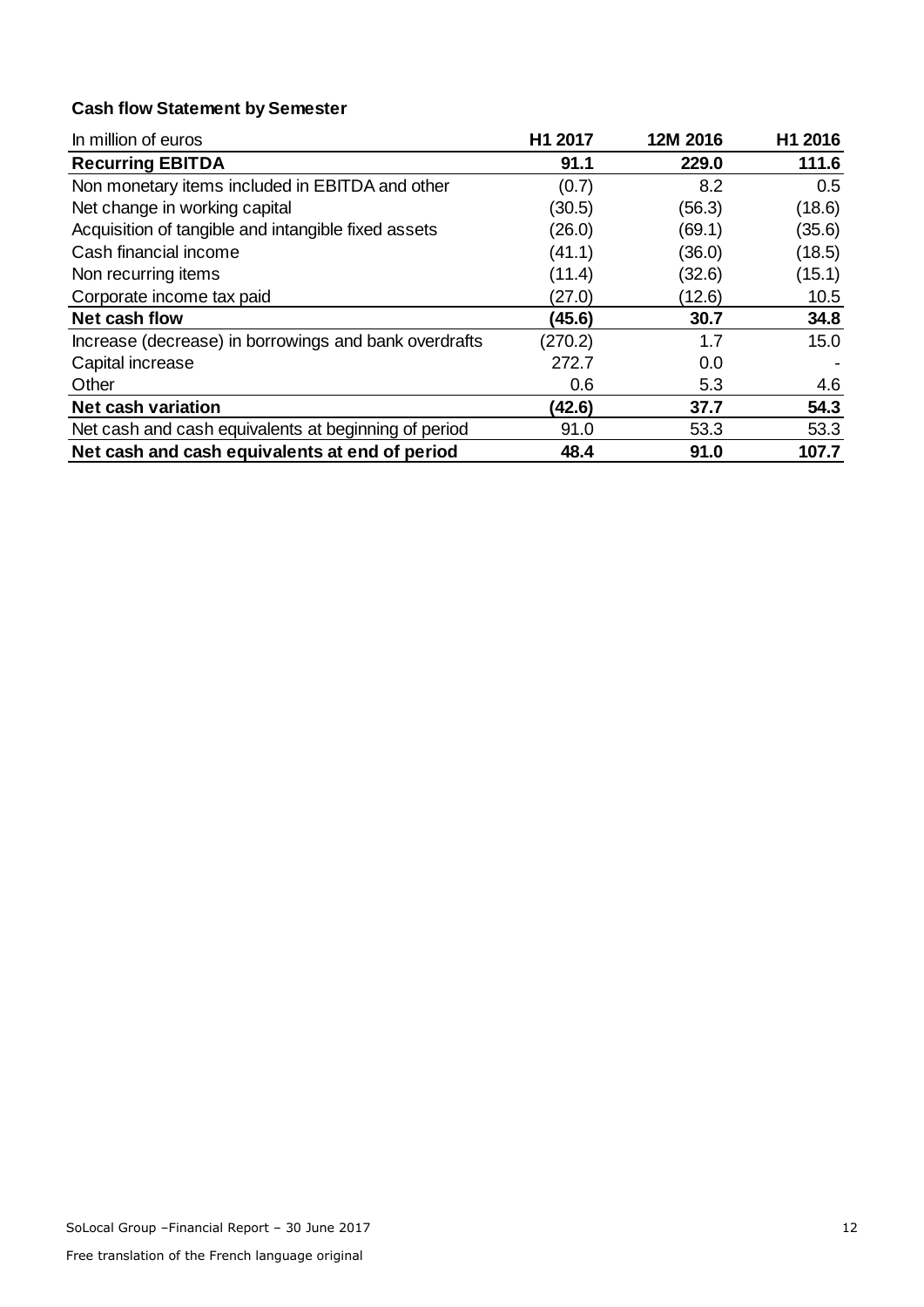# **Glossary**

**Internet revenues**: The sum of revenues from the Local search and Digital marketing businesses

**Local search revenues**: Revenues generated from the Local search business, consisting of local communication services that the Group offers on its own websites, such as PagesJaunes, Mappy, Ooreka (the new name of ComprendreChoisir) and A Vendre A Louer, or with its partners, in particular Google, Bing, Apple and Facebook

**Digital marketing revenues**: Revenues generated from the Digital marketing business center around 3 product lines:

- Transactional services: in particular, making appointments with doctors (PagesJaunes Doc), making reservations or ordering meals from restaurants (PagesJaunes Resto), and offering deals provided by clients. SoLocal Group is abandoning 'daily deals', which generated little customer loyalty, and will focus on deals provided by PagesJaunes, which are more highly valued by its clients.
- Local programmatic: SoLocal Group is disposing of an over the counter display business and will focus solely on local programmatic, which offers the most promising growth opportunities. The Group is increasing its investments in this technology and taking advantage of its local database and the success of its ADhesive offer, which was launched at the beginning of the year.
- Websites and contents: this product line is currently the Group's flagship Digital marketing activity. The Group has a significant international presence through its partners and subsidiaries (QDQ, Leadformance, SoLocal UK) and will continue to develop these activities in order to offer its customers the most effective possible promotion of their local know-how.

**Print & Voice revenues**: The sum of revenues generated by, firstly, the "printed directories" business, consisting of the publication, distribution and sale of advertising space in printed directories (PagesJaunes, PagesBlanches) and, secondly, activities in connection with telephone and SMS directory enquiry services (118 008), the QuiDonc reverse directory, and traditional direct marketing (telemarketing, logistics, posting mailings)

**Number of Local search clients:** Average number of clients for the reporting period (average of number of clients present at the beginning and the end of the concerned period) owning a product of the "Local search" range

**Local search ARPA**: Local search revenues of the reporting period divided by the average number of clients of that same period

**Digital marketing penetration rate:** Average number of clients for the reporting period owning a product of the "Digital marketing" range, divided by average number of clients for the same reporting period owning a product of the "Local search" range

**Reach** (audience indicator created and published by Nielsen Médiamétrie)

**Number of unique website visitors:** the number of fixed, mobile phone and tablet Internet users who have visited a website during a given month

**Reach:** the traffic of a website or group of websites during a given month, expressed in terms of unique visitors. It may be expressed in terms of volume (the number of unique visitors) or as a percentage of unique visitors within a reference population of Internet users during the month. The SoLocal Group's Reach indicator applies only to the group's services and excludes all external syndicated partner mediasAudiences (visit indicator measured by SoLocal Group)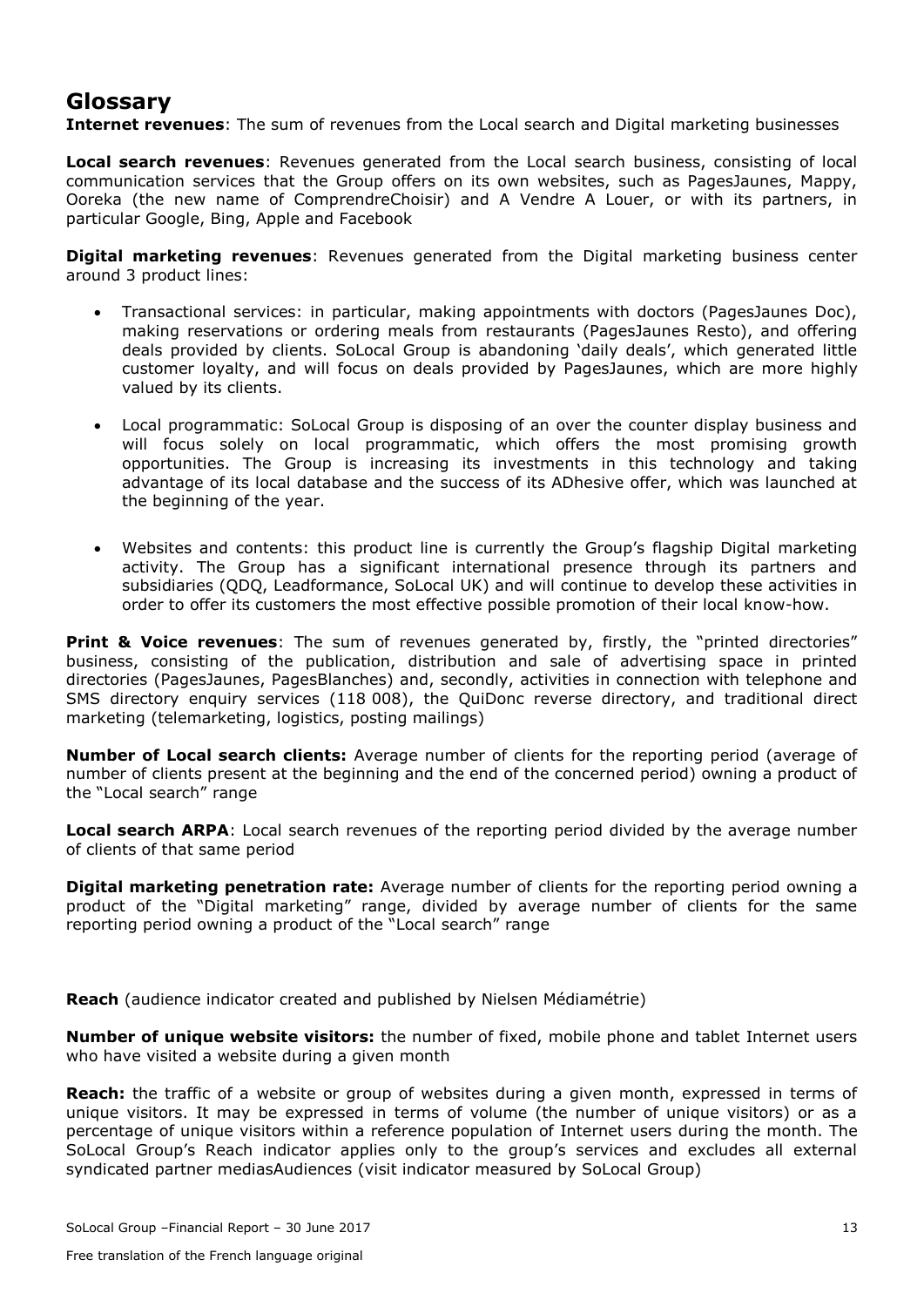**Audiences** (visit indicator measured by SoLocal Group)

**Syndication:** indirect audiences on PagesJaunes contents excluding PagesJaunes digital media (such as Bing, Yahoo!, Ooreka, etc.)

**SEO & affiliates:** audiences on PagesJaunes digital media originating from affiliate partners (MSN, Nosibay, Free & Alice, Planet, L'internaute) and SEO (Search Engine Optimisation)

PagesJaunes: audiences that are the result of users' expressed intent to access PagesJaunes digital media (direct access and brand search on a search engine)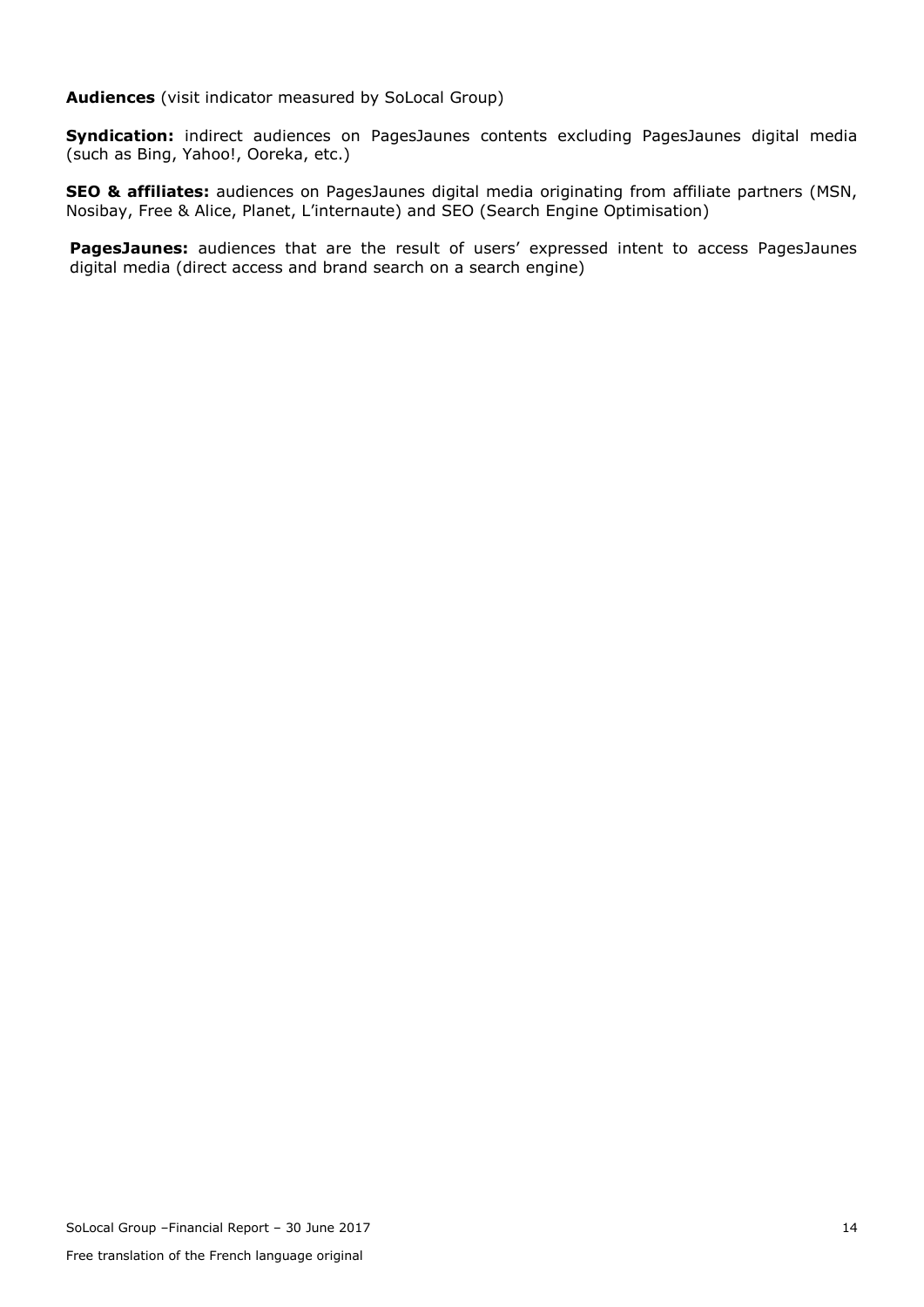# <span id="page-15-1"></span><span id="page-15-0"></span>2.1 - Consolidated income statement

| (Amounts in thousands of euros, except data relating to shares) | <b>Notes</b> | As at 30 june<br>2017 | As at 30 june<br>$2016(*)$ |
|-----------------------------------------------------------------|--------------|-----------------------|----------------------------|
|                                                                 |              |                       |                            |
| Revenues                                                        |              | 385,809               | 404,723                    |
| Net external expenses                                           |              | (101, 384)            | (105, 494)                 |
| Personnel expenses                                              |              | (193, 370)            | (187, 641)                 |
| Other loss and profits                                          |              | (2, 810)              | (2,048)                    |
| <b>EBITDA</b>                                                   |              | 88,246                | 109,540                    |
|                                                                 |              |                       |                            |
| Depreciation and amortization                                   |              | (29, 859)             | (26, 873)                  |
| <b>Operating income</b>                                         |              | 58,387                | 82,667                     |
|                                                                 |              |                       |                            |
| Net gain from debt restructuring at 13 March 2017               |              | 265,785               |                            |
| Financial income                                                |              |                       | 734                        |
| Financial expenses                                              |              | (10, 803)             | (37, 585)                  |
| <b>Financial income</b>                                         | 6            | 254,982               | (36, 851)                  |
| Income before tax                                               |              | 313,370               | 45,816                     |
| Corporate income tax                                            | 4            | (7, 524)              | (20, 634)                  |
| <b>Income for the period</b>                                    |              | 305,845               | 25,182                     |
| Income for the period attributable to:                          |              |                       |                            |
| - Shareholders of SoLocal Group                                 |              | 305,888               | 25,186                     |
| - Non-controlling interests                                     |              | (42)                  | (4)                        |
|                                                                 |              |                       |                            |
| Net earnings per share (in euros)                               |              |                       |                            |
|                                                                 |              |                       |                            |
| Net earnings per share of the consolidated group                |              |                       |                            |
| based on a weighted average number of shares                    |              |                       |                            |
| - basic                                                         |              | 3.30<br>3.26          | 0.65                       |
| - diluted                                                       |              |                       | 0.62                       |
| Net earnings per share of the consolidated group                |              |                       |                            |
| based on a year end number of existing shares (as at 31 march)  |              |                       |                            |
| - basic                                                         |              | 0.53                  | 0.65                       |
| - diluted                                                       |              | 0.52                  | 0.62                       |

(\*) restated for the retrospective application of IAS 20 concerning the CIR (cf. note 1.1)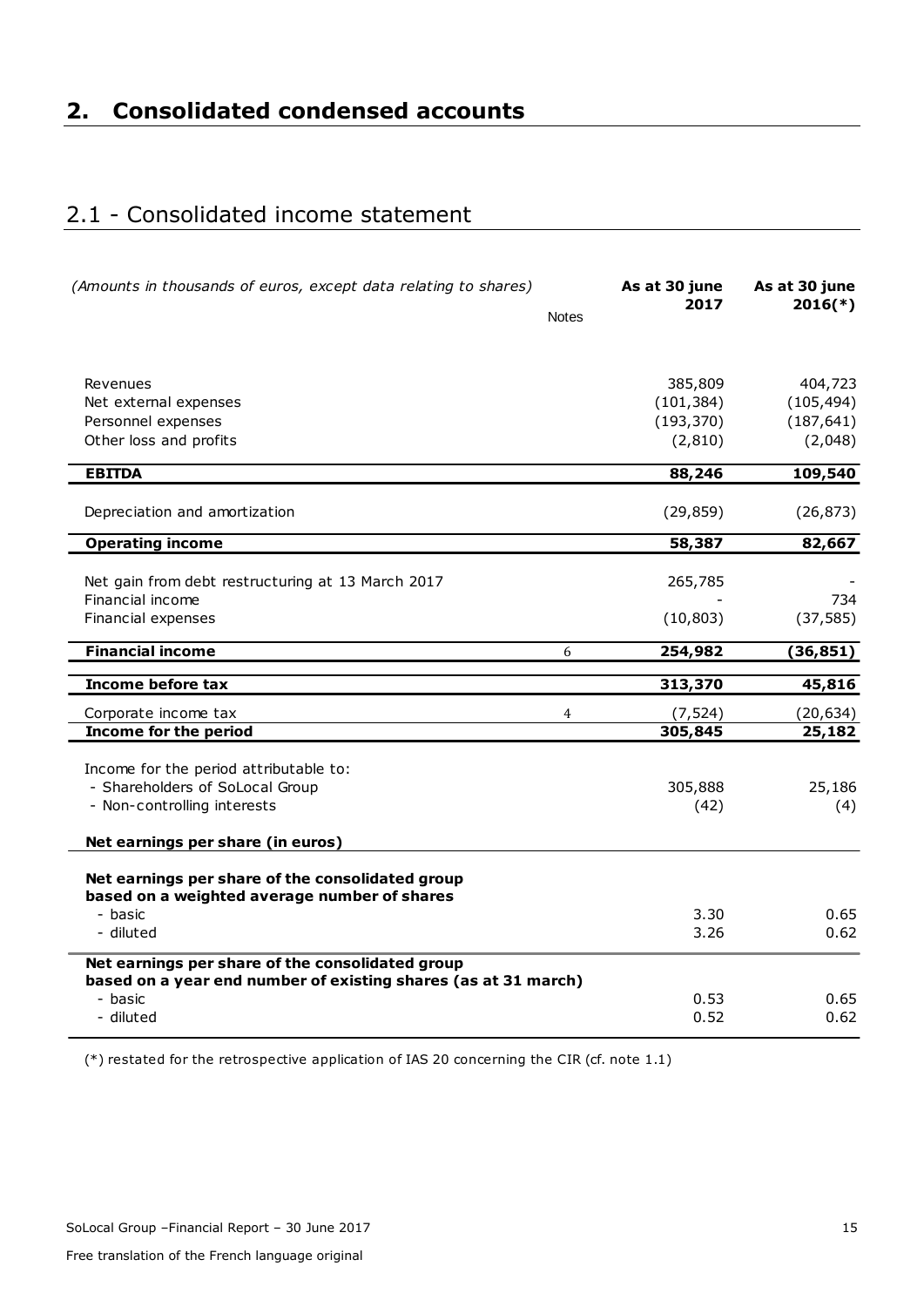# <span id="page-16-0"></span>2.2 – Statement of consolidated comprehensive income

| (Amounts in thousands of euros)                            | <b>Notes</b> | As at 30 june<br>2017 | As at 30 june<br>$2016(*)$ |
|------------------------------------------------------------|--------------|-----------------------|----------------------------|
| Income for the period report                               |              | 305,845               | 25,182                     |
| ABO reserves:                                              |              |                       |                            |
| - Gross                                                    |              | (12, 973)             | (10, 802)                  |
| - Deferred tax                                             |              | 3,752                 | 3,720                      |
| - Net of tax                                               |              | (9, 221)              | (7,082)                    |
| Exchange differences on translation of foreign operations  |              | (202)                 | (281)                      |
| Other comprehensive income                                 |              | (9, 423)              | (7, 363)                   |
| Total comprehensive income for the period, net of tax      |              | 296,423               | 17,820                     |
| Total comprehensive income for the period attributable to: |              |                       |                            |
| - Shareholders of SoLocal Group                            |              | 296,467               | 17,824                     |
| - Non-controlling interests                                |              | (44)                  | (4)                        |

(\*) restated for the retrospective application of IAS 20 concerning the CIR (cf. note 1.1)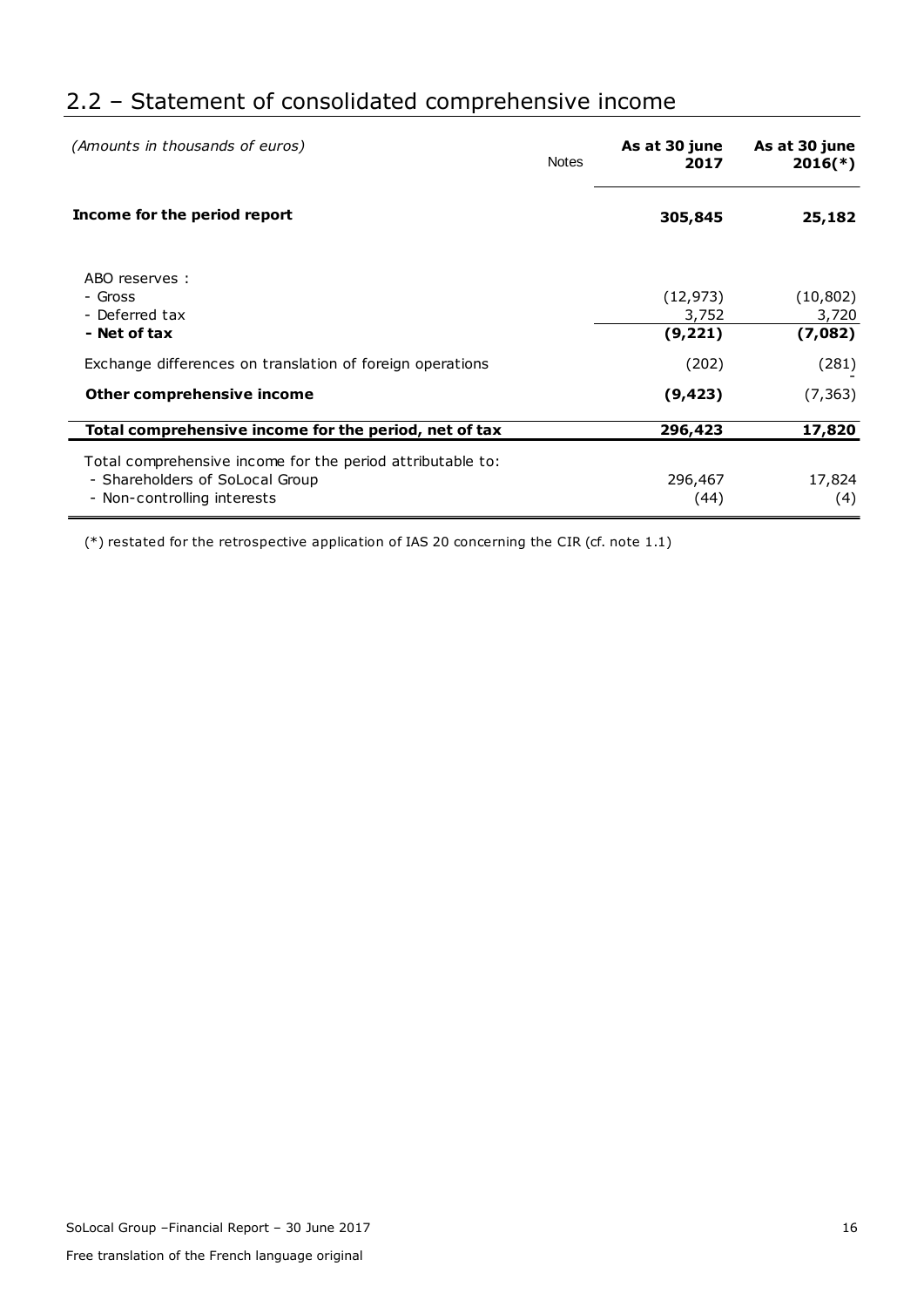# <span id="page-17-0"></span>2.3 – Statement of consolidated financial position

| (Amounts in thousands of euros)                              | Notes | As at 30 june<br>2017 | As at 31<br>December 2016 | As at 30 june<br>2016 |
|--------------------------------------------------------------|-------|-----------------------|---------------------------|-----------------------|
| <b>Assets</b>                                                |       |                       |                           |                       |
| Net goodwill                                                 |       | 95,507                | 95,507                    | 95,458                |
| Other net intangible fixed assets                            |       | 127,078               | 128,074                   | 126,333               |
| Net tangible fixed assets                                    |       | 27,600                | 33,420                    | 33,067                |
| Available-for-sale assets                                    |       | 188                   | 188                       | 178                   |
| Other non-current financial assets                           |       | 6,447                 | 6,263                     | 8,221                 |
| Net deferred tax assets                                      | 4     | 1,785                 | 182                       |                       |
| <b>Total non-current assets</b>                              |       | 258,605               | 263,633                   | 263,257               |
|                                                              |       |                       |                           |                       |
| Net trade accounts receivable                                |       | 282,195               | 320,900                   | 293,218               |
| Acquisition costs of contracts                               |       | 29,953                | 35,025                    | 31,720                |
| Other current assets                                         |       | 31,065                | 31,228                    | 34,363                |
| Current tax receivable                                       |       | 1,263                 | 361                       | 295                   |
| Prepaid expenses                                             |       | 8,505                 | 5,715                     | 11,549                |
| Other current financial assets                               |       | 42                    | 21,408                    | 6,429                 |
| Cash and cash equivalents                                    | 6     | 48,513                | 91,069                    | 111,493               |
| <b>Total current assets</b>                                  |       | 401,537               | 505,706                   | 489,066               |
| <b>Total assets</b>                                          |       | 660,142               | 769,339                   | 752,324               |
| <b>Liabilities</b>                                           |       |                       |                           |                       |
| Share capital                                                |       | 58,153                | 233,259                   | 233,259               |
|                                                              |       | 739,814               | 364,544                   | 364,544               |
| Issue premium<br>Reserves                                    |       | (1,588,982)           | (1, 916, 393)             | (1, 911, 807)         |
| Income for the period attribuable to shareholders of SoLocal |       |                       |                           |                       |
| Group                                                        |       | 305,888               | 48,945                    | 25,186                |
| Other comprehensive income                                   |       | (20, 827)             | (11,606)                  | (16, 163)             |
| Own shares                                                   |       | (5, 157)              | (4,987)                   | (5, 192)              |
| Equity attributable to equity holders of the SoLocal         |       |                       |                           |                       |
| Group                                                        |       | (511, 112)            | (1, 286, 238)             | (1,310,173)           |
| Non-controlling interests                                    |       | 60                    | 104                       | 75                    |
| <b>Total equity</b>                                          |       | (511, 052)            | (1, 286, 134)             | (1,310,098)           |
|                                                              |       |                       |                           |                       |
| Non-current financial liabilities and derivatives            | 6     | 398,530               | 1,341                     | 2,579                 |
| Employee benefits - non-current                              |       | 102,994               | 88,064                    | 99,501                |
| Provisions - non-current                                     |       | 15,247                | 21,077                    | 17,374                |
| Other non-current liabilities                                |       | 2                     | 37                        | 2                     |
| Deferred tax liabilities                                     | 4     |                       | 16,506                    | 2,260                 |
| <b>Total non-current liabilities</b>                         |       | 516,773               | 127,025                   | 121,716               |
| Bank overdrafts and other short-term borrowings              | 6     | 6,176                 | 1,154,359                 | 1,159,664             |
| Accrued interest                                             | 6     | 1,160                 | 32,137                    | 17,610                |
| Provisions - current                                         |       | 19,767                | 30,473                    | 34,434                |
| Trade accounts payable                                       |       | 83,950                | 98,889                    | 101,650               |
| Employee benefits - current                                  |       | 98,190                | 116,491                   | 99,889                |
| Other current liabilities                                    |       | 74,161                | 83,662                    | 77,042                |
| Corporation tax                                              |       | 1,392                 | 4,088                     | 15,841                |
| Deferred income                                              |       | 369,625               | 408,349                   | 434,576               |
| <b>Total current liabilities</b>                             |       | 654,421               | 1,928,448                 | 1,940,706             |
|                                                              |       |                       |                           |                       |
| <b>Total liabilities</b>                                     |       | 660,142               | 769,339                   | 752,324               |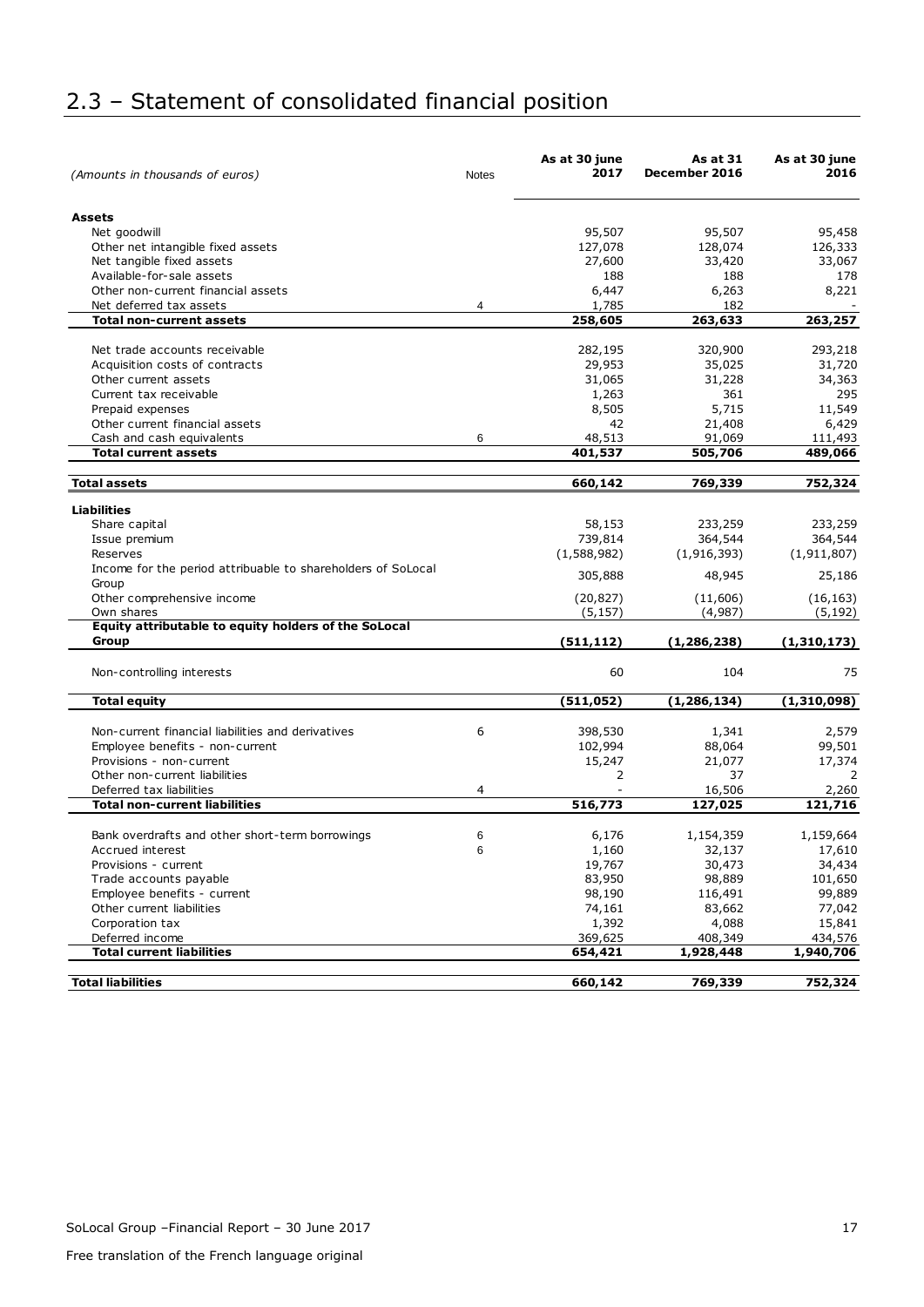# 2.4 – Statement of consolidated changes in equity

<span id="page-18-0"></span>

| (Amounts in thousands of euros)                                              | Notes | Number of shares in<br>circulation | Share capital | Issue<br>premium | Own shares | <b>Income and</b><br>reserves | Cash flow hedges &<br>actuarial<br>differences | <b>Translation</b><br>reserve | <b>Group equity</b> | Non-controlling<br>interests | <b>Total equity</b> |
|------------------------------------------------------------------------------|-------|------------------------------------|---------------|------------------|------------|-------------------------------|------------------------------------------------|-------------------------------|---------------------|------------------------------|---------------------|
| Balance as at 1st january 2016                                               |       | 38,789,776                         | 233,259       | 364,544          | (5, 209)   | (1, 911, 544)                 | (9,081)                                        | 17                            | (1,328,014)         | 79                           | (1,327,935)         |
| Total comprehensive income for the period, net of tax                        |       |                                    |               |                  |            | 25,186                        |                                                |                               | 25,186              | (4)                          | 25,182              |
| Other comprehensive income, net of tax                                       |       |                                    |               |                  |            |                               | (7,082)                                        | (281)                         | (7, 363)            |                              | (7, 363)            |
| Comprehensive income for the period, net of tax                              |       |                                    |               |                  |            | 25,186                        | (7,082)                                        | (281)                         | 17,824              | (4)                          | 17,820              |
| Shares of the consolidating company net of tax                               |       |                                    |               |                  |            |                               |                                                |                               |                     |                              |                     |
| effect                                                                       |       | (53, 642)                          |               |                  | 17         |                               |                                                |                               | 17                  |                              | 17                  |
| Balance As at 30 june 2016                                                   |       | 38,736,134                         | 233,259       | 364,544          | (5, 192)   | (1,886,358)                   | (16, 163)                                      | (263)                         | (1,310,173)         | 75                           | (1,310,098)         |
| Total comprehensive income for the period, net of tax                        |       |                                    |               |                  |            | 23,759                        |                                                |                               | 23,759              | 15                           | 23,774              |
| Other comprehensive income, net of tax                                       |       |                                    |               |                  |            |                               | 4,557                                          | (43)                          | 4,514               |                              | 4,515               |
| Comprehensive income for the period, net of tax                              |       |                                    |               |                  |            | 23,759                        | 4,557                                          | (43)                          | 28,273              | 16                           | 28,289              |
| Share-based payment                                                          |       |                                    |               |                  |            | (4, 542)                      |                                                |                               | (4, 542)            |                              | (4, 542)            |
| Shares of the consolidating company net of tax                               |       |                                    |               |                  |            |                               |                                                |                               |                     |                              |                     |
| effect                                                                       |       | 57,708                             |               |                  | 205        |                               |                                                |                               | 205                 |                              | 205                 |
| Subscription minority in Dubai Effilab capital                               |       |                                    |               |                  |            |                               |                                                |                               |                     | 13                           | 13                  |
| Balance as at 31 december 2016                                               |       | 38,793,842                         | 233,259       | 364,544          | (4,987)    | (1,867,141)                   | (11, 606)                                      | (306)                         | (1, 286, 238)       | 104                          | (1, 286, 134)       |
| Total comprehensive income for the period, net of tax                        |       |                                    |               |                  |            | 305,888                       |                                                |                               | 305,888             | (42)                         | 305,845             |
| Other comprehensive income, net of tax                                       |       |                                    |               |                  |            |                               | (9, 221)                                       | (200)                         | (9, 420)            | (2)                          | (9, 422)            |
| Comprehensive income for the period, net of tax                              |       |                                    |               |                  |            | 305,888                       | (9, 221)                                       | (200)                         | 296,467             | (44)                         | 296,423             |
| Capital transactions                                                         |       | 542,654,015                        | (175, 106)    | 375,270          |            | 269,861                       |                                                | $\overline{\phantom{a}}$      | 470,025             |                              | 470,025             |
| Mandatory Convertible Bond<br>Unarea of the consolidating company net or tax |       |                                    |               |                  |            | 8,804                         |                                                | $\overline{\phantom{a}}$      | 8,804               |                              | 8,804               |
| effect                                                                       |       | (286, 967)                         |               |                  | (170)      |                               |                                                |                               | (170)               |                              | (170)               |
| Balance As at 30 june 2017                                                   |       | 581,160,890                        | 58,153        | 739,814          | (5, 157)   | (1, 282, 589)                 | (20, 827)                                      | (506)                         | (511, 112)          | 59                           | (511, 052)          |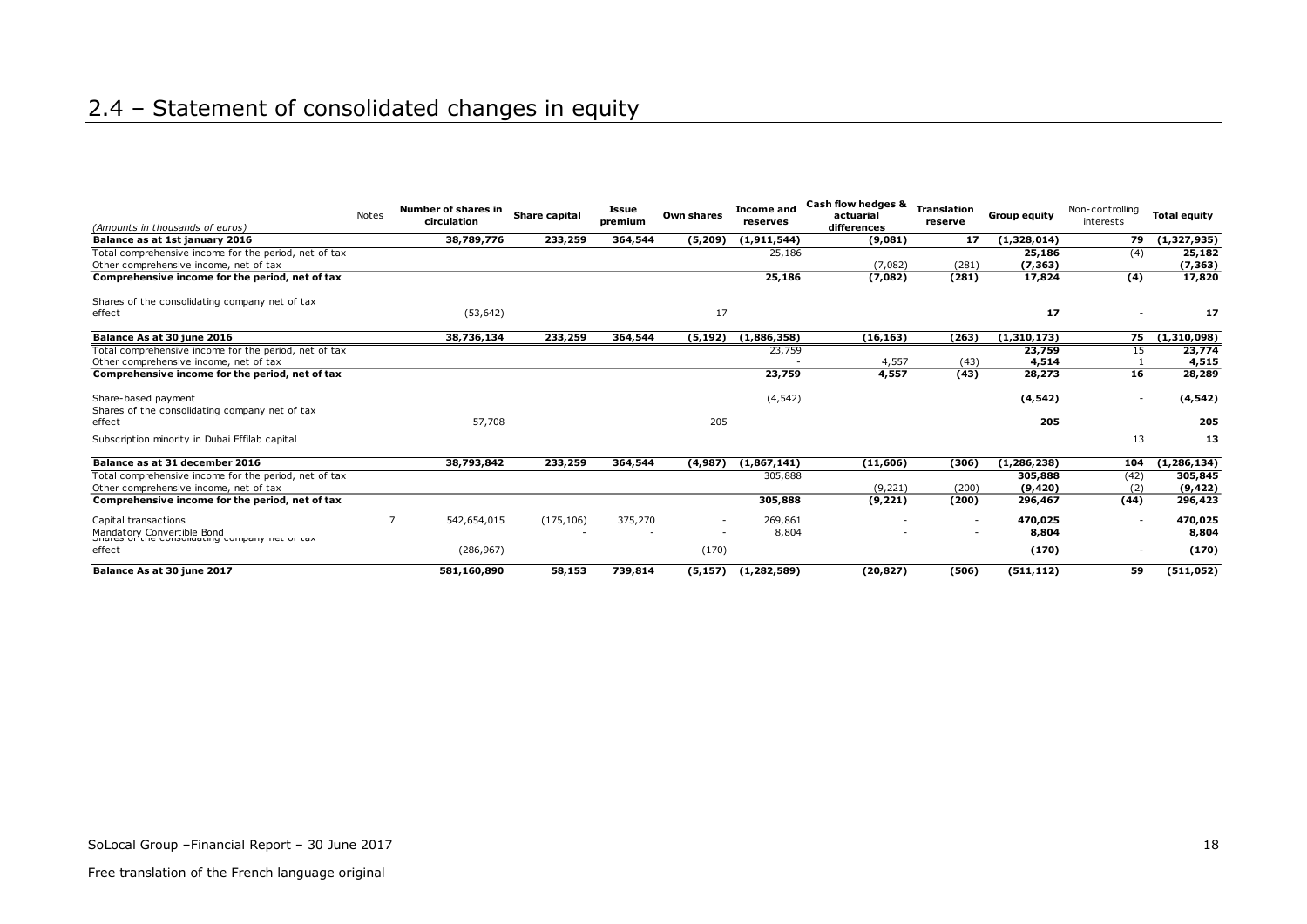# <span id="page-19-0"></span>2.5 – Cash flow statement

|                                                                                                                         | <b>Notes</b> | As at 30 june<br>2017 | As at 30 june<br>$2016(*)$ |
|-------------------------------------------------------------------------------------------------------------------------|--------------|-----------------------|----------------------------|
| (Amounts in thousands of euros)                                                                                         |              |                       |                            |
| Income for the period attribuable to shareholders of                                                                    |              |                       |                            |
| <b>SoLocal Group</b>                                                                                                    |              | 305,888               | 25,186                     |
| Depreciation and amortization of fixed assets                                                                           |              | 29,270                | 26,804                     |
| Change in provisions                                                                                                    |              | (9, 327)              | (12, 618)                  |
| Capital gains or losses on asset disposals                                                                              |              | 588                   | 69                         |
| Interest income and expenses                                                                                            | 6            | (254, 968)            | 36,777                     |
| Hedging instruments                                                                                                     |              | (14)                  | 74                         |
| Tax charge for the period                                                                                               | 4            | 7,524                 | 20,634                     |
| Non-controlling interests                                                                                               |              | (42)                  | (4)                        |
| Decrease (increase) in inventories                                                                                      |              | 98                    | 38                         |
| Decrease (increase) in trade accounts receivable                                                                        |              | 39,150                | 59,386                     |
| Decrease (increase) in other receivables                                                                                |              | 2,340                 | (5,786)                    |
| Increase (decrease) in trade accounts payable                                                                           |              | (5, 120)              | 3,171                      |
| Increase (decrease) in other payables                                                                                   |              | (66, 940)             | (75, 373)                  |
| Net change in working capital                                                                                           |              | (30, 472)             | (18, 564)                  |
| Dividends and interest received                                                                                         |              | 14                    | 757                        |
| Interest paid and rate effect of net derivatives                                                                        |              | (41, 142)             | (19, 242)                  |
| Corporation tax paid                                                                                                    |              | (27,000)              | 10,523                     |
| <b>Net cash from operations</b>                                                                                         |              | (19, 681)             | 70,397                     |
| Acquisition of tangible and intangible fixed assets                                                                     |              | (25, 951)             | (35, 605)                  |
|                                                                                                                         |              |                       |                            |
| Acquisitions / disposals of investment securities and<br>subsidiaries, net of cash acquired / sold and other changes in |              |                       |                            |
| assets                                                                                                                  |              | 828                   | 4,735                      |
| Net cash used in investing activities                                                                                   |              | (25, 123)             | (30, 871)                  |
| Increase (decrease) in borrowings                                                                                       |              | (270, 219)            | 14,971                     |
| Capital increase net of costs                                                                                           |              | 272,650               |                            |
| Other cash from financing activities o/w own shares                                                                     |              | (168)                 | (90)                       |
|                                                                                                                         |              |                       |                            |
| Net cash provided by (used in) financing activities                                                                     |              | 2,263                 | 14,881                     |
| Impact of changes in exchange rates on cash                                                                             |              | (30)                  | (73)                       |
| Net increase (decrease) in cash position                                                                                |              | (42, 571)             | 54,334                     |
| Net cash and cash equivalents at beginning of period                                                                    |              | 91,013                | 53,330                     |
| Net cash and cash equivalents at end of period                                                                          | 6            | 48,441                | 107,664                    |

(\*) restated for the retrospective application of IAS 20 concerning the CIR (cf. note 1.1)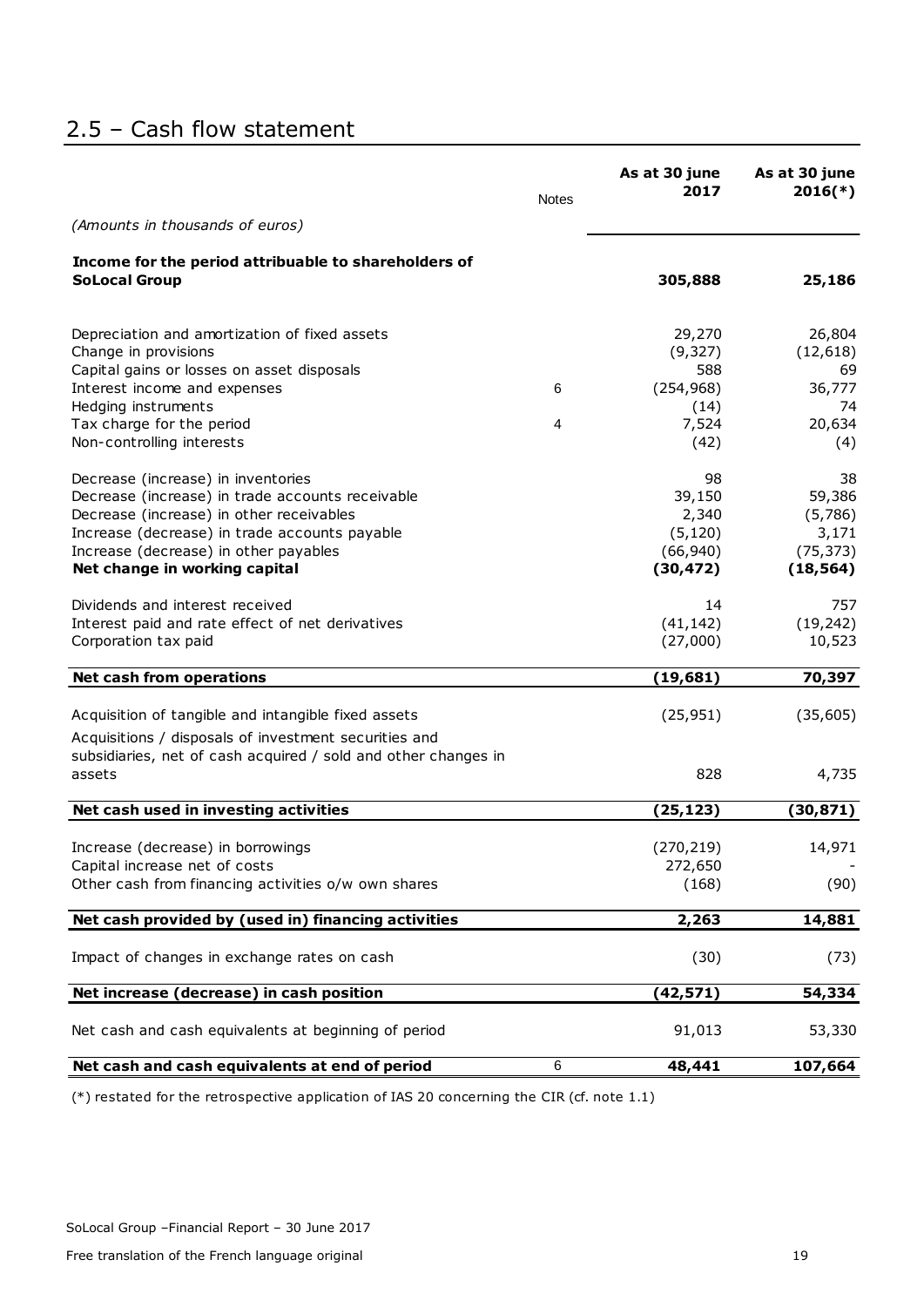# <span id="page-20-1"></span><span id="page-20-0"></span>Note 1 – Basis for preparation of the consolidated financial statements

The Group's main activities are described in note 2.

The accounting year for the companies in the SoLocal Group extends from 1 January to 31 December. The currency used in presenting the consolidated financial statements and the accompanying notes is the euro.

SoLocal Group is a public limited company listed on Euronext Paris (LOCAL).

This information was approved by the Board of Directors of SoLocal Group on 26 July 2017.

## **1.1. Context of publication and basis for preparation of the consolidated financial statements of 30 June 2017**

Pursuant to European regulation 1606/2002 of 19 July 2002 on the application of international accounting standards, the Group has prepared the consolidated financial statements for the year ending 30 June 2017 in accordance with the IFRS standards adopted in the European Union and applicable as of that date.

The summary statements relate to the financial statements prepared in accordance with the IFRS standards as at 30 June 2017 and as at 30 June 2016. The condensed quarterly consolidated financial statements as at 30 June 2017 are prepared in accordance with IAS 34 "Interim Financial Reporting"

The accounting policies used are consistent with those used in the preparation of the annual consolidated financial statements for the year ending 31 December 2016, with the exception for the change in accounting method described below in Note 1, of new standards, amendments and interpretations which are mandatory with effect from 1 January 2017, but which have no significant impact:

- IAS 7 Disclosure initiative
- IAS 12 Recognition of deferred tax asset for unrealised losses

Finally, the Group did not opt for early application of the standards and interpretations adopted by the European Union and which are mandatory application is after 1 January 2017:

- IFRS 15 Revenue from Contracts with Customers (applicable on 1 January 2018)
- IFRS 16 Leases (applicable on 1 January 2019)
- IFRS 9 Financial Instruments (applicable on 1 January 2018)
- IFRS 9 Hedge Accounting and amendments to IFRS 9, IFRS 7 and IAS 39 (date of application not set)
- IFRS 2 Classification and measurement of share-based payment transactions (applicable on 1 January 2018)
- Improvements to IFRSs 2014-2016 Cycle (applicable on 1 January 2017 or A January 2018 according to the standards)
- IFRIC 22 Foreign Currency Transactions and Advance Consideration (applicable on 1 January 2018)
- IFRIC 23 Uncertainty over Income Tax Treatments (applicable on 1/1/2019)

Concerning IFRS 9 "Financial Instruments", an analysis that does not show any impact on the financial instruments was conducted. The analysis concerning bad debts is underway.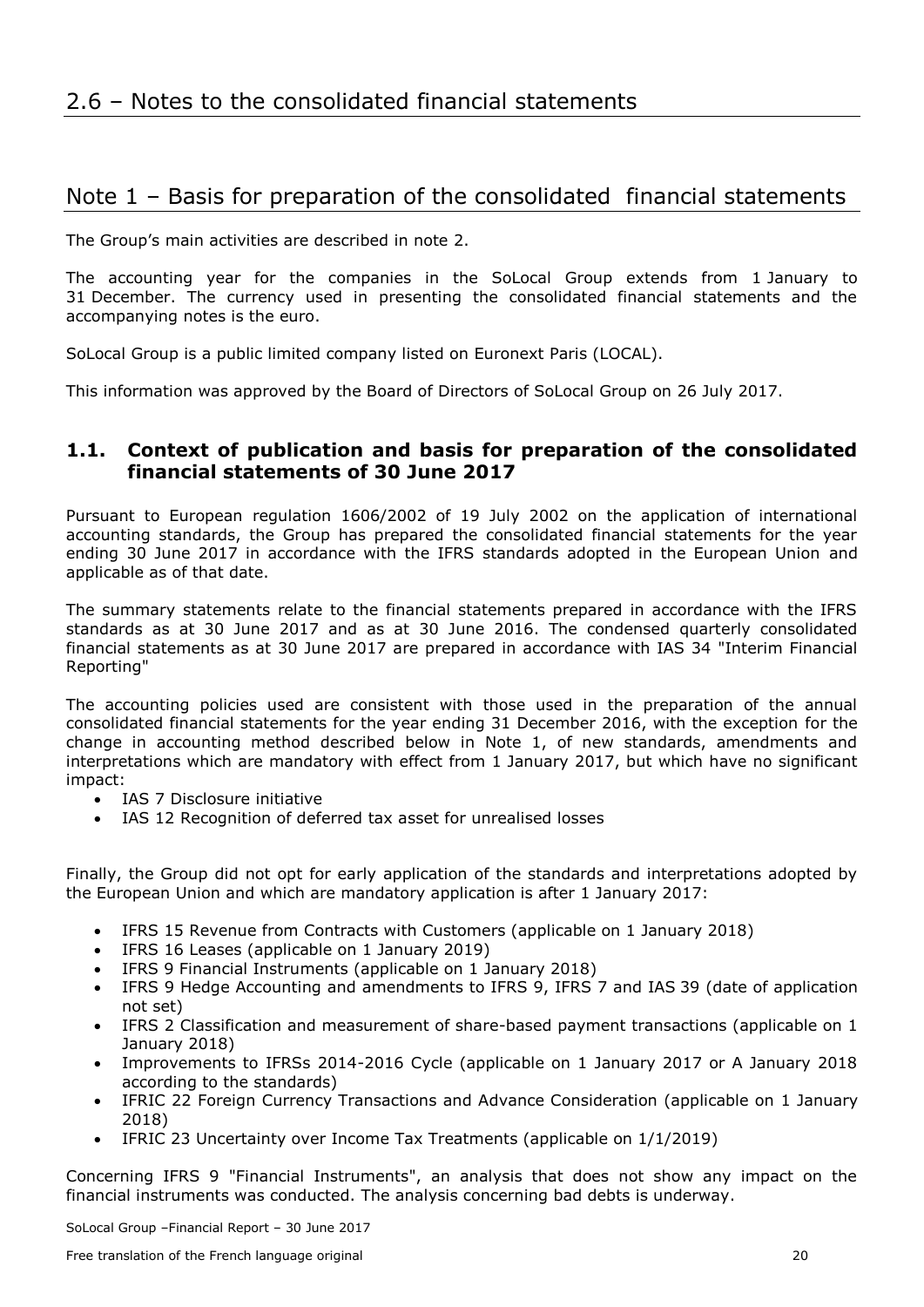Concerning the implementation of IFRS 15 "Revenue from Contracts with Customers", an analysis of the group's products that generate significant revenue and which have different recognition methods is currently underway and is being documented.

IFRS 15 also covers the costs of obtaining the contract. The incremental costs of the variable portion of the remuneration for sales staff linked directly to this obtaining can be activated. At this stage the potential impact is considered to be insignificant for the income statement under the hypothesis of a full retrospective approach.

The Group initiated the project of applying IFRS 16 pertaining to leases, applicable starting on 1 January 2019, subject to adoption by the European Union. From a preliminary standpoint, the impact on the consolidated balance sheet linked to the first-time application of this new standard can be assessed through the amount of the operating lease commitments as at 31 December 2016, i.e. 141 million euros.

Recognised in the past as a reduction to profit tax, the research tax credit is recognised starting on 1 January 2017 as a grant in application of the provisions of IAS 20. The amount of the Research Tax Credit (Crédit d'Impôt Recherche) was recognised in the first half of 2017 in the following way: the portion linked to development expenses recognised as an asset is presented as a reduction to the book value of these expenses for 2.7 million euros, which is an effect of 0.8 million euros as a decrease to depreciation and amortization; the portion linked to other expenses recognised as expense is presented as reduction in external expenses of 0.1 million euros.

The first half of 2016 was restated in a similar manner by the impact, of an amount of 2.0 million euros, concerns only depreciation and amortization, the external expense portion is not significant.

All of the standards and interpretations adopted by the European Union as at 30 June 2017 are available on the website of the European Commission at the following address: http://ec.europa.eu/internal\_market/accounting/ias/index\_fr.htm

In order to prepare the financial statements, the Management of the Group is required to make estimates and assumptions which have an effect on the amounts presented as assets and liabilities, the contingent liabilities at the date of preparation of the financial statements and the amounts presented as income and expenses for the financial year. The Management continuously evaluates these estimates and assessments on the basis of its past experience, as well as various other factors deemed reasonable, which combine to form the basis of its assessment of the book value of the assets and liabilities. This includes in particular goodwill, acquisition costs of contracts, share-based payments, restructuring costs and the valuation of pension liabilities. The actual results could differ appreciably from these estimates, if the actual outcome differs. Finally, where a specific transaction is not covered by any standards or interpretations, the Management of the Group applies judgement to define and apply accounting methods which will provide relevant and reliable disclosures, ensuring that the financial statements:

- present a true and fair view of the financial position, the financial performance and the cash flow of the Group,
- reflect the economic substance of transactions,
- are neutral,
- are prudent,
- and are complete in all material respects.

## **1.2. Presentation of consolidated financial statements**

As permitted under IAS 1 "Presentation of Financial Statements", the Group presents the income statement by type.

Operating income corresponds to net income before: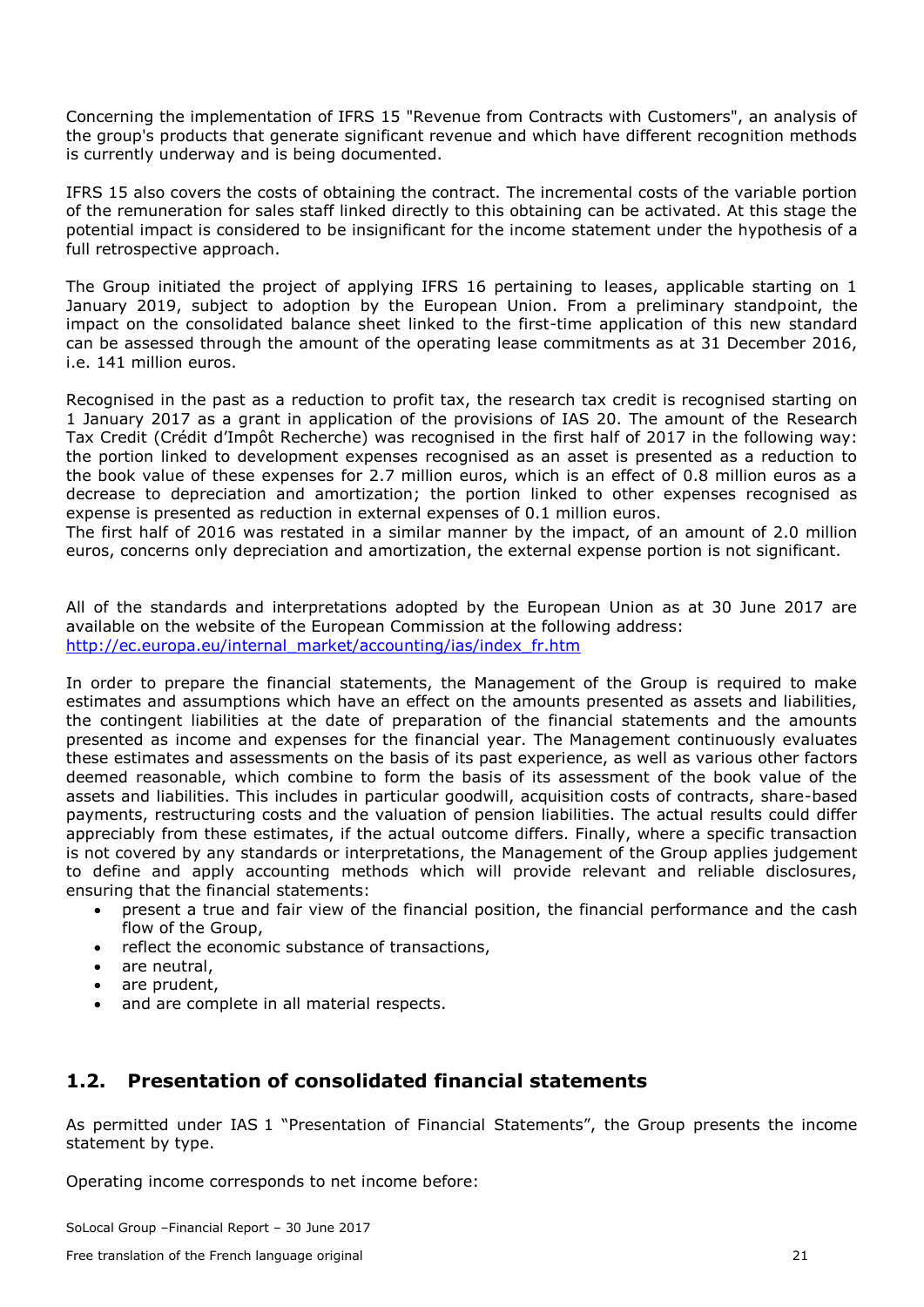- financial income:
- financial expenses;
- current and deferred income taxes.

EBITDA is an alternate indicator of performance presented in the income statement in operating income and before taking depreciation and amortization into account.

### **1.3. Changes in the scope of consolidation**

The GIE Cristallerie service integrated the scope of consolidation as at 1 January 2017.

### **1.4. Note of going concern (Note on the continuity of operation)**

Despite the existence of consolidated equity that is still negative, the Group has not identified any elements of a nature to compromise continuity of operation.

After the financial restructuring, which made it possible to bring all of the debt to a bond debt of €398 million, the Group feels that it will be able to handle all of its financial commitments. Indeed, future cash flows generated by operations, net of investment, as well as available cash will make it possible to ensure continuity of operation in the next twelve months.

## <span id="page-22-0"></span>Note 2 – Segment information

### **2.1 Consolidated revenue**

SoLocal Group is developing its activities within two operating segments: Internet and Print & Voice and generated revenue of 385.8 million euros in the first half of 2017, its Internet and Print & Voice activities represent 84% and 16%. The Internet activity is driven by the two main digital activities, which are Search Local and Digital Marketing.

#### **Internet**

During the first half of 2017, SoLocal Group recorded Internet revenue of 323.4 million euros, representing 84% of the Group's revenue, up 0.5% compared to the first half of 2016.

SoLocal Group's Internet activities now revolve around two product lines:

o Firstly, digital services and solutions to companies to increase their visibility and expand their contacts at the local level: this Search Local activity recorded revenue of 234.9 million euros in the first half of 2017 thanks to a sustainable and very qualitative audience generated through our own brands (PagesJaunes, Mappy, Ooreka) and our special partnerships (Google, Bing (Microsoft), Yahoo!, Apple and Facebook).

o Secondly, creation and availability to internet users of best local and personalised content for the professionals: the Digital Marketing activity in the first quarter of 2017 represents revenue of 88.5 million euros. These technologies were created over the last five years and have enjoyed rapid growth (+12.9 % in the first half 2017 compared to the first half of 2016). They include the sites & content, local programmatic and transactional services. Our transactional services were renamed PagesJaunes Resto et PagesJaunes Doc. We have innovated substantially in these product ranges with an increase in the range of our offering on Internet sites and product & store locator, the successful launching of the ADhesive targeting service offer, leveraging local purchasing intentions data of web users, the launching of the Booster Contact offer (keyword campaigns) and more recently the launching of the Tract Digital offer, in partnership with Facebook. Furthermore, our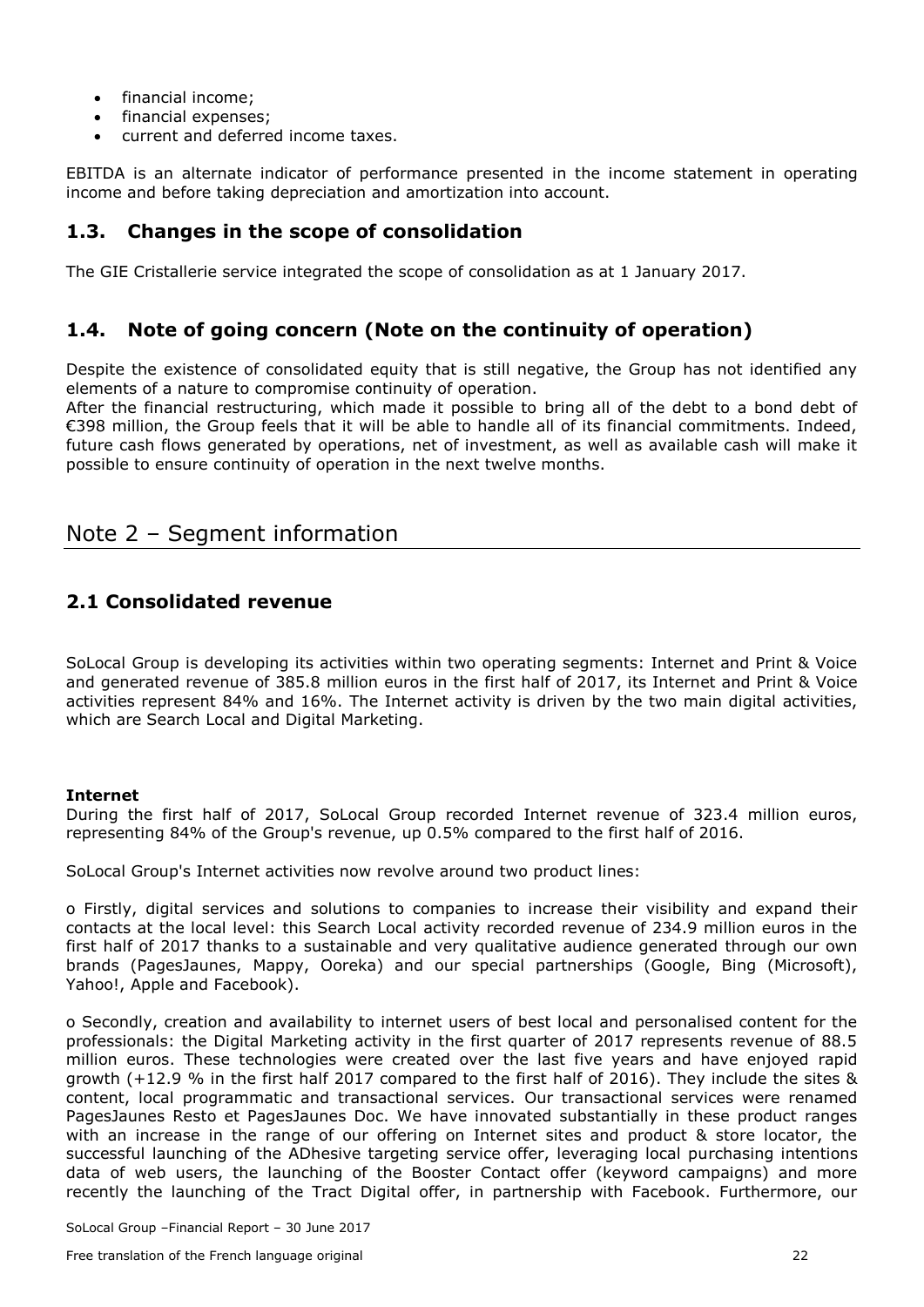transactional services were renamed PagesJaunes Resto and PagesJaunes Doc, taking advantage of and reinforcing the power of the traffic generated on PagesJaunes.

#### **Print & Voice**

The Print & Voice activities generated 62.4 million euros, down -24.8% in the first half 2017 compared to the first half of 2016. This segment includes the Group's activities pertaining to the publishing, distribution and sales of advertising space in the PagesJaunes and PagesBlanches print directories (PagesJaunes, PagesBlanches), as well as other activities of the Group called "Voice", including telephone directory and reverse directory services.

The table below presents a breakdown of the main aggregates by business sector:

| (Montants en milliers d'euros) | Période close le 30 Période close le 30<br>juin 2017 | juin 2016 |
|--------------------------------|------------------------------------------------------|-----------|
| <b>Chiffre d'affaires</b>      | 385,809                                              | 404,723   |
| - Internet                     | 323,421                                              | 321,714   |
| - Imprimés & Vocal             | 62,388                                               | 83,009    |

## **2.2 Recurring and non-recurring income of 30 June 2017 and 30 June 2016**

| (Amounts in thousands of euros)                                  | As at 30 June 2017    |                       |                         |                       | As at 30 June 2016 (*) |                         |
|------------------------------------------------------------------|-----------------------|-----------------------|-------------------------|-----------------------|------------------------|-------------------------|
|                                                                  | <b>Consolidated</b>   | Recurring             | <b>Non</b><br>recurring | <b>Consolidated</b>   | Recurring              | <b>Non</b><br>recurring |
| Revenues<br>Net external expenses                                | 385,809<br>(101, 384) | 385,809<br>(101, 384) |                         | 404,723<br>(105, 494) | 404,723<br>(105, 494)  |                         |
| Staff expenses                                                   | (193, 370)            | (193, 370)            |                         | (187, 641)            | (187, 641)             |                         |
| Other loss and profits                                           | (2, 810)              |                       | (2,810)                 | (2,048)               |                        | (2,048)                 |
| <b>EBITDA</b>                                                    | 88,246                | 91,056                | (2, 810)                | 109,540               | 111,588                | (2,048)                 |
| Depreciation and amortization                                    | (29, 859)             | (29, 859)             |                         | (26, 873)             | (26, 873)              |                         |
| <b>Operating income</b>                                          | 58,387                | 61,197                | (2, 810)                | 82,667                | 84,715                 | (2,048)                 |
| Net gain from debt restructuring at 13 March<br>Financial income | 265.8                 |                       | 265,785                 | 734                   | 734                    |                         |
| Financial expenses                                               | (10, 803)             | (10, 803)             |                         | (37, 585)             | (37, 585)              |                         |
| <b>Financial income</b>                                          | 254,982               | (10, 803)             | 265,785                 | (36, 851)             | (36,851)               |                         |
|                                                                  |                       |                       |                         |                       |                        |                         |
| Income before tax                                                | 313,370               | 50,394                | 262,975                 | 45,816                | 47,864                 | (2,048)                 |
| Corporate income tax                                             | (7, 524)              | (20, 896)             | 13,371                  | (20,634)              | (21, 339)              | 705                     |
| Income for the period                                            | 305,845               | 29,499                | 276,347                 | 25,182                | 26,525                 | (1, 343)                |

 $(*)$  restated for the retrospective application of IAS 20 concerning the CIR (cf. note 1.1)

Recurring EBITDA corresponds to EBITDA before taking non-recurring items such as restructuring costs into account. In the first half of 2017, non-recurring items represent an amount of -2.8 million euros. They concern exceptional personnel expenses. In the first half of 2016, these items of -2.0 million euros were of the same nature.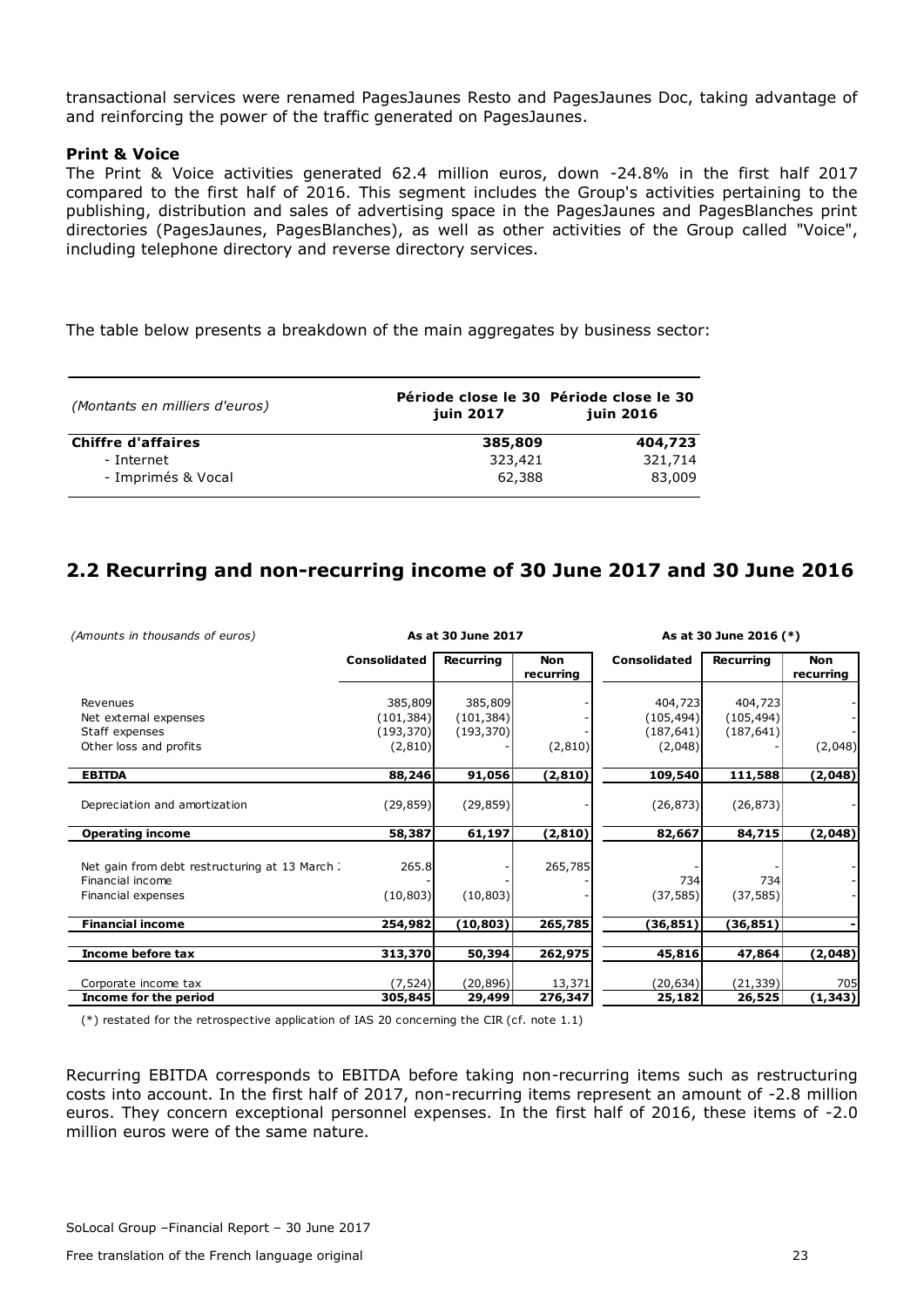## **2.3 Cash flow Statement starting from recurring EBITDA as at 30 June 2017 and as at 30 June 2016**

| (Amounts in thousands of euros)                       | As at 30 June<br>2017 | As at 30 June<br>2016 |
|-------------------------------------------------------|-----------------------|-----------------------|
| <b>Recurring EBITDA</b>                               | 91,056                | 111,588               |
|                                                       |                       |                       |
| Non monetary items included in EBITDA                 | (742)                 | 489                   |
| Net change in working capital                         | (30, 472)             | (18, 564)             |
| Acquisition of tangible and intangible fixed assets   | (25,951)              | (35, 605)             |
| <b>Recurring operational cash flow</b>                | 33,890                | 57,909                |
|                                                       |                       |                       |
| Cash financial income                                 | (41, 128)             | (18, 485)             |
| Cash non recurring items                              | (11, 377)             | (15, 143)             |
| Corporation tax paid                                  | (27,000)              | 10,523                |
| <b>Free cash flow</b>                                 | (45,614)              | 34,804                |
|                                                       |                       |                       |
| Increase (decrease) in borrowings and bank overdrafts | (270, 219)            | 14,971                |
| Capital increase net of costs                         | 272,650               |                       |
| Others                                                | 611                   | 4,559                 |
| <b>Net cash variation</b>                             | (42,572)              | 54,334                |
| Net cash and cash equivalents at beginning of period  | 91,013                | 53,330                |
| Net cash and cash equivalents at end of period        | 48,441                | 107,664               |

## <span id="page-24-0"></span>Note 3 – Revenues and deferred income

## **3.1. Revenues**

The Group markets products and local communication services mainly in digital and printed form. The main activity, Internet, is comprised of Search Local and of Digital Marketing.

With regards to the Internet business, the group allocates the revenue over the following items:

- the providing of the technical service, for which revenue is recognised at an evaluation of the costs, either the subscription month if the latter is generated over the first part of the month, or the month following the subscription in the opposite case,
- the publishing of the offer, commonly referred to as space costs, recognised over the duration of the publication of the product.

For certain Internet products, the policy for recognising revenue was defined in reference to practices in the market, in particular in order to estimate the percentage of revenue recognised during the subscription of the offer.

With regards to the Print & Voice activities comprised mainly of the paper directories PagesJaunes and PagesBlanches, revenue if recognised when each of the directories is published. For technical costs, the month following the subscription of the contract.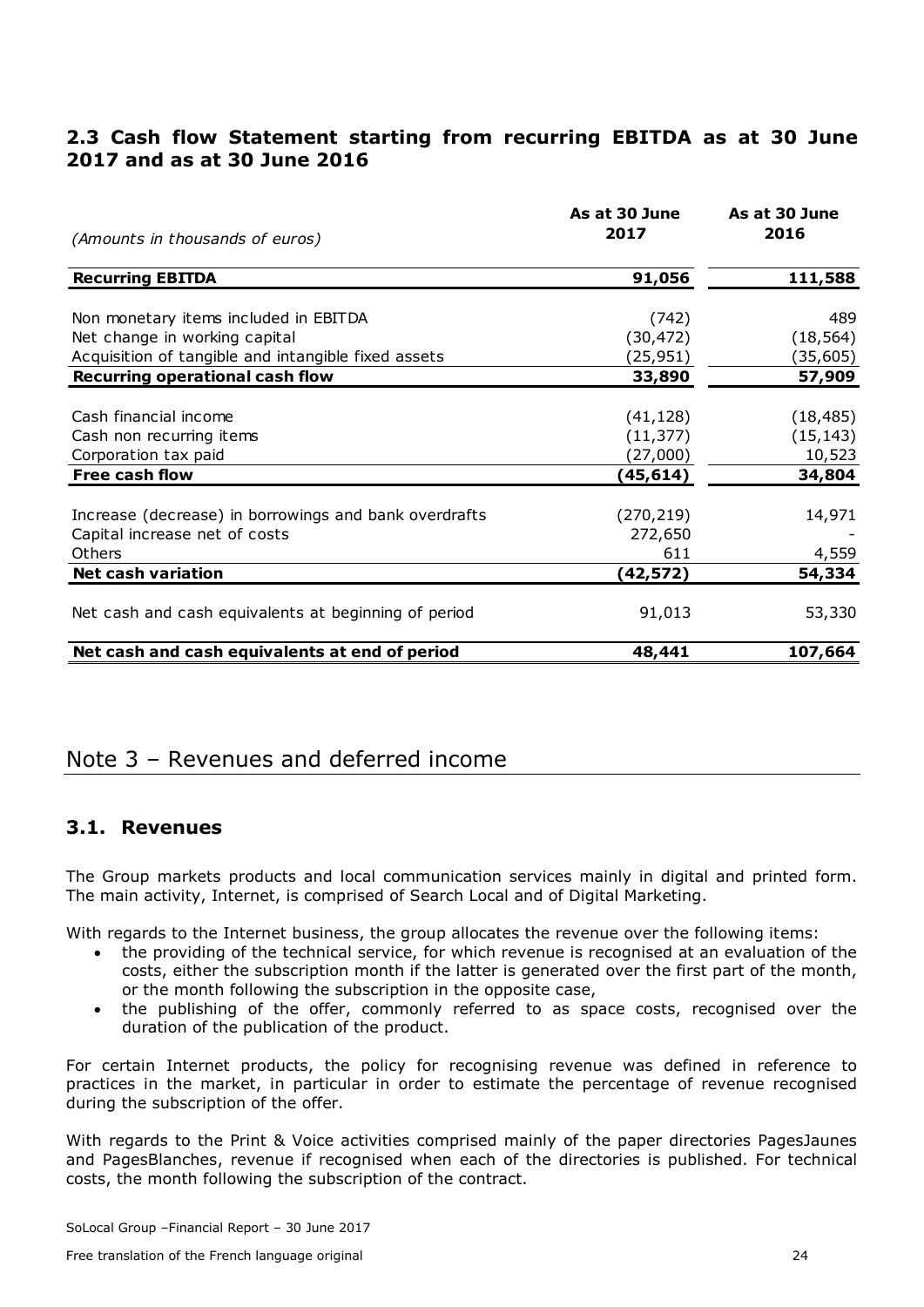## **3.2. Deferred income**

Deferred income mainly comprise sales of billed advertising products later recognized according to the online display period (Internet products) or the publication period (printed directories).

Deferred income decreased from 435 million euros as at 30 june 2016 to 370 million euros as at 30 June 2017. This drop must be examined, the one hand, with the significant drop in the level of the "Print & Voice" business, and on the other hand, with a deformation in the Internet product mix towards mainly Digital Marketing products with a shorter lifespan.

# <span id="page-25-0"></span>Note 4 – Group tax analysis

The corporation tax results from the application of the effective tax rate at the end of the financial year to the pre-tax income.

The reconciliation of the theoretical tax, calculated on the basis of the statutory tax rate in France, and the effective tax is as follows: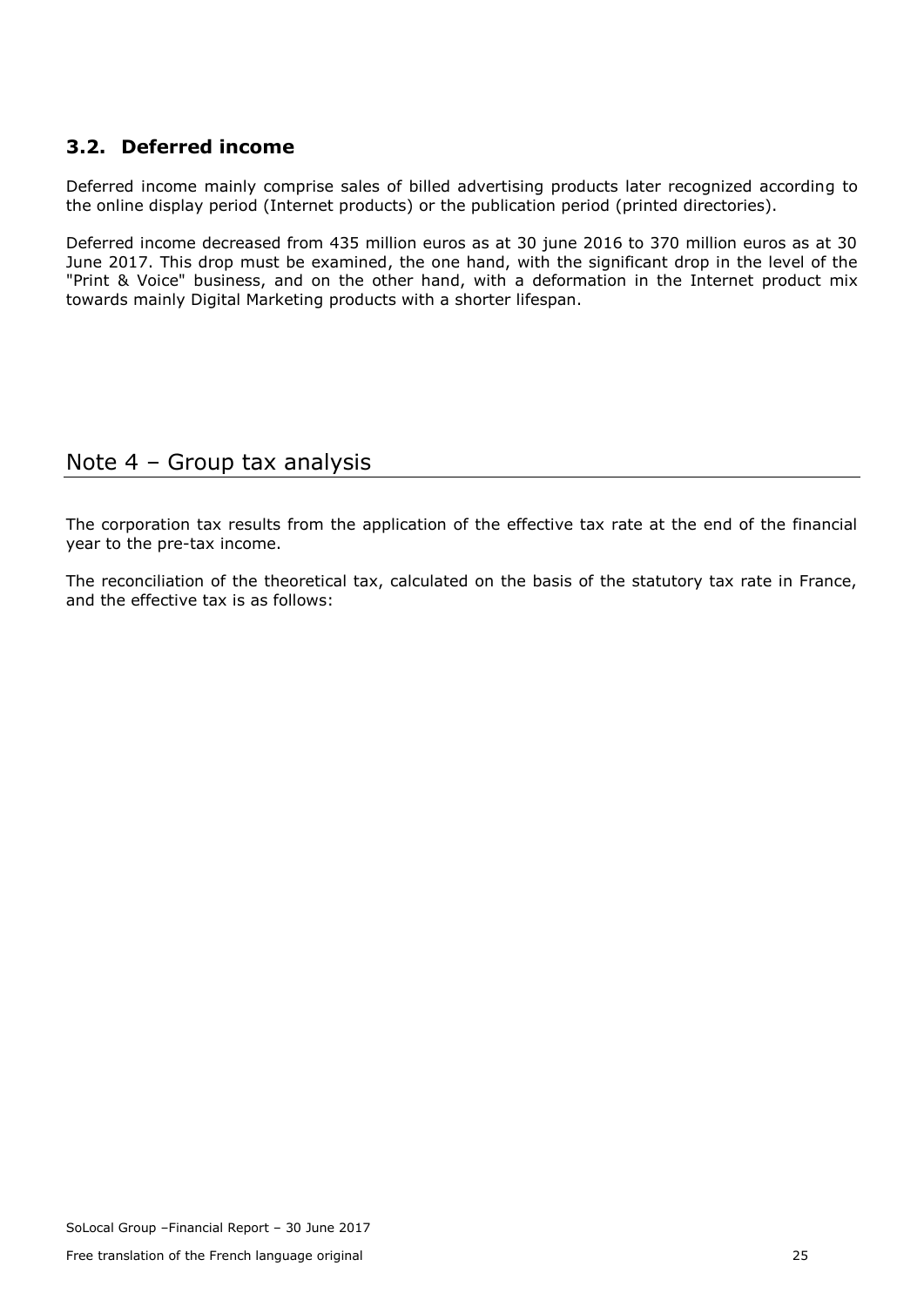| Amounts in thousands of euros                                                                                                            | 2017       | As at 30 june As at 30 june<br>$2016(*)$ |
|------------------------------------------------------------------------------------------------------------------------------------------|------------|------------------------------------------|
| Pretax net income from businesses                                                                                                        | 313,370    | 45,816                                   |
| Pretax net income from businesses and before Share<br>of profit or loss of an associate                                                  | 313,370    | 45,816                                   |
| Statutory tax rate                                                                                                                       | 34.43%     | 34.43%                                   |
| <b>Theoretical tax</b>                                                                                                                   | (107, 903) | (15, 776)                                |
| Loss-making companies not integrated for tax purposes &<br>Foreign subsidiaries                                                          | (633)      | 236                                      |
| Recognition of previously unrecognised tax losses                                                                                        | (144)      | (287)                                    |
| Corporate value added contribution (after tax)                                                                                           | (2,740)    | (3,036)                                  |
| Difference between the carrying amount of the<br>extinguished financial liability and the fair value of the<br>equity instruments issued | 102,617    |                                          |
| Ceiling of interest expense deductibility                                                                                                | (691)      | (2,741)                                  |
| Adjustment corporation tax of prior years                                                                                                | 216        | 362                                      |
| Other non-taxable / non-deductible items                                                                                                 | 1,753      | 608                                      |
| <b>Effective tax</b>                                                                                                                     | (7, 524)   | (20, 634)                                |
| of which current tax                                                                                                                     | (19, 919)  | (24, 313)                                |
| of which deferred tax                                                                                                                    | 12,395     | 3,679                                    |
| <b>Effective tax rate</b>                                                                                                                | 2.4%       | 45.0%                                    |
| Effective tax rate excluded gain from debt                                                                                               | 41.9%      | 45.0%                                    |
| restructuring                                                                                                                            |            |                                          |

(\*) restated for the retrospective application of IAS 20 concerning the C IR (cf. note 1.1)

## <span id="page-26-0"></span>Note 5 – Impairment test

In the absence of an indication of impairment, it was not necessary to carry out, as at 30 June 2017, impairment tests on goodwill and intangible fixed assets.

# <span id="page-26-1"></span>Note 6 – Cash, debt and financial instruments

## **6.1. Net financial income**

The net financial income is made up as follows: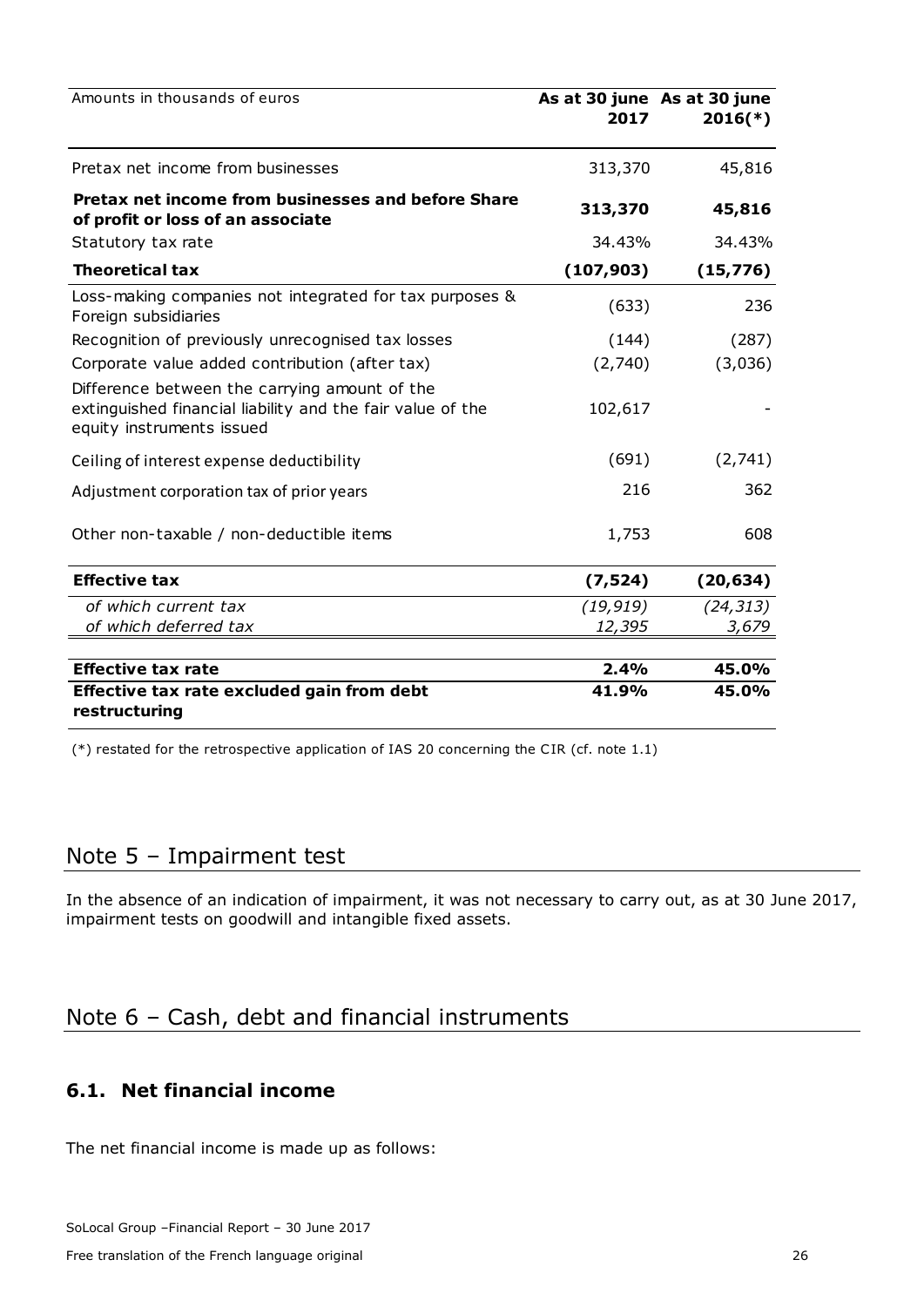| (Amounts in thousands of euros)                                                         | As at 30 june<br>2017 | As at 30 june<br>2016 |
|-----------------------------------------------------------------------------------------|-----------------------|-----------------------|
|                                                                                         |                       |                       |
| Gain on debt restructuring through the issuance of<br>equity instruments <sup>(3)</sup> | 300,198               |                       |
| Costs related to financial restructuring (4)                                            | (24, 117)             |                       |
| Accelerated amortization of borrowing costs related to<br>the old debt                  | (10, 545)             |                       |
| Net gain from debt restructuring as at 13 March<br>2017                                 | 265,536               |                       |
| Interest and similar items on financial assets                                          | 1                     | 613                   |
| Result of financial asset disposals                                                     | (1)                   | (4)                   |
| Dividends received                                                                      |                       | 125                   |
| <b>Other financial income</b>                                                           | -                     | 734                   |
| Interest on financial liabilities                                                       | (8, 191)              | (32,072)              |
| Income / (expenses) on hedging instruments                                              | 14                    | (74)                  |
| Amortisation of loan issue expenses                                                     | 224                   | (3, 841)              |
| Change in fair value of financial assets and liabilities                                | 25                    |                       |
| Other financial expenses & fees (1)                                                     | (1, 974)              | (645)                 |
| Accretion cost <sup>(2)</sup>                                                           | (652)                 | (953)                 |
| <b>Financial expenses</b>                                                               | (10,554)              | (37,585)              |
| <b>Net financial expense</b>                                                            | 254,982               | (36,851)              |

(1) Primarily composed of current costs linked to debt management

 $^{(2)}$  The accretion cost corresponds to the increase, during the financial year, of the current value of pension commitments

<sup>(1)</sup> Primarily composed of current costs linked to debt management<br><sup>(2)</sup> The accretion cost corresponds to the increase, during the financial year, of the current value of pension commitments<br><sup>(3)</sup> This amount includes on (1) Primarily composed of current costs linked to debt management<br>
(2) The accretion cost corresponds to the increase, during the financial year, of the current value of pension commitments<br>
(3) This amount includes on th financial income of 298 million euros and on the other hand, revenue of 2.2 million euros on the partial repurchase of the bond loan <sup>(4)</sup> After deducting costs allocated directly as a reduction to the cash increase in capital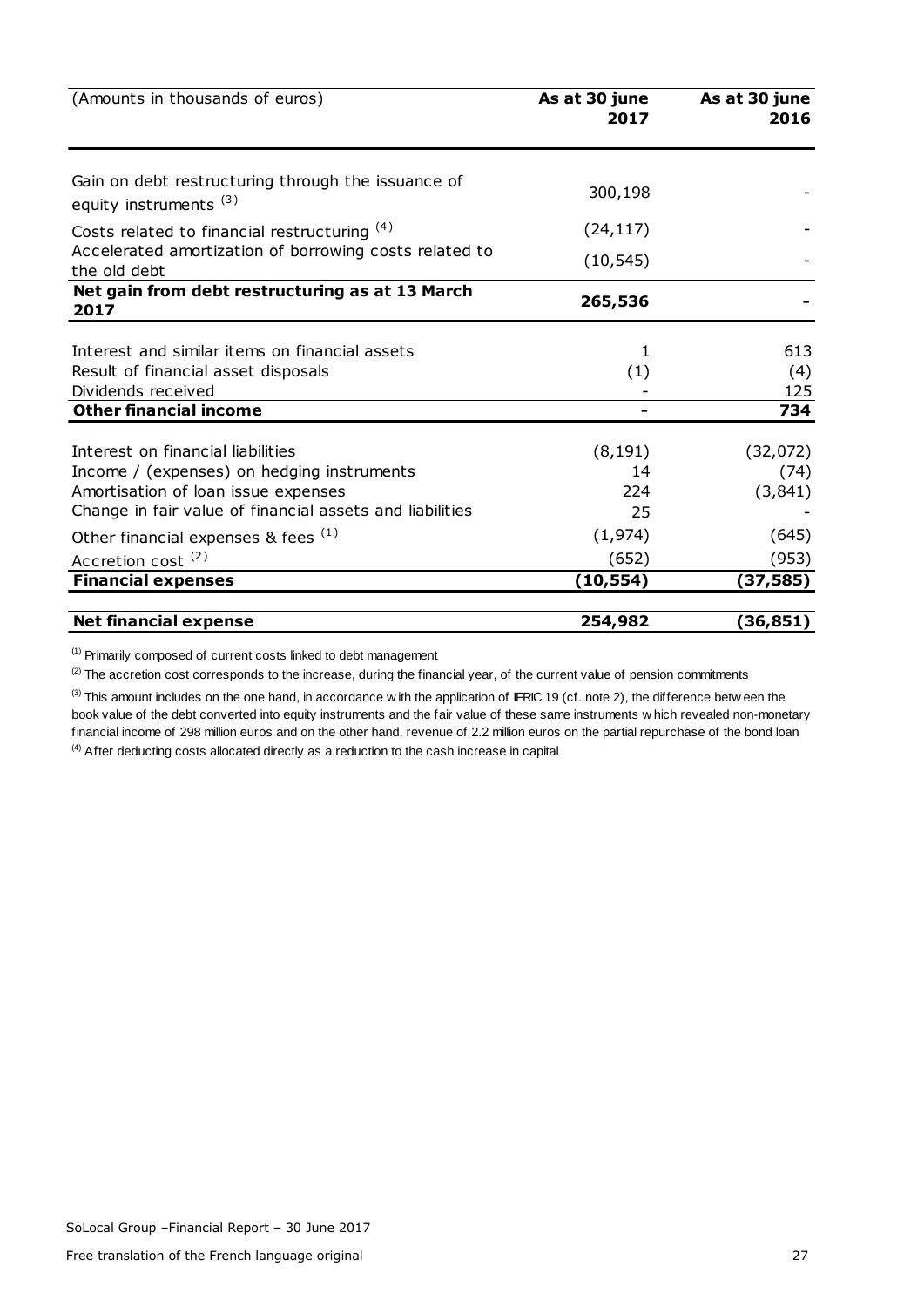## **6.2. Financial restructuring**

#### **Description of the operation carried out in March 2017**

- Capital increase with preferential subscription rights retained for 398.5 million euros (issue premium included), at a subscription price of €1 per share:
	- 272,650,250 new shares subscribed for in cash by the shareholders made as of right and excess shares, i.e. 272.65 million euros
	- **125,834,531 new shares** subscribed for by creditors, in accordance with their guarantee pledge, for 125.83 million euros (issue premium included), converting debts owed
	- **80,542,087 new shares** subscribed for by creditors, in the framework of a capital increase in which the shareholders' preferential subscription rights are removed at an issue price of 4.51 euros per share, reserved for creditors, for an amount of 363.24 million euros (issue premium included)
- Issuing **of 9,067,200 MCB** (Mandatory Convertible Bonds) in favour of creditors for a unitary nominal value of 2 euros or a total of 18.1 million euros, conferring a right to the allocation of 9,067,200 shares in the case of conversion of all of MCBs. The latter were recognised as equity. Note, 5,312,301 MCB were converted as at 30 June 2017.
- Reinstalled debt for an amount of 398 million euros.

The creditors subscribed to **215,443,818 shares and MCB** for a total amount of 507 million euros.

#### **Accounting treatment of capital increases**

- The original debt being the subject of restructuring is derecognised in its entirety  $(1.158)$ million euros).
- The new instruments (debt and equity) must be recognised for their Fair Value which is 607 million euros (new debt of 398 million euros + issued instruments 209 million euros)
- The difference between the book value of the original debt  $(1,158$  million euros) on the one hand, and the cash remitted to bearers (253 million euros) and the fair value of the new instruments (607 million euros) on the other hand, is recognised as an offset of results in accordance with IAS 39-41 and IFRIC 19 for an amount of 298 million euros.

The debt is extinguished on the settlement-delivery date of the securities (i.e. on 13 March 2017 at the opening), the fair value of the share corresponds to the opening price which is 0.971 euro.

#### **Accounting treatment of costs**

In the framework of the financial restructuring, the Group committed about 28 million euros in costs. Although the purpose of this operation was to reinforce the Group's equity, it leads to derecognising the old debt entirely, all of the costs incurred concerning the restructuring are recognised in results in accordance with IAS 39-AG62 except for costs that can be directly attached to the issue of the equity instruments which are recognised as a decrease to equity for 5 million euros.

The costs pertaining to the old debt and listed on the balance sheet as at 31/12/2016 for 10.5 million euros are amortised with acceleration in the income statement 2017.

## **6.3. Cash and cash equivalents**

Net financial debt corresponds to the total gross financial debt less or plus derivative asset and liability cash flow hedging instruments and less cash and cash equivalents.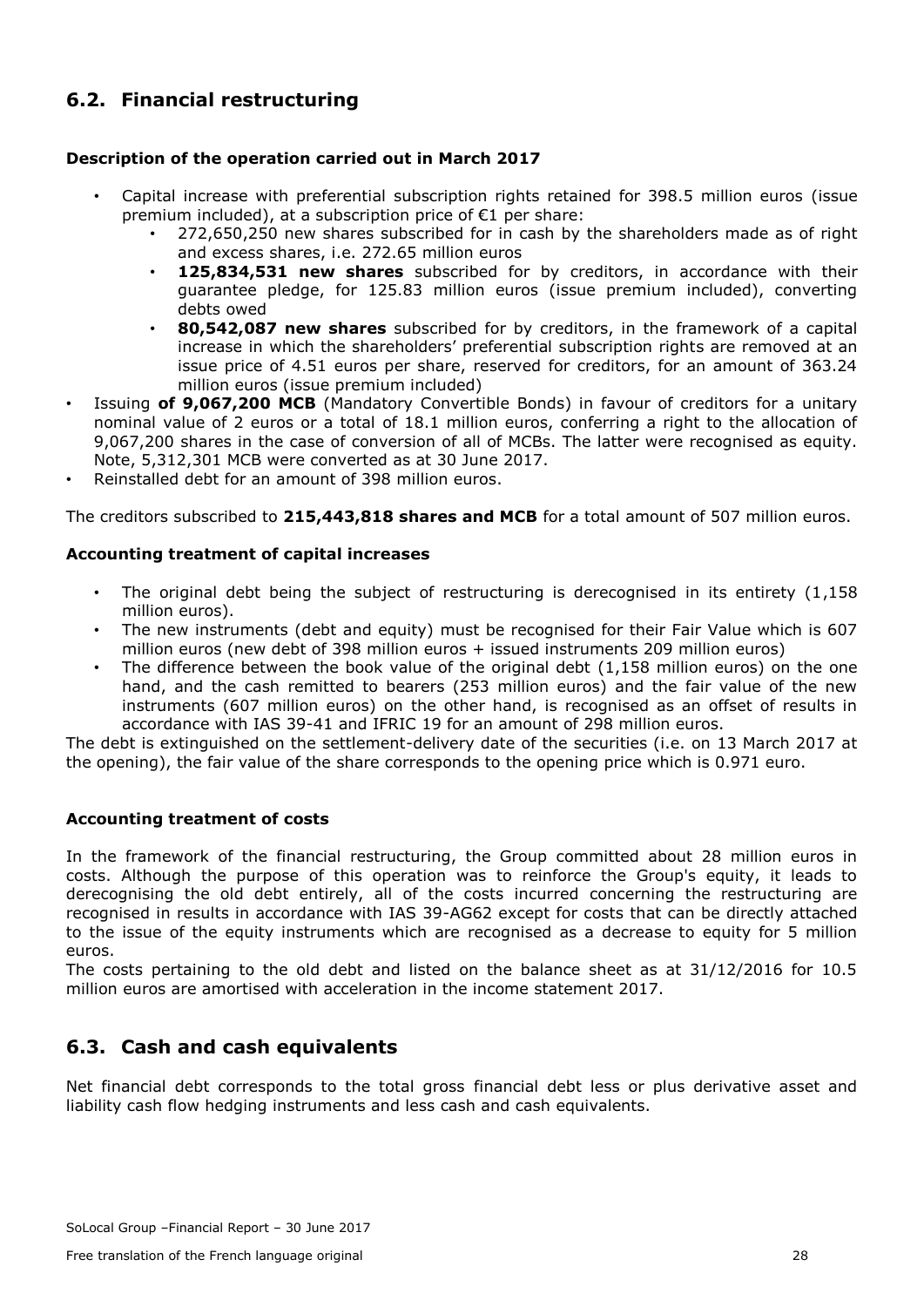| (in thousands of euros)                                        | As at 30 june<br>2017 | <b>As at 31</b><br>December 2016 | As at 30 june<br>2016 |
|----------------------------------------------------------------|-----------------------|----------------------------------|-----------------------|
| Accrued interest not yet due                                   | 10                    | 27                               | 3                     |
| Cash equivalents                                               | 10,049                | 10,172                           | 33,654                |
| Cash                                                           | 38,454                | 80,870                           | 77,836                |
| Gross cash                                                     | 48,513                | 91,069                           | 111,493               |
| Bank overdrafts                                                | (72)                  | (56)                             | (3,829)               |
| Net cash                                                       | 48,441                | 91,013                           | 107,664               |
| Bank loan                                                      | 0                     | 783,638                          | 783,638               |
| Bond loan                                                      | 397,835               | 337,846                          | 337,846               |
| Revolving credit facility drawn                                |                       | 38,395                           | 43,784                |
| Loans issue expenses                                           |                       | (10, 545)                        | (14, 544)             |
| Lease liability                                                | 117                   | 277                              | 735                   |
| Price supplements on acquisition of securities                 | 1,388                 | 1,988                            | 1,939                 |
| Accrued interest not yet due                                   | 1,160                 | 32,137                           | 17,610                |
| Other financial liabilities                                    | 5,294                 | 4,045                            | 5,016                 |
| <b>Gross financial debt</b>                                    | 405,794               | 1,187,781                        | 1,176,024             |
| of which current                                               | 7,264                 | 1,186,440                        | 1,173,445             |
| of which non-current                                           | 398,530               | 1,341                            | 2,579                 |
| <b>Net debt</b>                                                | 357,353               | 1,096,768                        | 1,068,360             |
| Net debt of consolidated group excluded loan issue<br>expenses | 357,353               | 1,107,313                        | 1,082,904             |

#### **Cash and cash equivalents**

As at 30 June 2017, cash equivalents amounted to 10.0 million euros and are primarily comprised of UCITS, non-blocked, remunerated, fixed-deposit accounts and own bonds.

These are managed and valued on the basis of their fair value.

#### **Issuing of bonds**

Following the realisation of the financial restructuring, the Group's residual gross debt was reduced to 397.8 million euros, redeveloped in the form of issuing bonds for 397,834,585 euros for which the settlement-delivery took place on 14 March 2017, reserved for creditors under the Credit Agreement, and of which the main details are as follows:

#### **Interests:**

- calculation of interests: margin plus 3-month EURIBOR rate (EURIBOR being defined to include a minimum rate of 1%), payable in arrears on a quarterly basis;
- late payment interest: 1% increase in the applicable interest rate.

**Margin**: percentage per year according to the level of the Consolidated Net Leverage Ratio (consolidated net debt / consolidated EBITDA) at the end of the most recent reference period (Accounting Period), such as indicated in the table below (noting that the initial margin will be calculated based on a pro forma basis of the restructuring operations):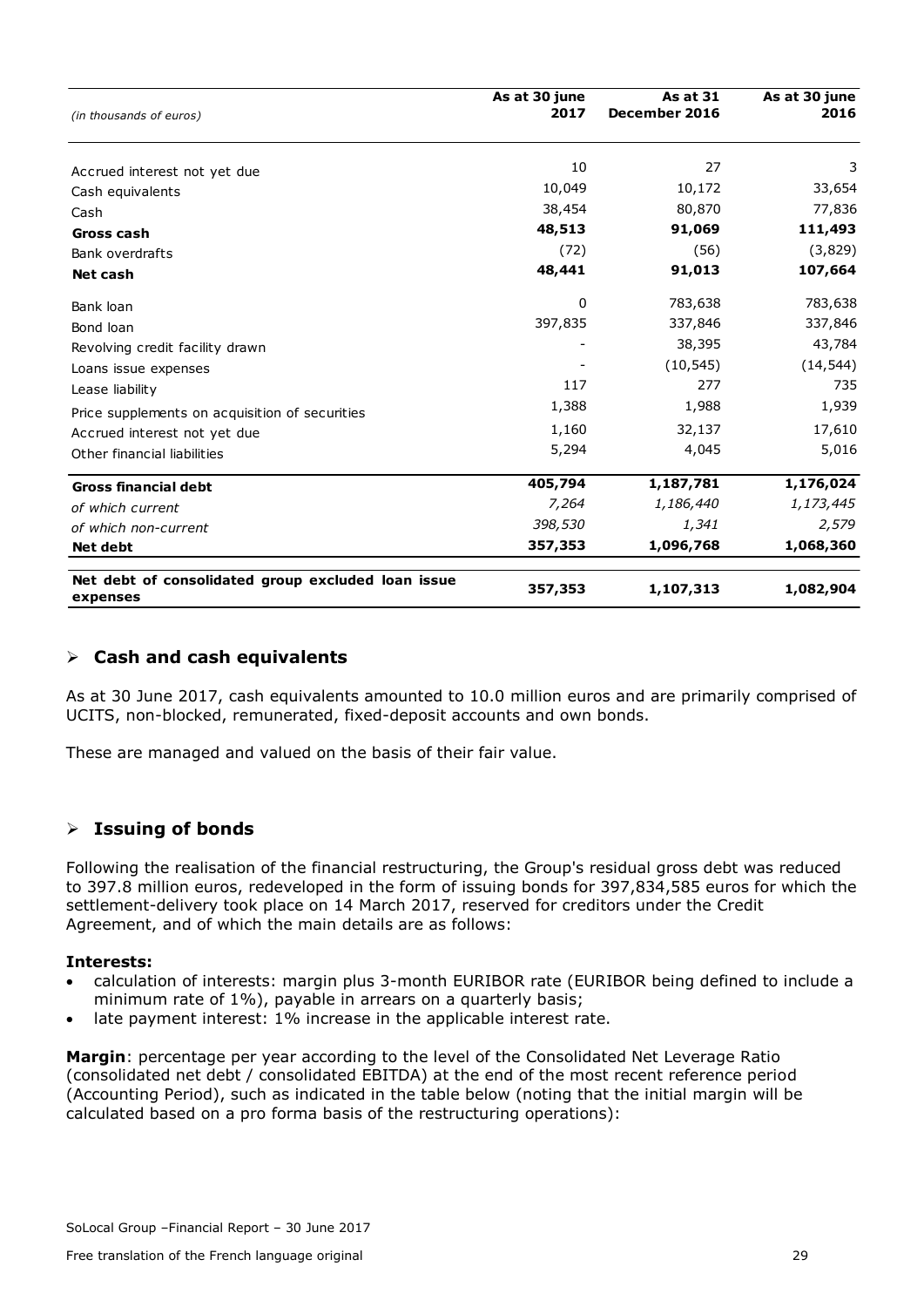| Ratio de levier financier net consolidé              | <b>Marge</b> |
|------------------------------------------------------|--------------|
| Supérieur à 2,0 : 1                                  | 9,0%         |
| Inférieur ou égal à 2,0 : 1 mais supérieur à 1,5 : 1 | 7,0%         |
| Inférieur ou égal à 1,5 : 1 mais supérieur à 1,0 : 1 | 6,0%         |
| Inférieur ou égal à 1,0 : 1 mais supérieur à 0,5 : 1 | 5,0%         |
| Inférieur ou égal à 0,5 : 1                          | 3,0%         |

#### **Maturity date**: 15 March 2022.

**Listing**: listing on the official listing of the Luxembourg Stock Exchange and admission for trading on the Euro MTF market.

#### **Early repayment or repurchasing:**

- SoLocal Group can at any time and in several times, reimburse all or a portion of the Bonds at a reimbursement price equal to 100% of the principal amount plus accrued and unpaid interest;
- moreover, the Bonds must be the object of a mandatory early reimbursement (subject to certain exceptions) entirely or in part, in the case of the occurrence of certain events, such as a Change of Control, Assets Sale or Net Debt Proceeds or Net Receivables Proceeds. Mandatory early reimbursements are also provided for by means of funds coming from a percentage of surplus cash flow, according to the company's Consolidated Net Leverage Ratio.

#### **Financial commitments:**

- consolidated net debt / consolidated EBITDA (Consolidated
- Net Leverage Ratio) must be less than 3.5:1;
- the interest hedging ratio (Consolidated EBITDA/ Consolidated Net Interest Expense), must be greater than 3.0:1; and
- starting in 2017 and (ii) for any following year is the Consolidated Net Leverage Ratio exceeds, on 31 December of the preceding year, 1.5:1 , investment expense (excluding growth operations) (Capital Expenditure) concerning SoLocal Group and its Subsidiaries are limited to 10% of consolidated revenue of SoLocal Group and its Subsidiaries.

The Terms & Conditions of the Notes moreover contain certain prohibitions, which prohibit SoLocal Group and its Subsidiaries, apart from certain exceptions, in particular to:

- take on additional financial debt;
- give pledges;
- pay dividends or make distributions to shareholders; exceptionally, paying dividends or making distributions to shareholders is allowed if the Consolidated Net Leverage Ratio does not exceed 1.0:1.

The restrictions contained in the Terms & Conditions of the Notes and described hereinabove could affect the Group's ability to exercise its activities, and limits its ability to react according to the conditions of the market or seize commercial opportunities which may arise. As an example, these restrictions could affect the Group's capacity to finance the investments for its activities, restructure its organisation or finance its needs in terms of capital. In addition, the Group's capacity to comply with these restrictive clauses could be affected by events beyond its control, such as economic, financial and industrial conditions. A failure by the Group in terms of its commitments or these restrictions, could result in a fault in terms of the agreements mentioned hereinabove. In case of a fault that would not be remedied or renounced, the bearers of notes could require that all of the outstanding amounts become due immediately.

This could activate the cross-default clauses of the Group's other loans. This type of event could have a significant unfavourable effect for the Group, leading to bankruptcy or liquidation of the Group.

Moreover, the Group could no longer be in a position to refinance its debt or obtain additional financing at satisfactory conditions.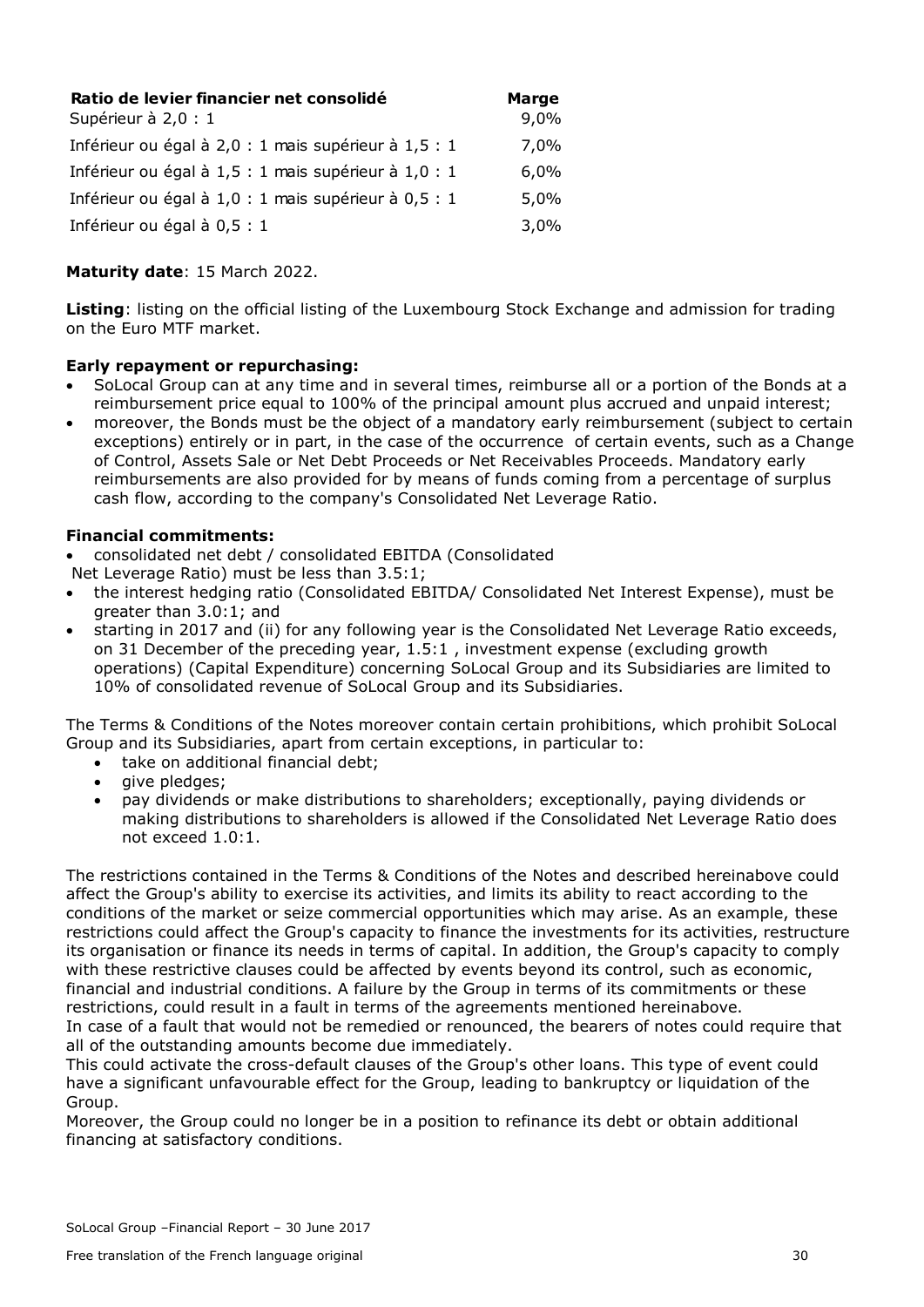#### **Price supplements on acquisition of securities**

As part of the acquisitions completed in 2014 and 2015, price supplements may be paid in 2017 and 2018 if certain operating performance conditions are fulfilled. As at 30 June 2017, these were estimated to be 1.4 million euros.

#### **Other financial liabilities**

The other financial liabilities primarily comprise a debit current account with PagesJaunes Outremer, a wholly owned non-consolidated subsidiary of SoLocal Group and the pre-financing of the CICE (Tax Credit for Competition and Employment).

#### **Position of financial instruments in balance sheet**

| Position of financial instruments in balance sheet |                 | Breakdown according to IAS 39 |                          |                           |                   |                          |          | Breakdown by level in IFRS 13 |         |  |  |
|----------------------------------------------------|-----------------|-------------------------------|--------------------------|---------------------------|-------------------|--------------------------|----------|-------------------------------|---------|--|--|
|                                                    | Carrying amount | Fair value                    |                          | Derivative Available-for- | Loans and         | Financial                | Level 1  | Level <sub>2</sub>            | Level 3 |  |  |
|                                                    | in balance      | recognised in                 | instruments              | sale assets               | receivables       | liabilities              | and      |                               |         |  |  |
|                                                    | sheet           | profit or loss                | (Fair value              |                           | <i>(amortised</i> | (amortised               | Treasury |                               |         |  |  |
|                                                    |                 |                               | recognised in            |                           | cost)             | cost)                    |          |                               |         |  |  |
| (in thousands of euros)                            |                 |                               | equity)                  |                           |                   |                          |          |                               |         |  |  |
| Available-for-sale assets                          | 188             |                               | $\overline{\phantom{a}}$ | 188                       |                   |                          |          | 188                           |         |  |  |
| Other non-current financial assets                 | 6,447           |                               | ۰                        | $\overline{\phantom{a}}$  | 6,447             |                          | ۰        | 6,447                         |         |  |  |
| Net trade accounts receivable                      | 282,195         |                               | ۰                        |                           | 282,195           |                          | $\sim$   | 282,195                       |         |  |  |
| Other current financial assets                     | 42              | 42                            | ۰                        | $\overline{\phantom{a}}$  |                   |                          |          | 42                            | $\sim$  |  |  |
| Cash equivalents                                   | 10,049          | 10,049                        | ۰                        | $\overline{\phantom{a}}$  |                   | $\overline{\phantom{a}}$ | 10,049   |                               |         |  |  |
| Cash                                               | 38,464          | 38,464                        | ٠                        |                           |                   |                          | 38,464   |                               |         |  |  |
| <b>Financial assets</b>                            | 337,386         | 48,556                        |                          | 188                       | 288,642           |                          | 48,513   | 288,873                       |         |  |  |
|                                                    |                 |                               |                          |                           |                   |                          |          |                               |         |  |  |
| Non-current financial liabilities and derivatives  | 398,530         | 640                           | ۰                        |                           |                   | 397,890                  | ٠        | 398,530                       |         |  |  |
| Bank overdrafts and other short-tem borrowing      | 6,176           | 748                           | ۰                        |                           |                   | 5,428                    | ۰        | 6,176                         |         |  |  |
| Accrued interest                                   | 1,160           |                               | ۰                        |                           |                   | 1,160                    | ۰        | 1,160                         |         |  |  |
| Trade accounts payable                             | 83,950          |                               | ۰                        |                           |                   | 83,950                   | ۰        | 83,950                        |         |  |  |
| <b>Financial liabilities</b>                       | 489,816         | 1,388                         |                          | $\overline{\phantom{0}}$  |                   | 488,428                  |          | 489,816                       |         |  |  |

# <span id="page-31-0"></span>Note 7 – Share-holders' equity

## **7.1. Capital reduction**

The share capital of SoLocal Group was comprised of 38,876,564 shares as at 31 December 2016. In the framework of restructuring its debt, Solocal Group on 2 February 2017 carried out a reduction in capital, by reducing the par value of each share, as such passing from 6.00 euros to 0.10 euros in par value.

## **7.2. Capital increase**

**On 10 March 2017**, a first portion of the capital increase was carried out by incorporation of the issue premium (emission and attribution), free of charge, of 58,314,846 shares to all of the Company's shareholders justifying a registration in the accounts fot their shares on that date, at a rate of (3) shares for two (2) shares held;

**On 13 March 2017**, a capital increase was carried out according to the following details:

 With retaining of preferential subscription rights, for 398,484,781 euros, by issuing 398,484,781 shares at a unit price of one (1) euro (of which 272,650,250 new shares, or 272,650,250 euros, subscribed in cash by the existing shareholders and 125,834,531 new shares, or 125,834,531 euros, subscribed to by creditors, in accordance with their guarantee commitment);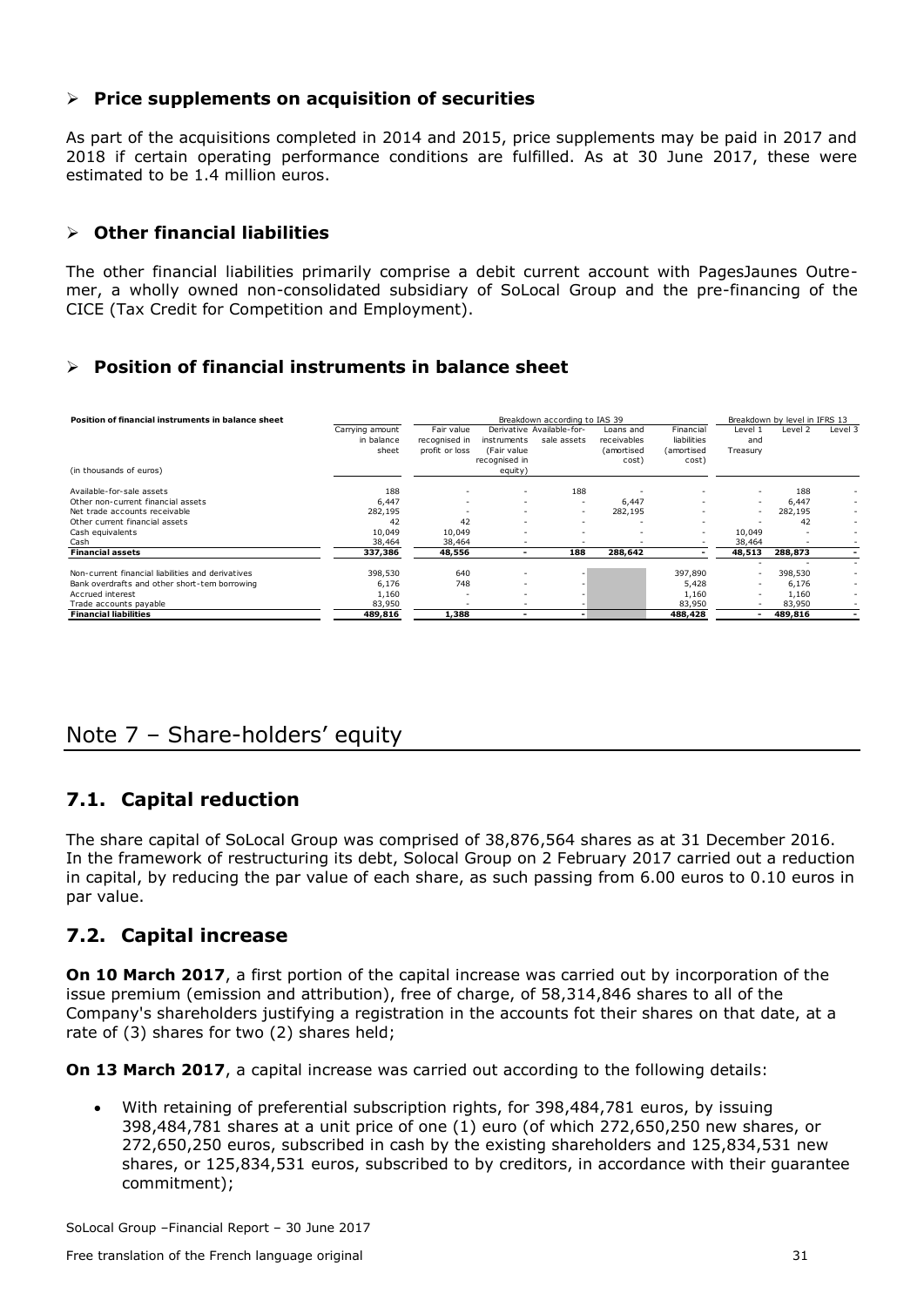with suppression of preferential subscription rights benefiting creditors that hold receivables on the Company, by issuing 80,542,087 new shares, for an amount of 363.24 million euros (issue premium included), subscribed by compensation of receivables.

The capital increase with maintaining of preferential subscription rights, resulted in the creation of 537,341,714 new shares and brought the number of shares of the Company to 576,218,278 by a nominal value of 0.10 euros each, or a total amount of 57,621,827.80 euros (before deduction of treasury shares).

5,312,301 MCB (Mandatory Convertible Bonds) were converted on 30 June 2017.

As at 30 June 2017, SoLocal Group held, under its liquidity contract, a total of 369,689 of its own shares stated as a deduction from equity.

### **7.3. Earnings per share**

The Group discloses both basic earnings per share and diluted earnings per share. The number of shares used to calculate diluted earnings per share takes into account the conversion into ordinary shares of dilutive instruments outstanding at the period-end (unexercised options, free shares, etc.). If the basic earnings per share are negative, diluted loss per share represents the same amount as the basic loss. Treasury stock deducted from consolidated equity is not taken into account in the calculation of earnings per share.

|                                                            | As at 30 june<br>2017 | As at 30 june<br>2016 |
|------------------------------------------------------------|-----------------------|-----------------------|
|                                                            |                       |                       |
| Share capital (weighted average of quarter)                | 92,790,427            | 38,876,564            |
| Treasury shares from liquidity contract (weighted average) | (91, 858)             | (87,903)              |
| Number of basic shares                                     | 92,698,569            | 38,788,661            |
| Additional information                                     |                       |                       |
| Number diluted Equity                                      | 93,886,541            | 40,500,688            |
| Number of existing basic shares as of March 31             | 581,160,890           | 38,736,133            |
| Number of existing diluted shares as of March 31           | 582,753,652           | 40,448,159            |

## <span id="page-32-0"></span>Note 8 – Information on related parties

There were no new significant transactions or changes with related parties during the first half of 2017.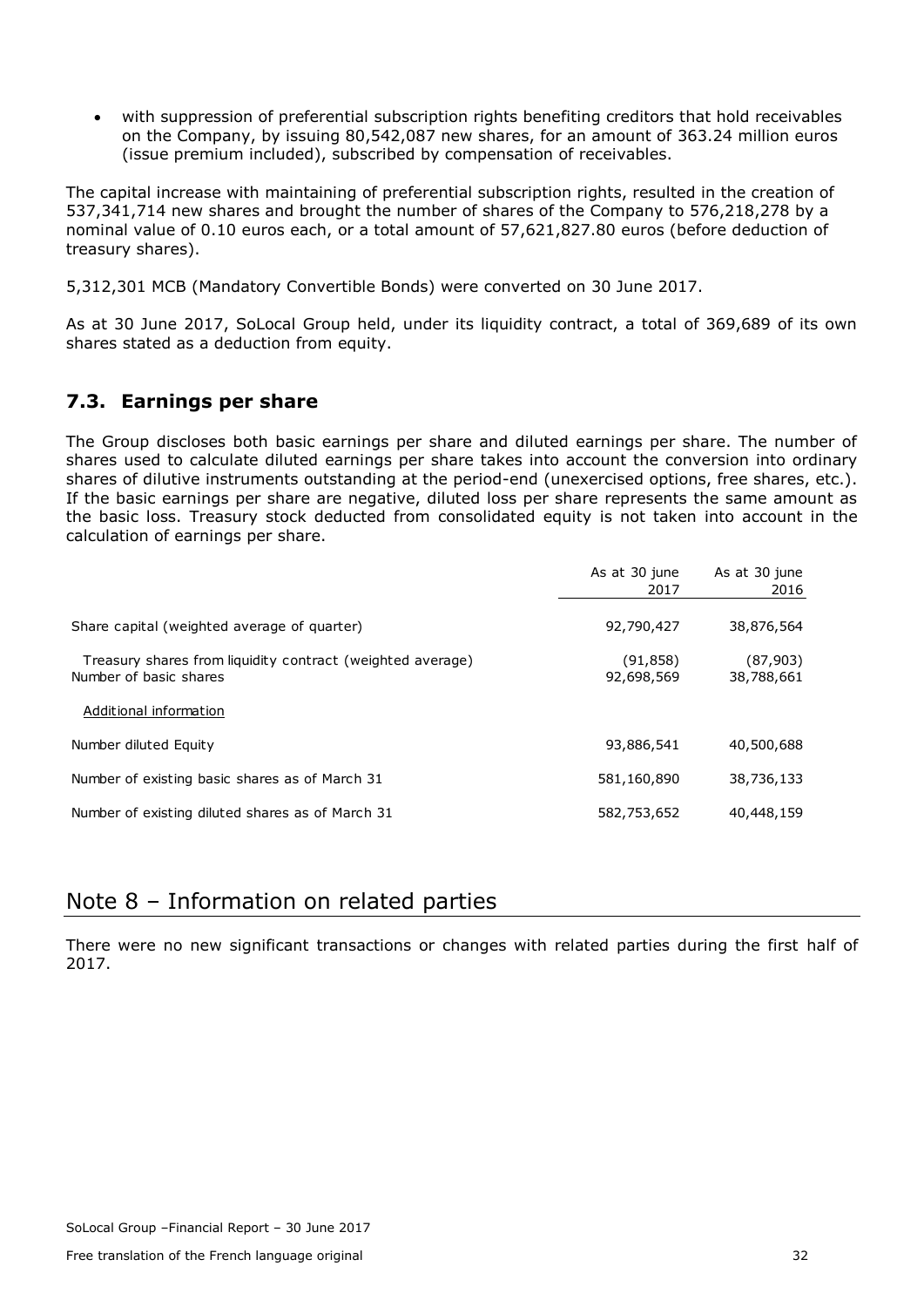## <span id="page-33-0"></span>**9.1 Disputes – significant changes for the period**

In the ordinary course of business, SoLocal Group entities may be involved in a number of legal, arbitration and administrative proceedings. Provisions are only constituted for expenses that may result from such proceedings where they are considered suitable and their amount can be either quantified or estimated within a reasonable range. The amount of the provisions is based on an assessment of the risk on a case-by-case basis and largely depends on factors other than the particular stage of proceedings, although events occurring during the proceedings may call for a reassessment of this risk.

With the exception of the proceedings described below, SoLocal Group's entities are not party to any lawsuit or arbitration procedure which the Management believes could reasonably have a material adverse effect on its earnings, operations or consolidated financial position.

Interim orders and proceedings were initiated against (i) the decision of the Commercial Court of Nanterre which ordered the modification of the Company's Scheme of Arrangement Plan, as well as (ii) the decisions made during the General Shareholders' Meeting of the Company held on December 15, 2016.

The decision of the Commercial Court of Nanterre which ordered the modification of the Company's Scheme of Arrangement Plan was the subject of third-party proceedings by a minority shareholder, Mr. Benjamin Jayet.

Within the context of this proceeding, the Commercial Court of Nanterre was asked to rule on the admissibility of the third-party proceeding and to delay its ruling on the retraction of the ruling of December 22, 2016, pending a decision on the merits of the validity of the decisions made during the General Shareholders' Meeting of the Company held on December 15, 2016. The Commercial Court of Nanterre ruled the third-party proceeding by Mr. Benjamin Jayet inadmissible. Mr. Benjamin Jayet filed an appeal of the aforementioned decision, the Court of Versailles confirmed the ruling of the Court of Nanterre on May 11, 2017.

Mr. Benjamin Jayet also issued a writ against the Company before the Commercial Court of Nanterre in order to obtain a decision on the merits of the repeal of the decisions made during the General Shareholders' Meeting of the Company held on December 15, 2016. The Commercial Court of Nanterre in ruling of April 26, 2017 dismissed the request of this individual.

During the emergency interim proceedings, the President of the Commercial Court of Nanterre dismissed the request by Mr. Benjamin Jayet to suspend the implementation of Resolutions 1 to 7 submitted for the vote of the General Shareholders' Meeting of the Company of December 15, 2016 (relative to the financial reorganization). In a decision of March 9, 2017, the Court of Appeals of Versailles confirmed the order of the President of the Commercial Court of Nanterre of January 13, 2017.

In the hypothesis that, after the completion of the reorganization operations, a final decision should rule the decisions made during the General Shareholders' Meeting of December 15, 2016 null and void, this decision could in theory lead to the retroactive cancellation of the reorganization operations. However, such a cancellation appears very hard, even impossible, to implement within a context of an operation with a public offering.

During the year 2013, PagesJaunes had to be reorganised in order to guarantee its sustainability faced with a constantly changing and highly competitive professional environment. A project on changes in the model and the organisation of PagesJaunes was presented to the staff representation bodies concerned beginning in September 2013. In parallel, Management negotiated with the representative trade unions, a majority agreement concerning the social support measures. This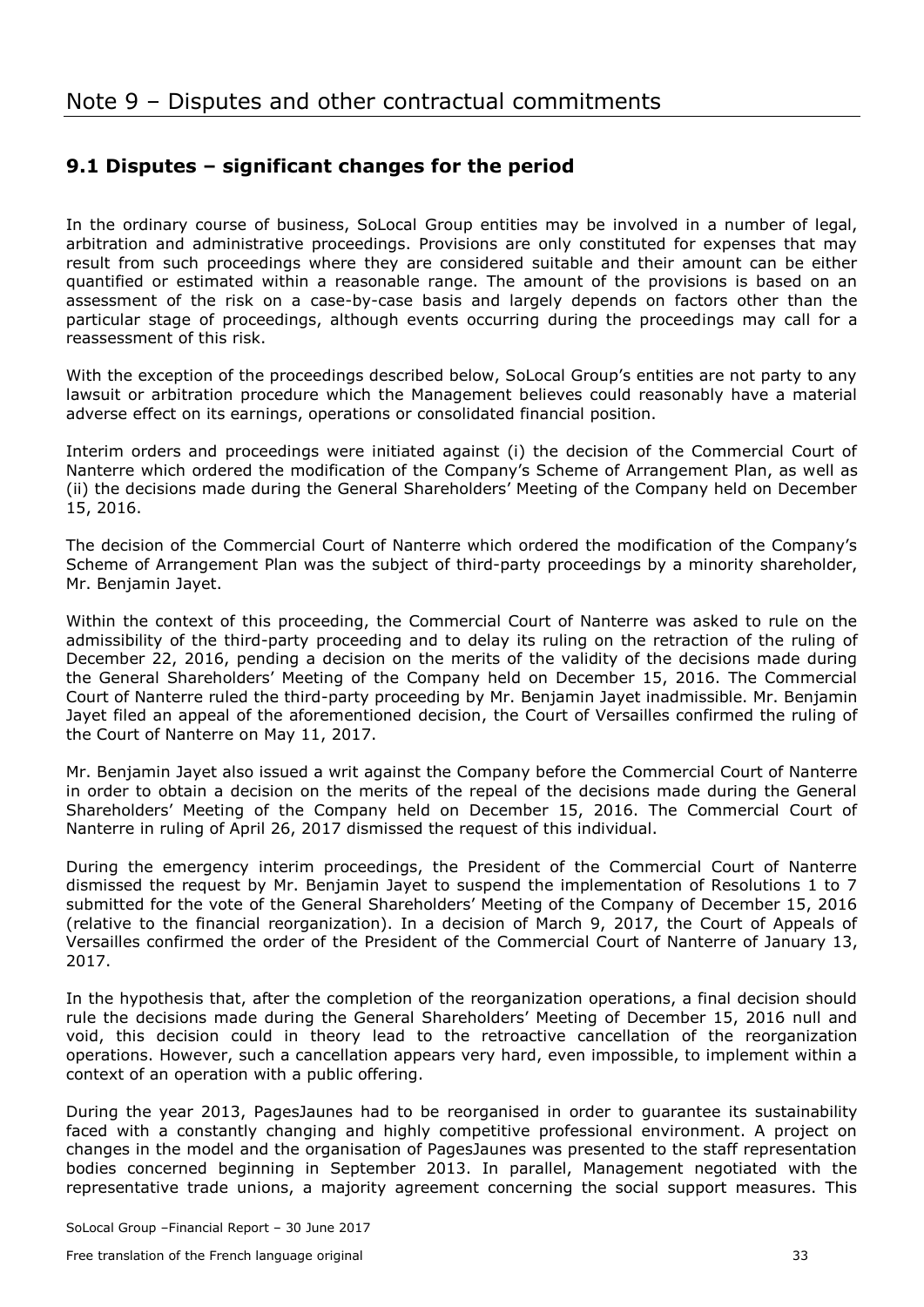agreement was signed on 20 November 2013. At the end of this work with the staff representatives, this plan called for reorganisation along with modifications in the employment contracts of the sales force, a project without direct lay-offs for which the net global balance, however, is the creation of 48 additional jobs within the company. This agreement received validation via a ruling of the DIRECCTE on 2 January 2014.

As 311 employees refused the amendment to their employment contract linked to this reorganisation implemented at the end of 2013, 280 of them were made redundant. One employee of the company decided to dispute the validation of the collective agreement relating to the job safeguarding plan before the administrative courts. The Versailles Administrative Court of Appeal, in a judgement of 22 October 2014 notified on 5 November, cancelled the validation by the DIRECCTE. On 22 July 2015, the Conseil d'Etat rejected the recourse of PagesJaunes and of the Minister of Labour, on the same argument of pure form.

Consequently, multiple proceedings are in progress with the administrative as well as judicial courts.

4 proceedings were brought before the administrative courts:

- 3 at the initiative of employees with the Cergy-Pontoise *tribunal administratif* for cancellation of the decisions for redundancy authorisations: the Tribunal rejected their recourse, but the employees can still file for appeal.

- recourse at the initiative of PageJaunes before this same tribunal against a decision to refuse authorisation on hierarchical recourse, filed by another employee. The decision has not yet been handed down.

As to legal proceedings, more than 200 legal proceedings have been brought before industrial tribunals by employees in regard to the consequences of the setting aside of the administrative decision to validate the collective agreement relating to the job safeguarding plan by the Versailles Court of Appeal, which permits them to claim a fixed compensation.

On the date of this document, 162 decisions have been rendered based on merit.

For a large majority, these decisions reject the requests concerning the nullity of the redundancy and the fixed compensation consequences that stem from this, observing that the redundancy is based on a real and serious cause and rejecting the requests concerning the challenging of the economic reason, (in fact no industrial tribunal has to date invalidated employee redundancy) but pronouncing sentences for payment based on article L1235-16 of the Labour Code at a level close to the compensation floor provided by this text, i.e. between six and seven months wages.

Furthermore, certain decisions give rights to related requests: some relating to particular situations, (dispute over duration or conditions, holiday and rehabilitation periods, requests for commissions prior to the plan) others concern the payment of a supplement to the conventional redundancy compensation paid in the final settlement for all accounts and some different positions.

The other disputes shall be pleaded at the end of the year 2017 or the beginning of 2018.

Finally, a certain number of dossiers are currently being appealed either at the initiative of PagesJaunes or at the initiative of the employees.

The Company recognised in the consolidated financial statements 2015 the exceptional impact linked to the court decisions that cancelled the validation by the DIRECCTE of the job safeguarding plan. This additional provision is 35 million euros and is recognised in the consolidated financial statements as at 31 December 2015. It corresponds to a prudent hypothesis in a context of high legal uncertainty, recently reinforced by contradictory decisions of employee claims courts. Many actions of legal recourse have been initiated by SoLocal Group to dispute these decisions. As at 30 June 2017, the remaining provision on the statements is 24.8 million euros.

The Company continued with the deployment of its reorganisation and therefore launched a new PSE

SoLocal Group –Financial Report – 30 June 2017

Free translation of the French language original 34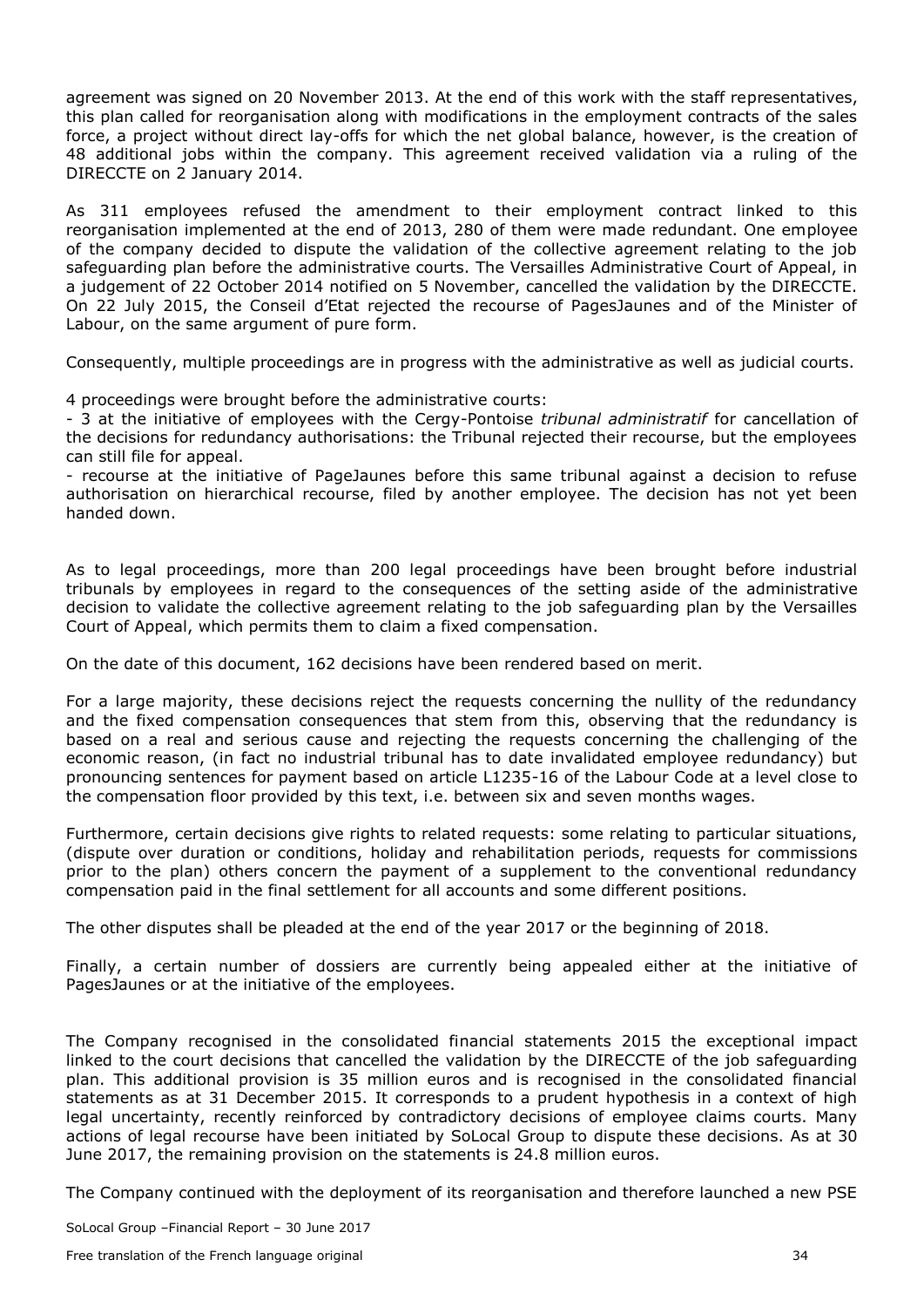Job Safeguard Procedure for the employees that were not able to be made redundant due to this invalidation.

A request for claims for the prejudice caused by the State to PagesJaunes due to incorrect validation of its PSE is underway.

In 2010, PagesJaunes was the subject of an inspection by the French social security agency URSSAF in respect of the 2007, 2008 and 2009 financial years. The company was notified of an adjustment for an amount of 2.2 million euros. This risk was fully provisioned as at 31 December 2010. The adjustment of PagesJaunes was confirmed by the URSSAF arbitration committee, then by the Social Affairs court of Bobigny in a ruling of 6 March 2014 and by the *Cour d'Appel de Paris* by a decision on 4 May 2017 for a balance of 1.4 million euros. Following the rejection of the *Cour d'Appel*, PagesJaunes decided to initiate an appeal.

As the amounts claimed by the Urssaf have been settled, the provision was reversed in the statements as at 30 June 2017. Income will be recognised in the event of a reimbursement.

In 2016, PagesJaunes was the subject of an inspection by the French social security agency URSSAF in respect of the 2013, 2014 and 2015 financial years. The company was in particular notified of an adjustment for an amount of 2.2 million euros concerning the amount of the employer contributions on the AGA. Disputing this adjustment, the risk was provisioned as at 31 December 2016. The entities concerned in the group referred to the URSSAF arbitration committee on 28 March 2017, as a safeguard measure, in the hypothesis where the priority questions on constitutionality, no. 2017- 627 QPC and 2017-628 QPC concerning the employer contribution paid in terms of non-acquired AGA, were to give rise to a decision of unconstitutionality, in order to obtain reimbursement of the employer contributions provided by article L.137-13 of the CSS that were paid in terms of free shares allocated in 2014 and 2015.

On 28 April 2017, the Council validated the constitutionality of the text but added a reservation on the interpretation by indicating that "the provisions disputed cannot form an obstacle to the restitution of this contribution when the conditions to which the allocation of the free shares were subjected to were not satisfied".

Having proceedings in progress should allow the companies in Group to be reimbursed for the 2014 and 2015 amounts (herein including the adjusted amounts).

As the acquisition timeframes provided for by the 2014 and 2015 plans have not yet expired (19 June 2018 and 9 February 2019), the only ones that can be reimbursed to date are the amounts related to the employees that have left the group ( $\epsilon$ 2 million).

As the employer contributed claimed by the Urssaf was settled on 12 January 2017, the provision was reversed in the statements as at 30 June 2017. Income will be recognised in the event of a reimbursement.

PagesJaunes is undergoing a tax audit concerning financial years 2010 to 2013 and has received a proposals for a reassessment concerning the Research Tax Credit. The company considered the reassessments as unfounded and has challenged them with the tax administration. A hierarchical recourse took place on 19 July 2016 and departmental intervention on 28 November 2016. The departmental contact then abandoned a part of the reassessments. The company is going to initiate a dispute in order to challenge the remaining reassessments. It has booked a provision in order to cover the risks. As the amounts that are not eligible for the research tax credit were settled on 18 April 2017, the provision was reversed in the statements as at 30 June 2017. Income will be recognised in the event of a favourable outcome to this recourse.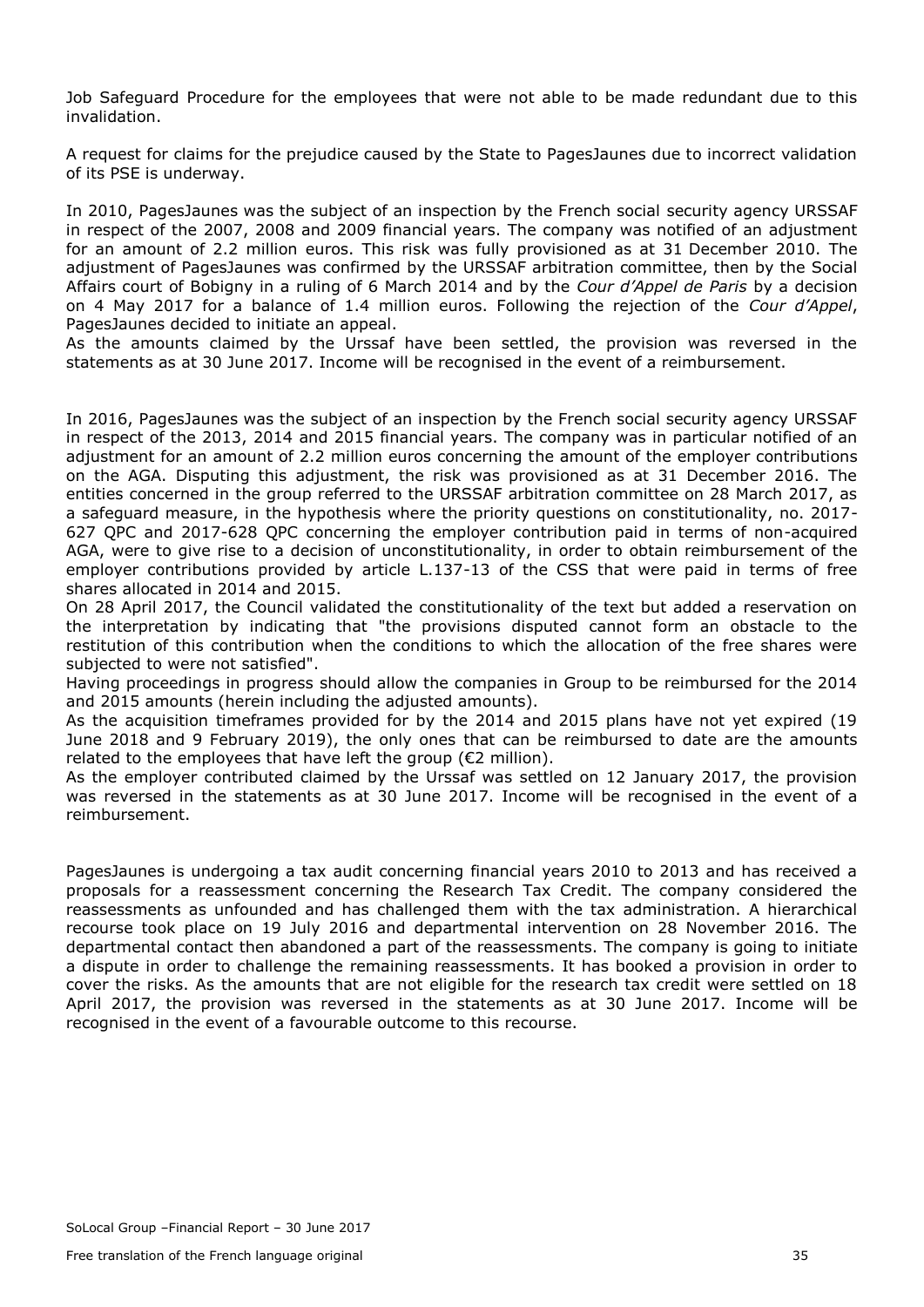## **9.2 Unrecognised contractual commitments**

There were no new significant commitments during the first half of 2017.

# <span id="page-36-0"></span>Note 10 – Events subsequent to the closing date of 30 June 2017

SoLocal has entered into exclusive negociation for the sale of its online real estate classifieds business AVendreALouer. The transaction project will be presented to the employee representative bodies following the information and consultation process. The website AVendreALouer recorded 1.6 million unique visitors in May 2017, corresponding to a 23% audience growth versus May 2016.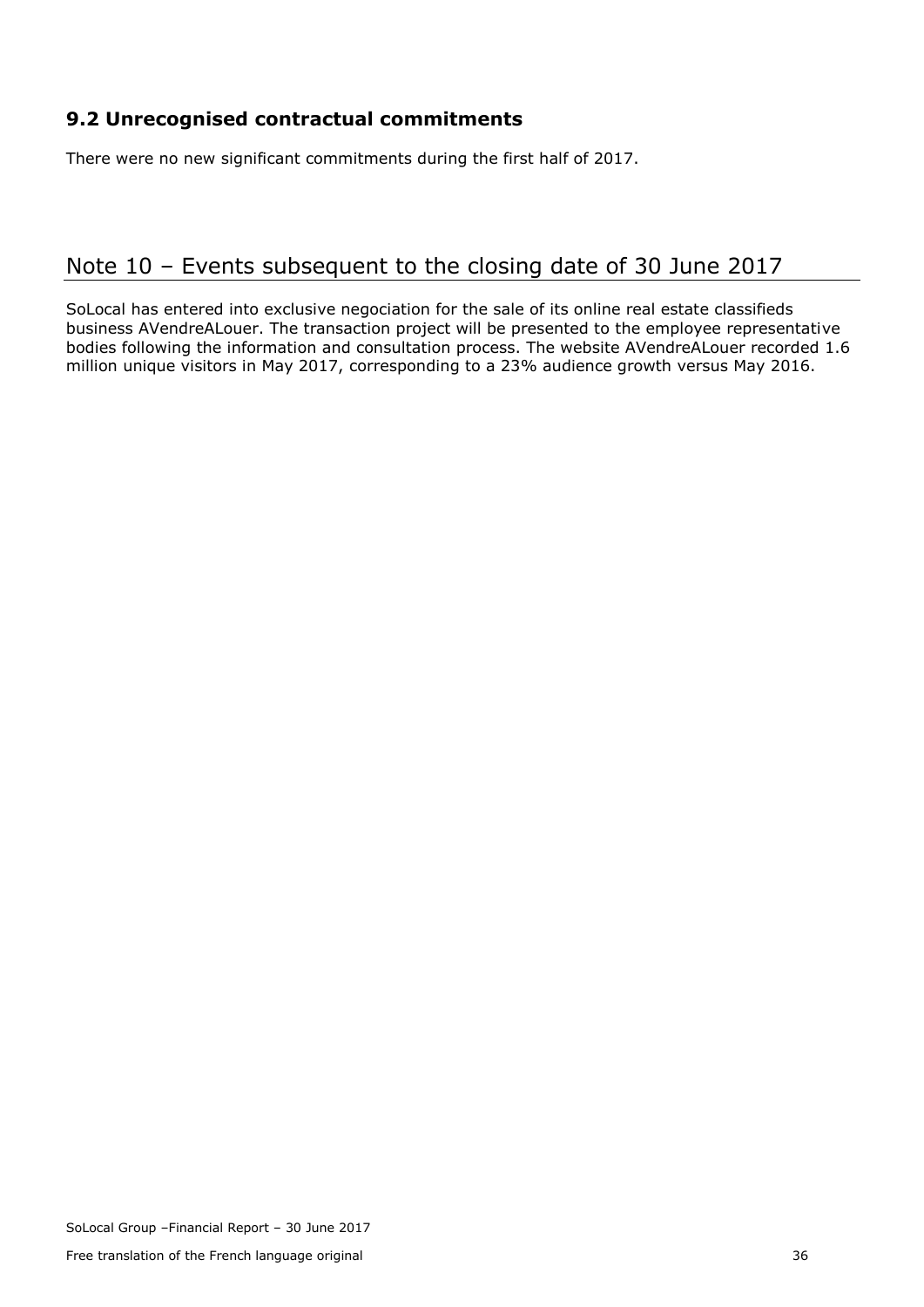# <span id="page-37-0"></span>**3. Declaration of the person responsible**

I certify that to the best of my knowledge, the condensed consolidated financial statements for the first half of 2017 have been prepared in accordance with the applicable accounting standards and present a true picture of the assets, financial situation and results of the Company and all of the companies included within the consolidation, and that the half year management report is a true reflection of the major events that have occurred during the first six months of the period, of their impact on the half year accounts and of the main transactions between related parties, as well as a description of the main risks and main uncertainties for the last six months of the period.

Boulogne-Billancourt, 26 July 2017 Deputy Chief Operating Officer Christophe Pingard